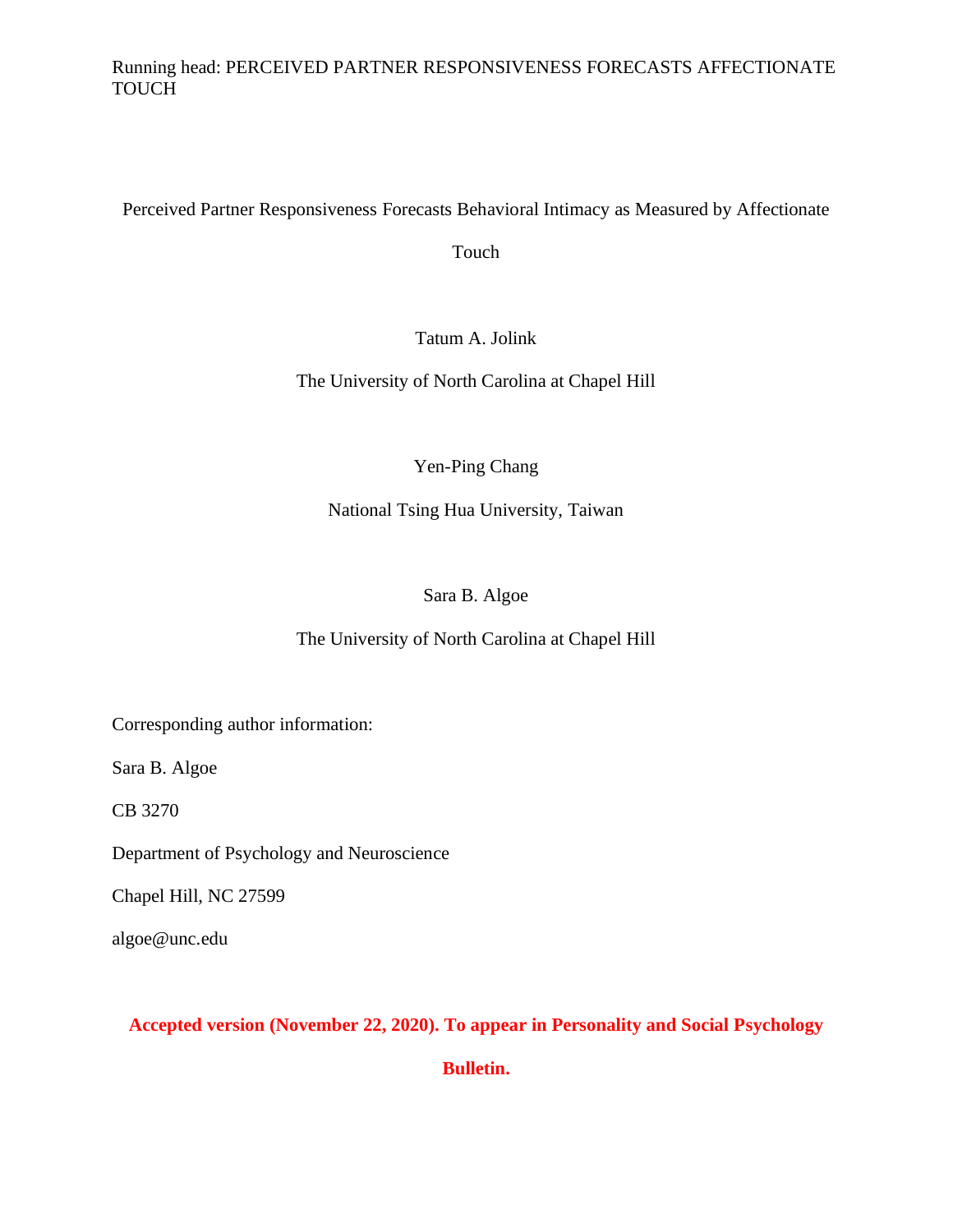#### **Author Note**

Tatum A. Jolink; Yen-Ping Chang; Sara B. Algoe, Department of Psychology and Neuroscience, University of North Carolina, Chapel Hill.

Correspondence concerning this article should be addressed to Sara B. Algoe, email: algoe@unc.edu. Portions of this manuscript have been presented at conferences.

Study 2/IDA Sample B and IDA Sample D were supported by a grant from the Expanding the Science and Practice of Gratitude Project run by UC Berkeley's Greater Good Science Center in partnership with UC Davis with funding from the John Templeton Foundation; Study 1/IDA Sample A and Study 3/IDA Sample C were supported by a grant from the National Institute of Mental Health (MH59615).

The authors thank Grace Breazeale, Rachel Fleming, Mayla Gilliam, Hannah Godat, Alice Goldstein, Marina Iskander, Robbie Luna, Cherish Miller, Katie Plitt, Madison Quigley, and Sydney Russell for their assistance with behavioral coding, and Kylie Chandler, Brian Don, Jennifer Hirsch, Emily Hooker, Brett Murphy, and Ayana Younge for their feedback on an earlier version of this manuscript.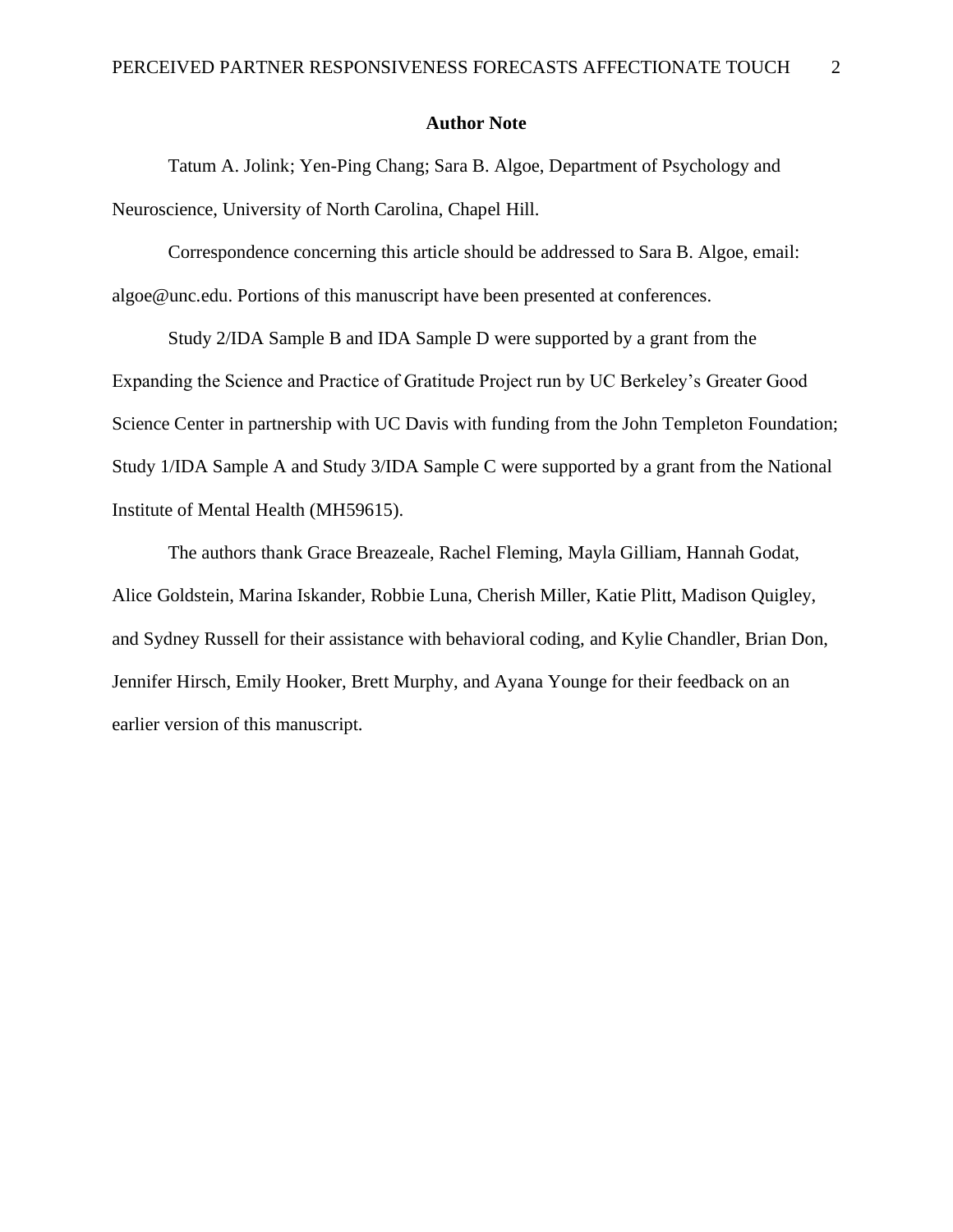#### **Abstract**

Affectionate touch is an important behavior in close relationships throughout the lifespan. Research has investigated the relational and individual psychological and physical benefits of affectionate touch (Jakubiak & Feeney, 2017), but the situational factors that give rise to it have been overlooked. Theorizing from the interpersonal process model of intimacy, the current studies tested whether perceived partner responsiveness forecasts affectionate touch in romantic couples. Following a preliminary integrative data analysis  $(N = 842)$ , three prospective studies use ecologically-valid behavioral (Studies 1 and 2) and daily (Studies 2 and 3) data, showing a positive association between perceived partner responsiveness and affectionate touch. Further, in Study 3, we tested a theoretical extension of the interpersonal process of intimacy, finding that affectionate touch forecasts the partner's perception of the touch giver's responsiveness the next day. Findings suggest affectionate touch may be an untested mechanism at the heart of the interpersonal process of intimacy.

**Keywords**: affectionate touch, close relationships, perceived partner responsiveness, intimacy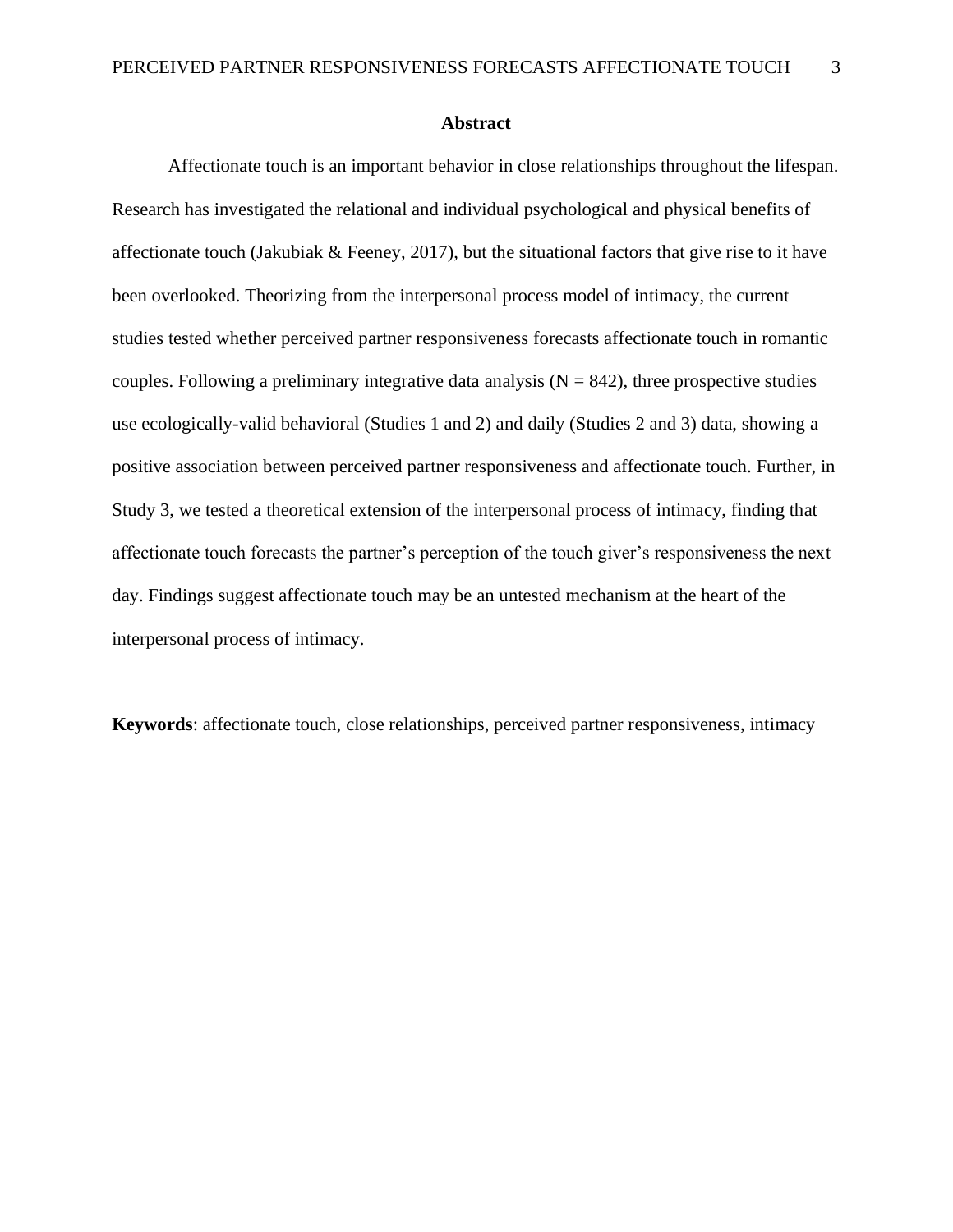# **Perceived Partner Responsiveness Forecasts Behavioral Intimacy as Measured by Affectionate Touch**

Affectionate touch is an important behavior for establishing and maintaining social bonds. It occurs frequently within close relationships, from infancy through older adulthood. It is defined as warm physical contact that communicates fondness and positive regard, as well as love and support (Jakubiak & Feeney, 2017). Across the lifespan, touch manifests in many ways, such as cuddling babies, kissing a romantic partner, and hugging a friend (Gulledge, Stahmann, & Wilson, 2004). The current work in relationship science has established affectionate touch as a common, normative behavior within close romantic relationships (Jones & Yarbrough, 1985; van Anders, Edelstein, Wade, & Samples-Steele, 2014, Suvilehto, Glerean, Dunbar, Hari, & Nummenmaa, 2015) that can be distinct from sexual touch (Gulledge, Stahmann, & Wilson, 2004), and promotes individual and relational well-being (Jakubiak & Feeney, 2017).

However, what gives rise to affectionate touch within romantic relationship remains an open question. The current research investigates one theoretically plausible precursor to affectionate touch: perceived partner responsiveness. Demonstrating responsiveness during interpersonal interactions is one way to express care and support for another person (Reis & Shaver, 1988); the extent to which that responsiveness is perceived may then translate to enhanced psychological intimacy for the perceiver (Laurenceau, Barrett, & Pietromonaco, 1998). In turn, we expect this increased psychological intimacy to manifest as increased behavioral intimacy, as measured by affectionate touch, towards the partner who is perceived as responsive. After a preliminary concurrent analysis, we prospectively test the association between perceived partner responsiveness and ecologically valid affectionate touch in three studies of romantic couples.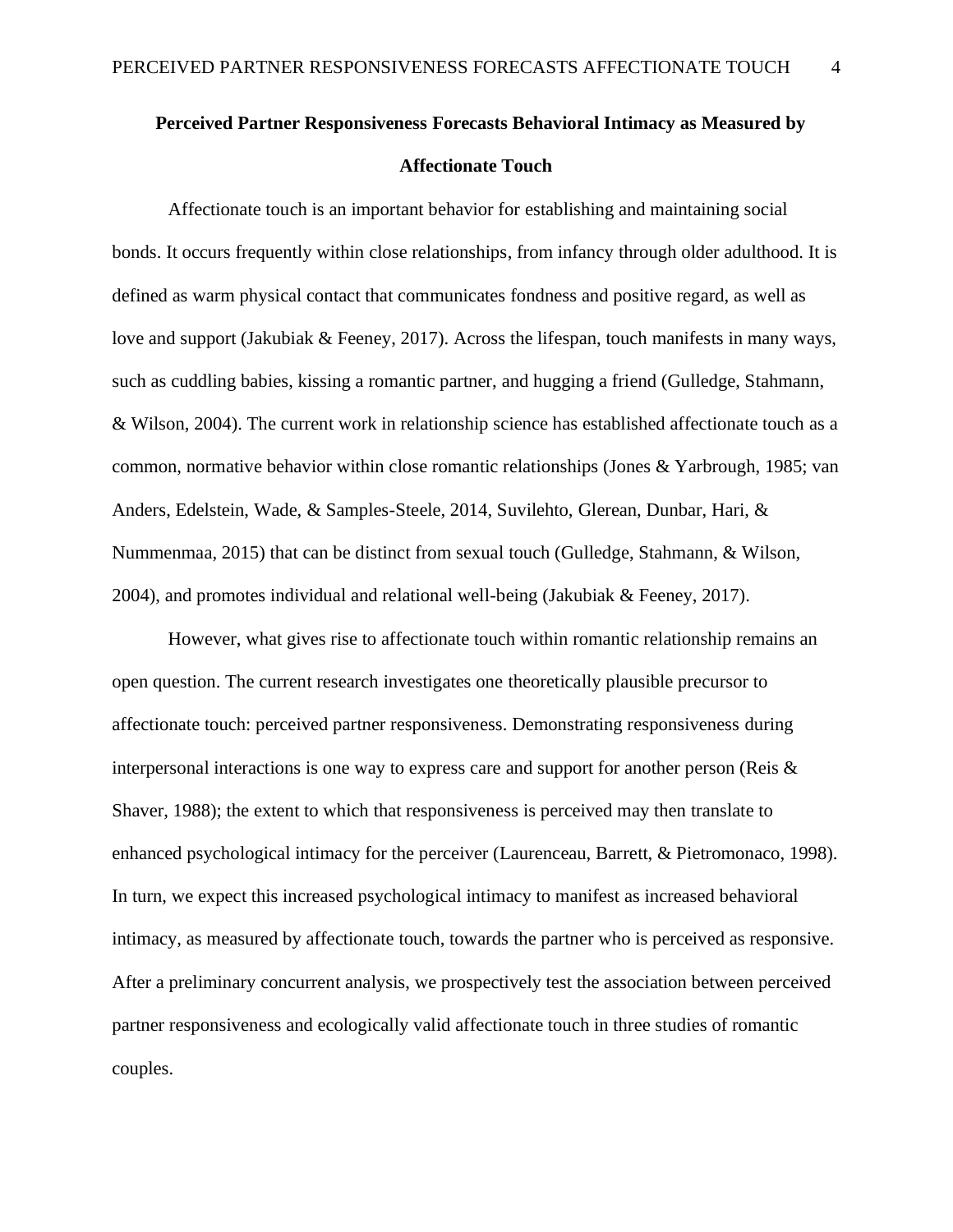## **Affectionate Touch**

While a host of behaviors can be considered touch (Jones & Yarbrough, 1985; Pisano, Wall, & Foster, 1986), touch is only affectionate if it is implicitly meant to communicate love, care and affection to the person receiving it (Floyd, 2006). Warm interpersonal contact like holding hands, hugging, kissing and lying close together are prototypical examples of affectionate touch. Affectionate touch is common; touch is prevalent across culture (Andersen, 2011; DiBiase & Gunnoe, 2004), gender (Miller, Denes, Diaz, & Ranjit, 2014; Stier & Hall, 1984) and context (e.g., during mutual grooming, Nelson & Geher, 2007; between athletic teammates, Anderson & McCormack, 2015). However, affectionate touch most commonly occurs within close relationships, such as between family, close friends and romantic relationships (rather than between acquaintances or strangers; Jakubiak & Feeney, 2017; Jones & Yarbrough, 1985).

#### **Affectionate Touch in Close Relationships**

Touch is a social behavior (Dunbar, 2010) and serves an important function for social bonding (Harlow, 1971; Citation Blinded). Beginning with the first prototypical "bond" affectionate touch is a pathway through which caregivers (e.g., mothers) develop an intimate bond with their infants (e.g., secure attachment, Ainsworth, Blehar, Waters, & Wall, 1978; Bowlby, 1973). Much work has investigated the role of affectionate touch in child rearing and development (Ferber, Feldman, & Makhoul, 2008; Field, 2014; Hertenstein, 2002; Montagu, 1971) while the benefits of the receipt of affectionate touch within close adult relationships have been the focus of recent exploration in relationship science (for review, see Jakubiak & Feeney, 2017). In their review, Jakubiak and Feeney (2017) outline a framework of theoretical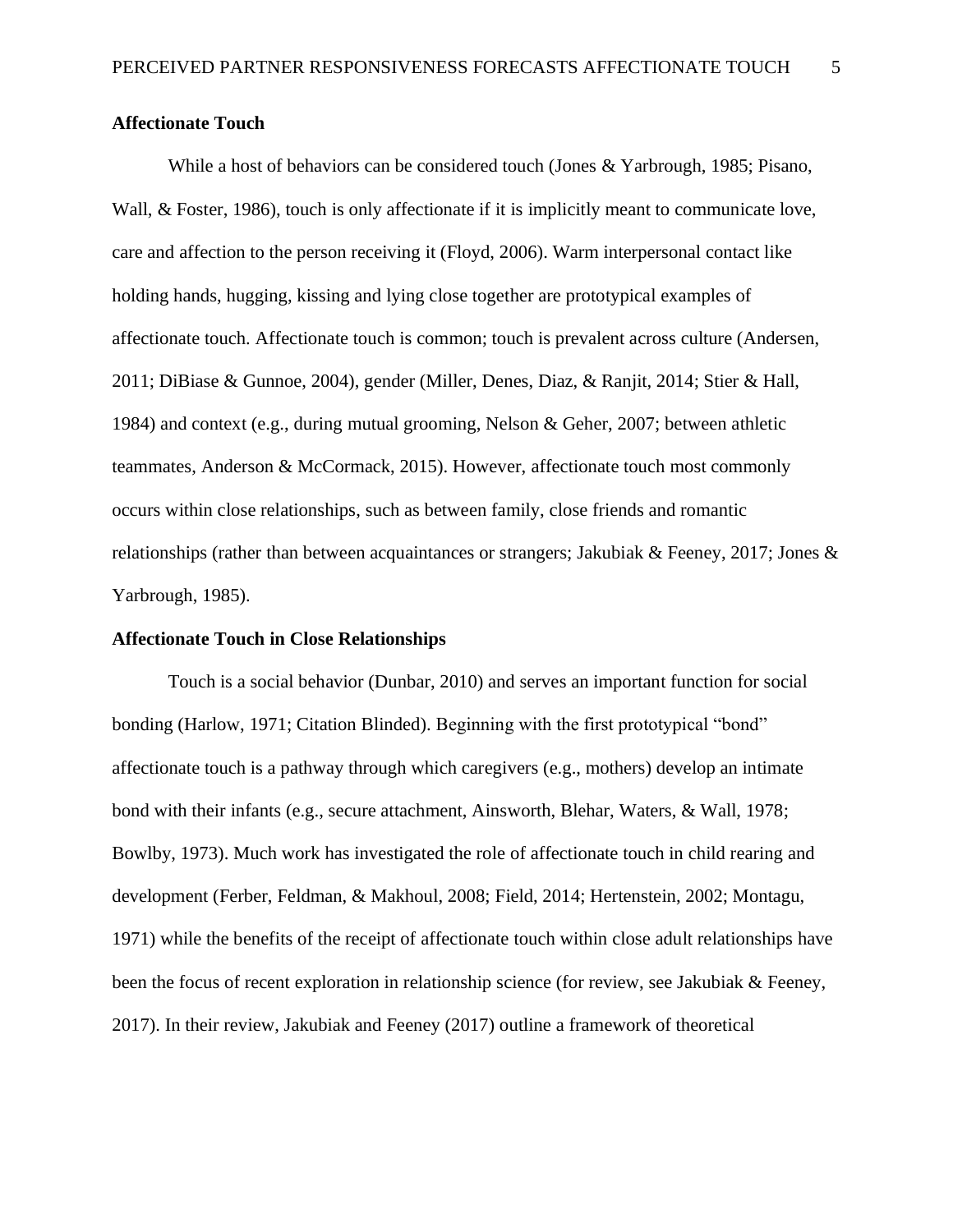mechanisms through which receiving affectionate touch may be associated with relationship quality.

One possible reason affectionate touch receipt may be integral to romantic relationships, specifically, is its role in promoting intimacy. The experience of receiving touch is often perceived as intimate and the relationship therein is perceived similarly (Burgoon, Buller, Hale, & deTurck, 1984; Debrot, Schoebi, Perrez, & Horn, 2013; Hertenstein, Verkamp, Kerestes, & Holmes, 2006; Johnson & Edwards, 1991; Mackey, Diemer, & O'Brien, 2000; Pisano et al., 1986; Thayer, 1986). Because social bonds are crucial to survival, affectionate touch may be a fundamental behavior necessary for strengthening such bonds – such as romantic relationships – by way of promoting intimacy.

Consistent with this theory, affectionate touch is also associated with long-term relationship outcomes. Affectionate touch receipt is positively associated with greater overall relationship satisfaction (Bell, Daly, & Gonzalez, 1987; Gulledge, Gulledge, & Stahmann, 2003; Muise, Giang, & Impett, 2014). Moreover, accumulating evidence suggests that in the moment, receiving touch promotes attachment security (Jakubiak & Feeney, 2016), helps to regulate emotions by enhancing positive affect (Debrot et al., 2013) and signals closeness or a desire for closeness (Ben-Ari & Lavee, 2007). Notably, most empirical work has focused on outcomes of those *receiving* affectionate touch.

Other research has explored individual and cultural characteristics that may make someone more likely to prefer receiving touch, such as attachment orientation (e.g., Brennan, Wu, & Loev, 1998; Chopik et al., 2014), gender (e.g., Johnson & Edwards, 1991; Stier & Hall, 1984) and culture (e.g., dominance, DiBiase & Gunnoe, 2004; contact versus noncontact societies, Remland, Jones, & Brinkman, 1995; Western versus East Asian countries, Suvilehto et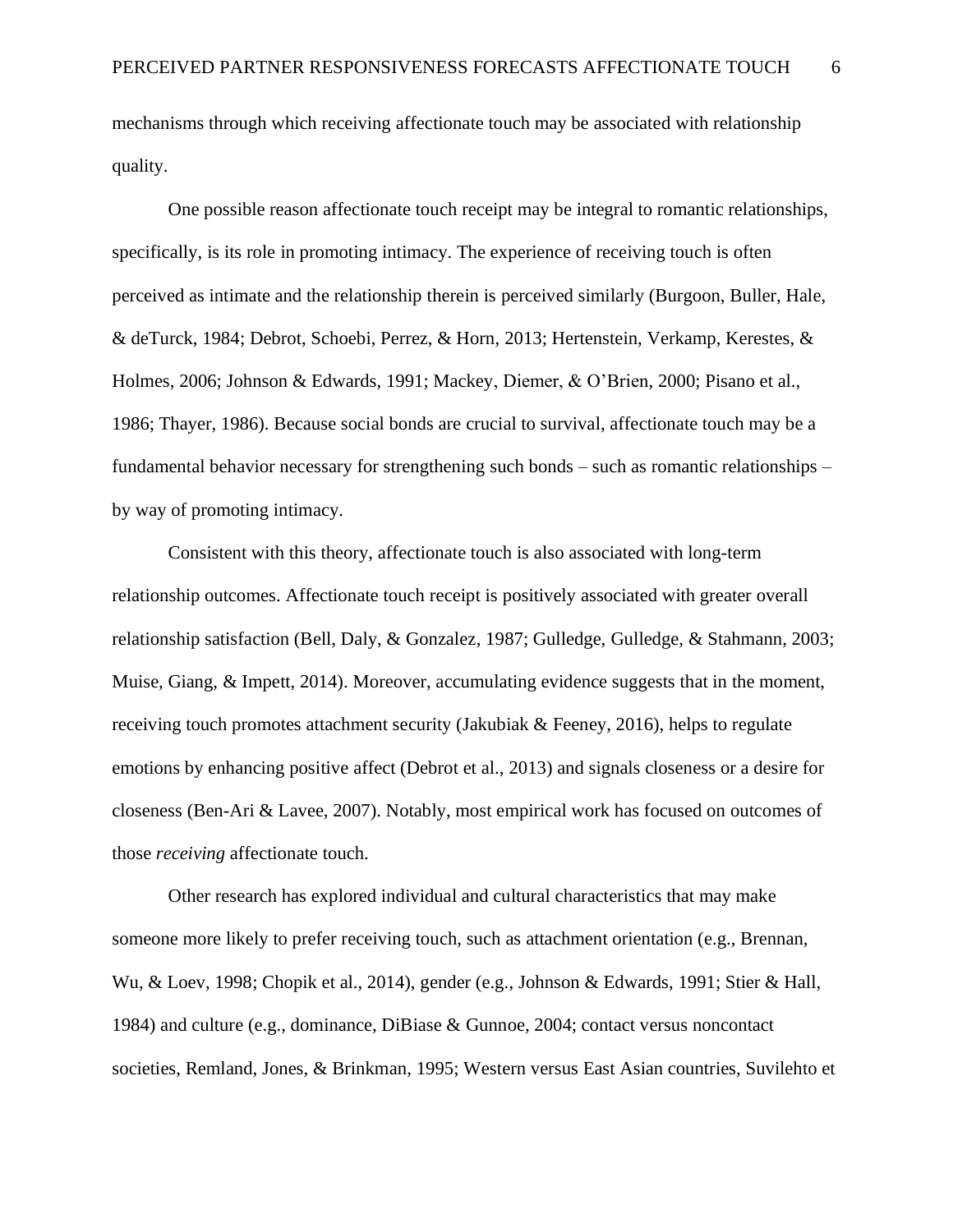al., 2019). While individual and cultural moderators help to explain *for whom* affectionate touch may occur and thus, provide the most relationship benefits, existing literature on affectionate touch does not reveal *why* that touch occurs, and specifically, the underlying situational precursors to the act of affectionate touch itself. That is, rather than focus on the recipient of touch, like prior research, we are interested in the touch giver and what prompts their affectionate touch behavior. By focusing on a step earlier in the interpersonal process to consider possible situational or behavioral antecedents to affectionate touch provision, the field can begin to understand the conditions under which affectionate touch occurs. As such, beyond scholarly advances, this work could have translational impact.

#### **One Key Context: Moments of Intimacy**

We propose one situation that may give rise to affectionate touch is when one romantic partner has already created a moment of intimacy within a dyadic interaction. Broad consensus in the close relationship literature is that one's demonstration of responsiveness to a partner's needs creates a feeling of intimacy for that partner, as outlined in the intimacy process model (Reis & Shaver, 1988; Reis, Clark, & Holmes, 2004). For example, when Issa tells her partner, Gene, about a stressor at work, Gene has an opportunity to respond to Issa's disclosure. Issa's perception of Gene's response (e.g., was Gene supportive?) and the extent to which Issa interprets that interaction as intimate depends on whether Issa feels understood, validated and cared for by Gene. Being responsive to the needs of a partner can be signaled in a variety of diverse situations, including during gratitude expressions (e.g., Algoe, Fredrickson, & Gable, 2013), positive event disclosures (e.g., capitalization, Gable, Gonzaga, & Strachman, 2006) and negative event disclosures (Maisel, Gable, & Strachman, 2008). However, regardless of context,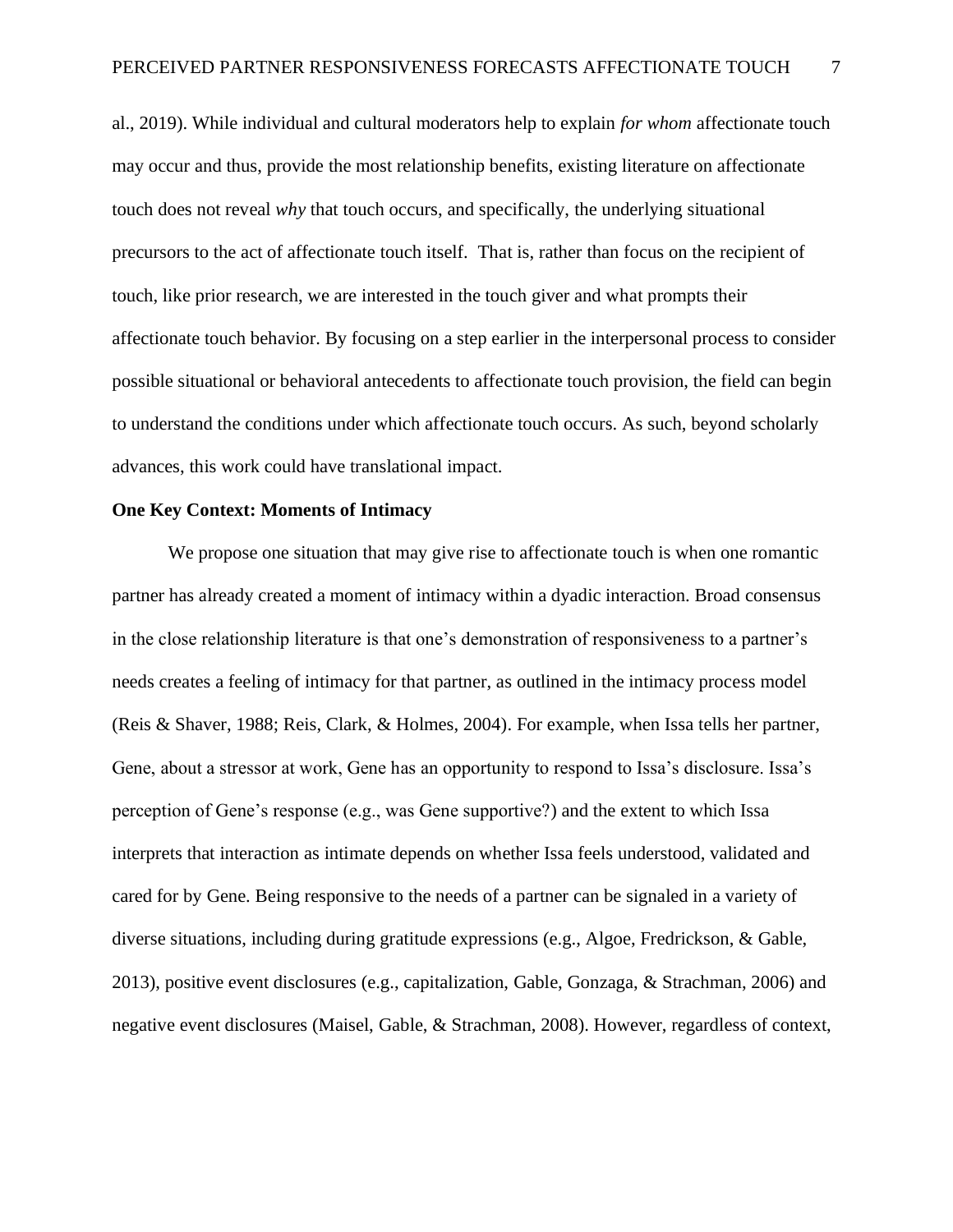in situations when Issa perceives Gene as being truly responsive, it translates to feelings of psychological intimacy (Laurenceau et al., 1998; Reis, Clark & Holmes, 2004).

The intimacy process model suggests that Issa's perception of Gene's responsiveness also translates to Issa's behavior back toward Gene (Reis, 2007; Reis, Clark, & Holmes, 2004). Other researchers have documented behavioral outcomes after perceiving a partner's responsiveness, such as proximity-seeking via approach behaviors toward a robot (Birnbaum, Mizrahi, Hoffman, Reis, Finkel, & Sass, 2016) and greater expression of anxiety toward a partner during a stressful situation following manipulated thoughts about that partner's responsive behavior (Ruan, Reis, Clark, Hirsch, & Bink, 2020). In the current investigation, we focus on affectionate touch as another behavioral outcome of perceiving a partner as responsive. Our focus on affectionate touch is a novel contribution to the literature for at least two reasons. First, in their groundbreaking model, Reis and Shaver call out touch, specifically, as a behavioral mechanism within the intimacy process (1988). Moreover, there is now strong consensus in the field, reviewed above, that affectionate touch is a behavior that is perceived as intimate (Burgoon et al., 1984; Debrot et al., 2013; Floyd, 2006; Hertenstein et al., 2006; Johnson & Edwards, 1991; Mackey et al., 2000; Pisano et al., 1986; Thayer, 1986). As such, although we do not measure intimacy in this paper, we situate affectionate touch within the intimacy process model in our theorizing, considering it an instantiation of behavioral intimacy.<sup>1</sup>

Specifically, the current work focuses in on this theoretically-derived but understudied first step of the mechanistic model in which perceiving a partner's responsiveness to the self – that is, perceiving that person as more understanding, validating, and caring of the self – will

<sup>&</sup>lt;sup>1</sup> Since first proposed in the intimacy process model, perceived partner responsiveness has consistently been theorized as an instantiation of intimacy. Behavior, like affectionate touch, being an instantiation of intimacy is less well established, but very consistent with evidence.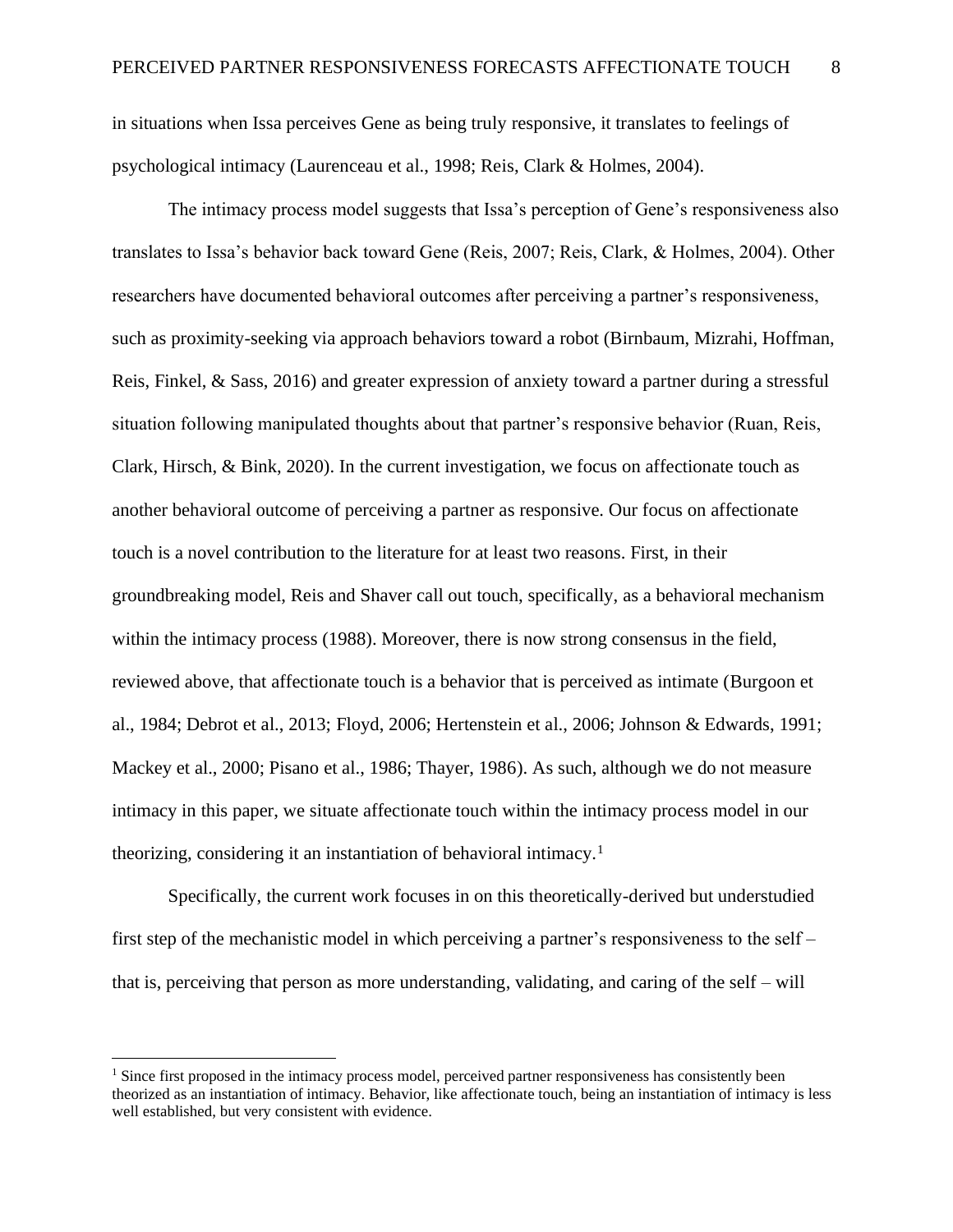translate to the perceiver's greater likelihood of affectionately touching that partner, thereby theoretically converting perceived psychological intimacy (measured in perceived responsiveness) to enacted behavioral intimacy (measured by affectionate touch, Hypothesis 1). Second, consistent with the assumption that these are iterative interpersonal processes (Reis & Shaver, 1988), we predict the participant's affectionate touch then feeds forward to predict the partner's perception of the touch giver's responsiveness, which we test in Study 3 (Hypothesis 2).

#### **The Current Research**

In the present investigation, we used multiple methods, with a strong emphasis on ecological validity, to triangulate evidence regarding our theorized path from perceiving a partner as responsive to affectionate touch. We did this using four dyadic datasets  $(N = 824)$ . First, to better understand the general association between perceiving a partner as responsive and frequency of affectionate touch, we ran an Integrative Data Analysis as a Preliminary Study. We pooled data using the same two standardized measures across four existing datasets ( $N = 824$ ) to provide an initial concurrent test of the hypothesized association and a robust estimate of the effect. Then, Studies 1, 2, and 3 involved prospective tests of the hypothesized association in three of those independent samples of romantic couples. In the first behavioral test of the theorical model in action, Study 1 used general perceived partner responsiveness to forecast moments of affectionate touch in daily life, using spontaneously-reported behavior from across 14 nightly reports. In a strong test of Hypothesis 1, in Study 2, we zoom in to the situation of interest, provided a clear initial test of examining whether responsiveness perceived in one laboratory task forecasts the perceiver's touch of the partner in the next task, during a single lab visit. Study 3 used 28 nightly reports from both members of the dyad, using standardized scales,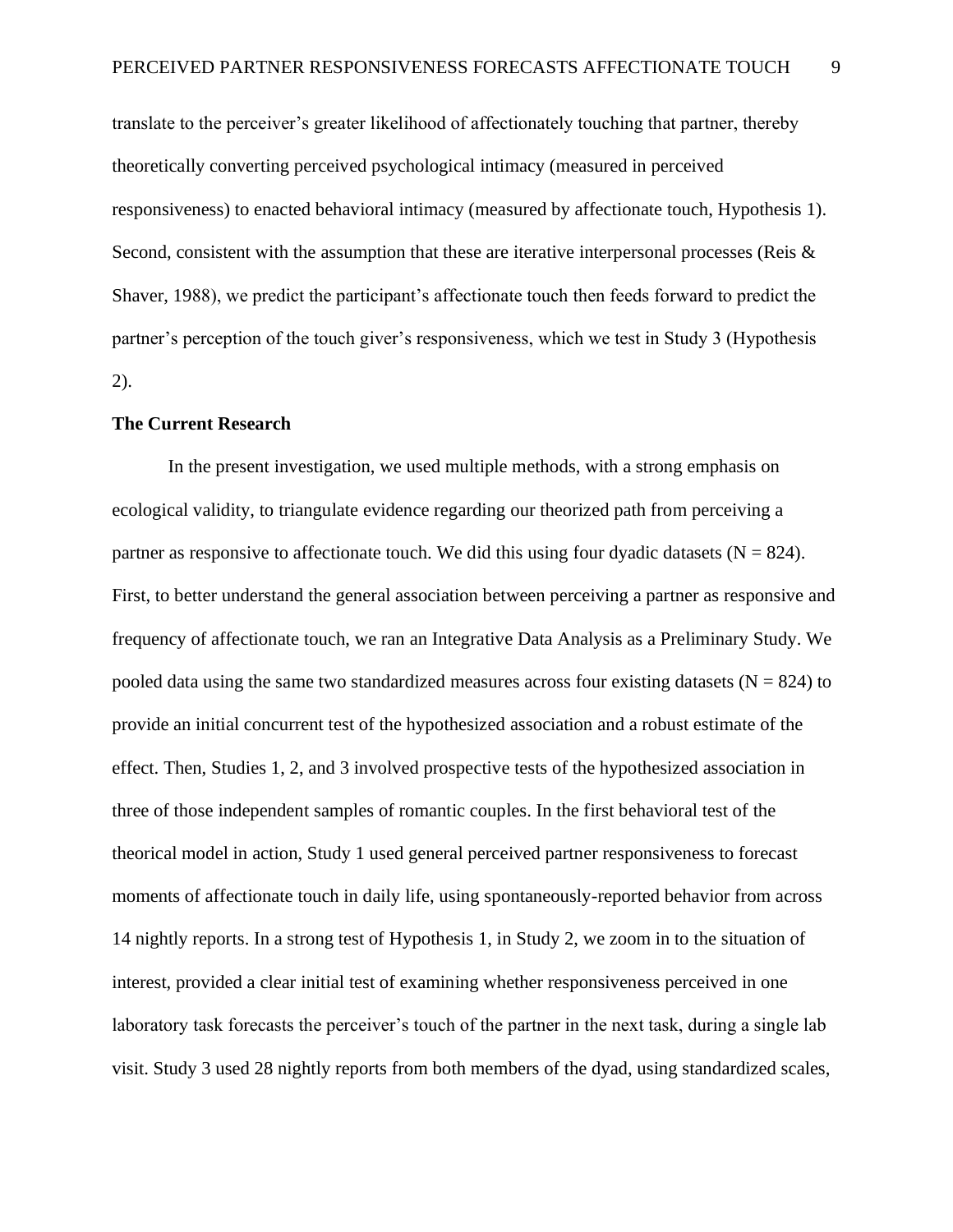to test within-person variability in perceptions of partner responsiveness predicting greater affectionate touch of that partner that day, parsing within- and between-person variance. We also used this study to test a theoretical extension of the interpersonal process we are proposing. Due to past research implicating touch in the intimacy process (Debrot et al., 2013; 2014; Reis & Shaver, 1988), we specifically test whether one's affectionate touch one day would subsequently forecast the *partner's* perception of the toucher's responsiveness the next day, i.e., documenting the intimacy cycle (Hypothesis 2).

Because the present study's definition of affectionate touch does not require it to be sexual in nature (e.g., intercourse), and in fact sex may be driven by a host of other factors (Birnbaum, 2010; Buss & Schmitt, 1993; Davis, Shaver, & Vernon, 2004; Regan & Berscheid, 2001), in all possible studies (except Study 1, elucidated below) we take the conservative approach of operationalizing affectionate touch as *excluding* sex to more carefully focus on the types of affectionate touch that momentarily facilitate relationships in everyday life. Additionally, in Studies 1 and 2, we wanted to address the possibility of a third variable, specifically, a dispositional or relational orientation, that could explain both greater perceived partner responsiveness and affectionate touch. Secure attachment, which is a trait-level orientation that relationship partners are and will be available and responsive (Mikulincer & Shaver, 2007; controlled in Study 1), communal strength, which is the unconditional motivation to meet a relationship partner's needs (Mills & Clark, 1992; controlled in Study 2), and relationship satisfaction (controlled in Study 2) fit the bill. Then, moving away from a trait-level third variable to a situational variable that can vary within and between days and may also simultaneously explain both affectionate touch and perceptions of partner responsiveness, in Study 3 we controlled for daily relationship satisfaction.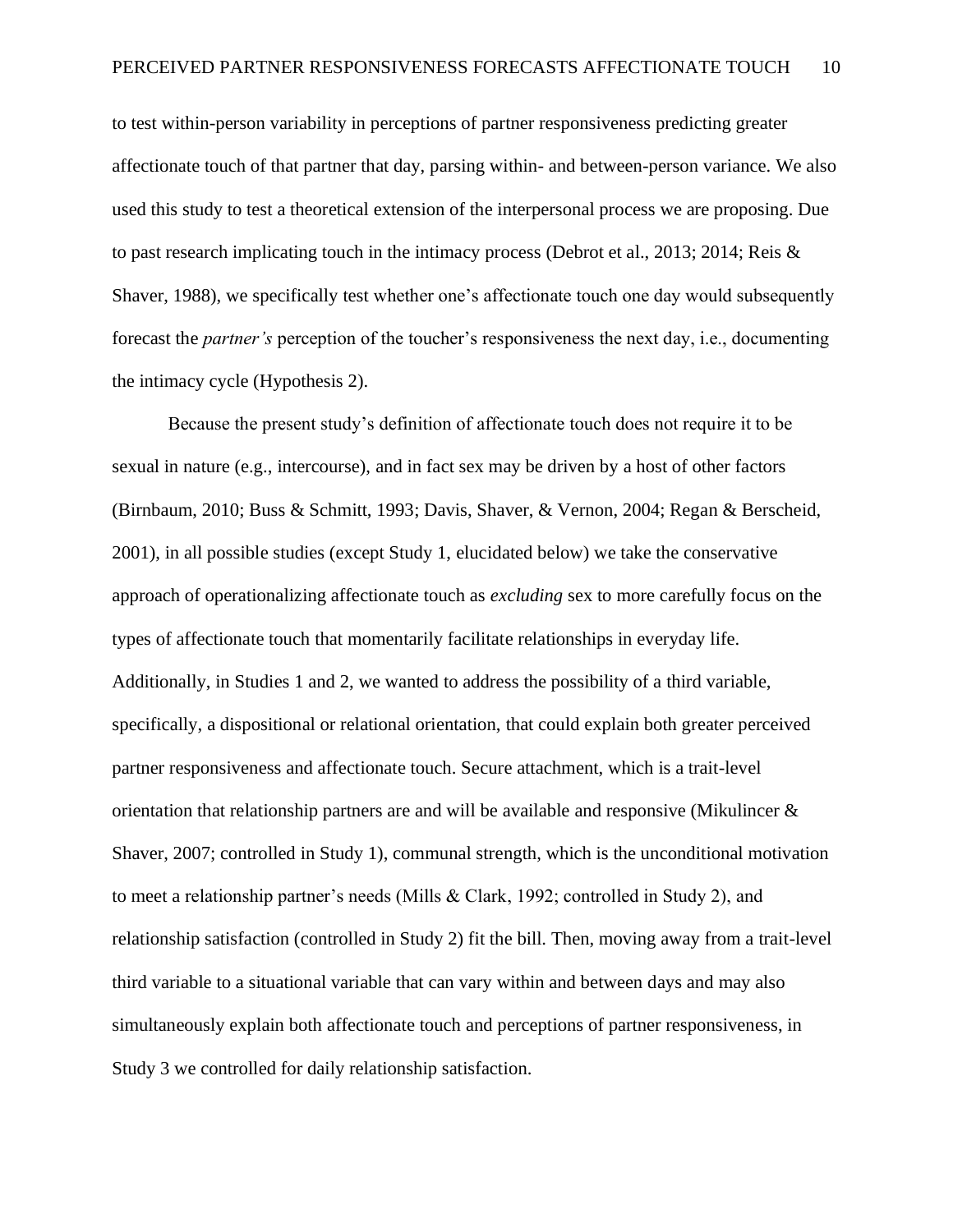#### **Preliminary Study**

## **Integrative Data Analysis: Testing the Basic Concurrent Association across Four Samples**

The first aim was to determine whether a positive association between perceived partner responsiveness and affectionate touch exists. Four dyadic datasets had been collected in the third author's laboratory prior to the development of this hypothesis yet contained general versions of each variable of interest: general perceptions of the partner's responsiveness, and reports of the frequency of affectionate touch in the past month. This enabled us to take advantage of a powerful statistical technique, Integrative Data Analysis (Curran & Hussong, 2009; Hussong, Curran, & Bauer, 2013) to conduct a key initial test of the hypothesis. As implied by the label, this approach uses the raw data from all (four, in this case) datasets together; it is recommended over meta-analysis when possible because it uses rather than compresses the variance (e.g., into one effect size per study; Hofer & Piccinin, 2009) and does not rely on summarizing the data from only the mean and the variance. Using this method, we gain statistical power from the increased sample size of couples (824 members of 412 couples), and have representation across years, allowing an optimal statistical test of the key prediction (which is sensitive to detect a small effect  $|\rho| > .09$  at power = 80% assuming independence among data).<sup>2</sup>

## **Method**

## **Participants and Procedure**

All participants were couples  $(N = 824$  individuals) recruited from the community around Chapel Hill, North Carolina by means of Craigslist volunteer ads and opt-in informational emails

<sup>&</sup>lt;sup>2</sup> Assuming independence, or purposefully overestimating independence and randomness to their maximum, means underestimating the relative sizes of effects and, therefore, estimating the data to the conservative lower bound of their power. We use this approach throughout the manuscript.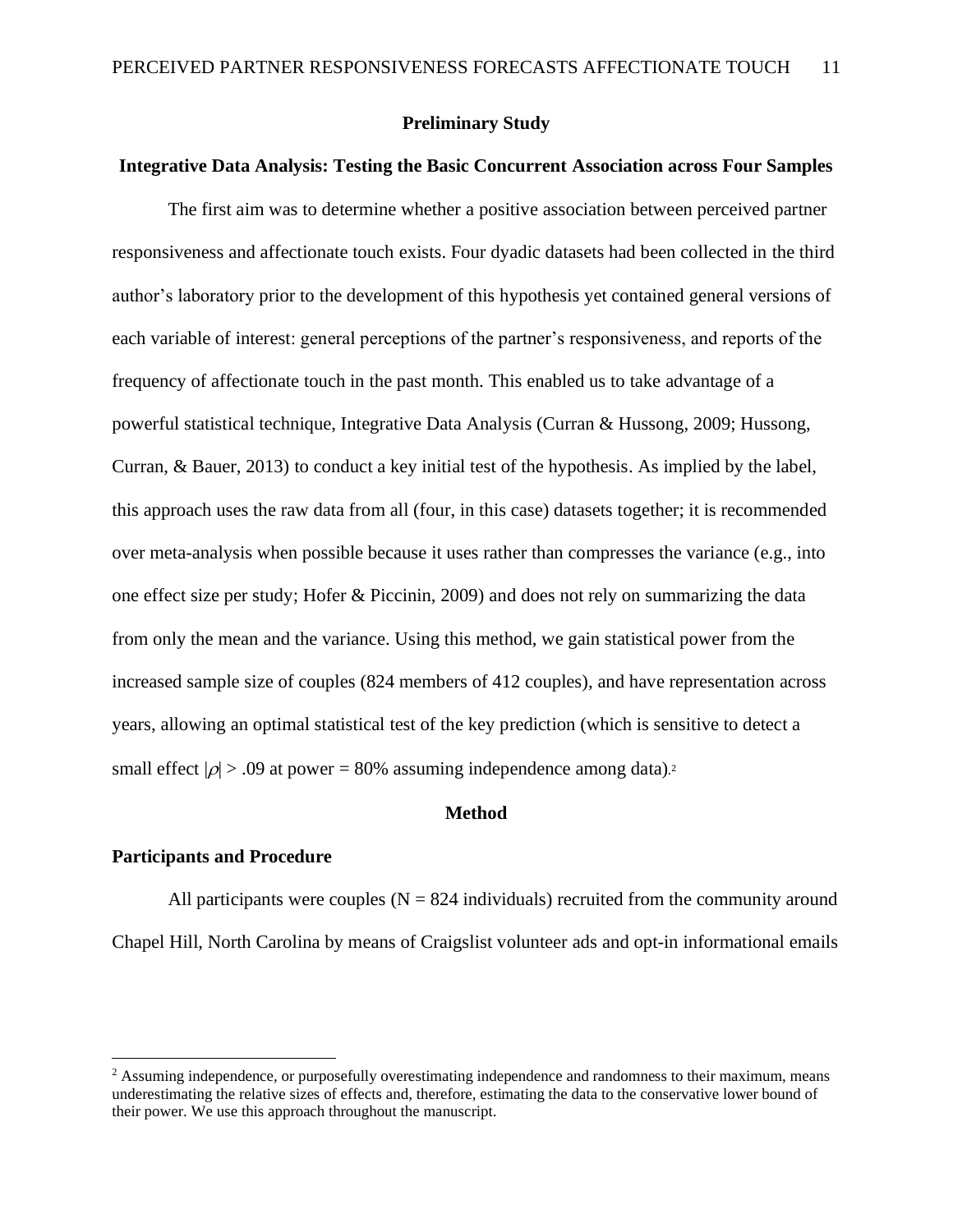sent to university staff and students.<sup>3</sup> Couples were eligible to participate if they had been in an exclusive romantic relationship for at least six months in Sample A and at least one year for Samples B, C, and D. In addition, they must have been living together for at least six months in Sample C. Across all four samples, couples had been together for on average 4.42 years, (*SD* = 4.75) with the majority of the total sample in an exclusive, committed relationship, i.e., married (29.5%), engaged (8.6%), or dating exclusively (56.8%). Of the sample of couples, 63.1% were living together. The average participant was 26.39 years old  $(SD = 7.95$ , range = 55). Participants self-identified as White/Caucasian (64.6%), Black/African-American (9.1%), East Asian (5.6%), South Asian (2.5%), American Indian or Alaskan Native (0.4%), or Other (7.2%). In a separate question, 6.4% of the sample identified as Hispanic. All measures were collected within baseline questionnaires of larger studies.

#### **Measures**

#### *Perceived Partner Responsiveness*

The extent to which participants feel their partner is responsive to them in general was assessed with an 18-item scale assessing understanding, validation, and caring (Reis, Crasta, Rogge, Maniaci, & Carmichael, 2017). Items include, "My partner understands me," "My partner is responsive to my needs," and "My partner sees the 'real' me" measured on a 7-point Likert scale ranging from 1 (*not at all true/never*) to 7 (*very true/true all of the time*). Sample D used the 12-item scale (Reis, Maniaci, Caprariello, Eastwick, & Finkel, 2011). Although these use a different number of items across studies, given the fact that these scales effectively measure the same thing in our data and the relative homogeneity of these particular methods, we did not conduct a moderated nonlinear factor model (Curran et al., 2014) to extract a latent factor

<sup>3</sup> Please see Studies 1-3 for more information about each individual sample (Sample A, B and C, respectively), with descriptive information about a fourth sample, Sample D, reported in Online Supplementary Materials (OSM).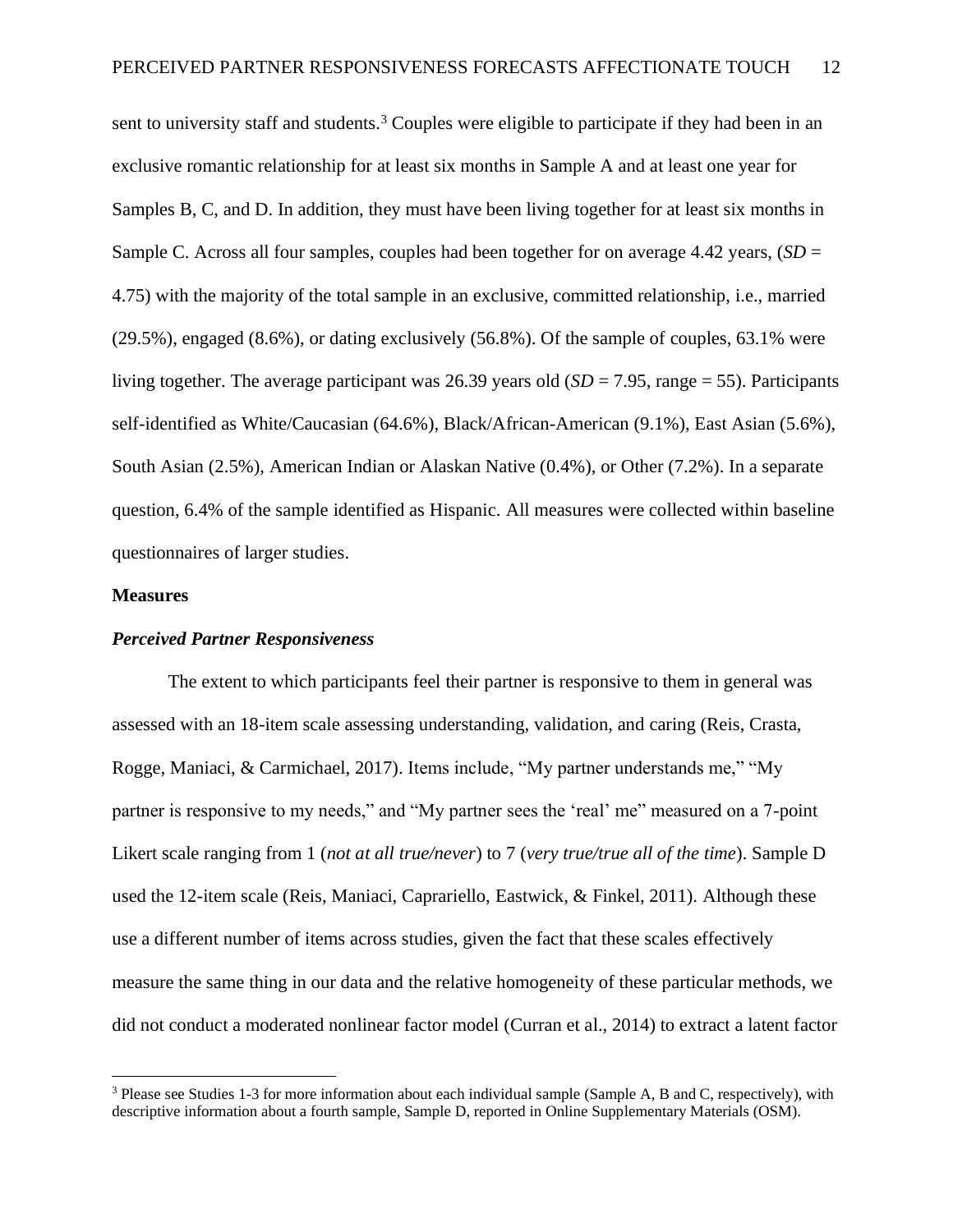as one would in an IDA with more complicated methodologies across studies (Hussong et al., 2013). Instead, because we also did not have hypotheses about between-study mean-level differences, we standardized the variables by dataset, which removed any between-dataset effects while preserving the heterogeneity of the within-dataset effect. The average reliability across the four samples was acceptable,  $\alpha = .94$ ;  $\alpha_{min} = .92$  and  $\alpha_{max} = .95$ .

#### *Affectionate Touch*

Participants reported on the frequency of physical affection with their partner in the past month (Light, Grewen, & Amico, 2005). The scale evaluates how frequently each behavior occurred in the past month from 0 (*never or almost never*) to 6 (*five or more times a day*). The items were: "how often do you hold hands with your spouse/partner?," "how often do you sit close together or lie down close together with your spouse/partner while reading, watching TV or other leisurely activities?", "how often do you give each other neck rubs, back massages or any other warm touching activities?", "how often do you give your spouse/partner hugs lasting for more than a few seconds?", "how often do you kiss your spouse/partner?". We computed the mean of the five items as our indicator of affectionate touch. For reasons stated above, all scales were standardized within the sample before merging and the average reliability across the four samples was satisfactory,  $\alpha = .81$ ;  $\alpha_{min} = .78$  and  $\alpha_{max} = .84$ .

#### *Sexual Intercourse*

An additional item, "how often do you and your partner have sex (intercourse)?," which was measured on the same scale as the affectionate touch items, from 0 (*never or almost never*) to 6 (*five or more times a day*), was included to test as a potential covariate.

#### **Results and Brief Discussion**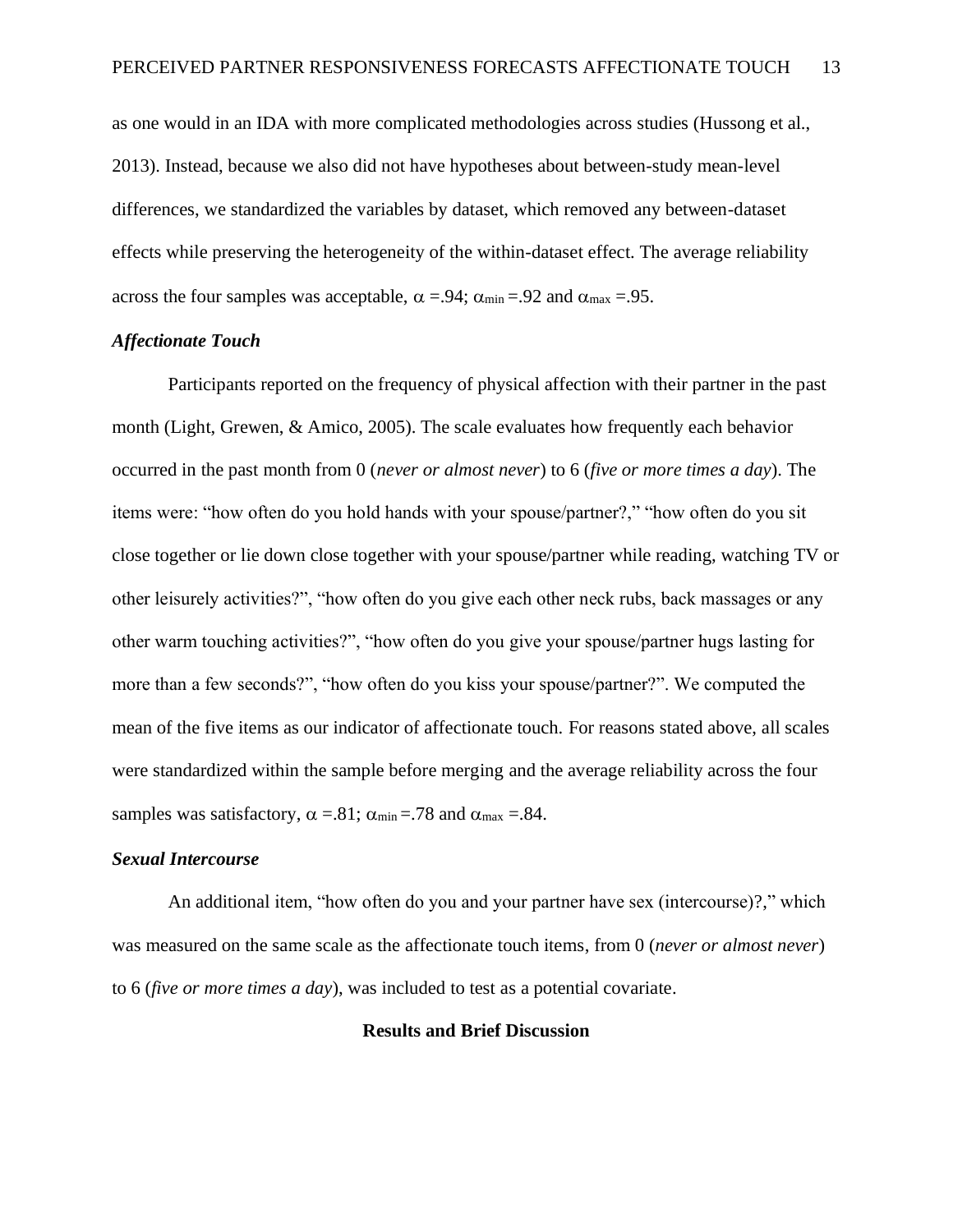Pooling the four dyadic datasets, we fit the harmonized data to a two-level (individual nested within couple) random-intercept model where affectionate touch was predicted by perceived partner responsiveness, data source was added as a 4-category (Sample A to D) factorial predictor, and the interaction between data source and perceived partner responsiveness was tested (for the full analytic strategy for the IDA, see OSM). The results support the hypothesis that perceived partner responsiveness is positively associated with affectionate touch. Specifically, the association was statistically significant across the merged dataset (*β* = 0.29, *SE*  $= 0.07$ ,  $df = 638.68$ ,  $t = 4.00$ ,  $p < .001$ , CI<sub>95%</sub> = [0.15, 0.43]) and not moderated by data source,  $F(3, 751.98) = 0.23$ ,  $p = .88$ . This association explains 3% of the variance at the person-level and 6% of the variance at the dyad-level. We also tested a second model in which we controlled for sexual intercourse to address the possibility that in this romantic context, the affectionate touch might have been driven by having sex. The results confirmed that perceived partner responsiveness significantly positively predicted affectionate touch ( $\beta$  = 0.26, *SE* = 0.07, *df* = 647.43,  $t = 3.74$ ,  $p < .001$ , CI<sub>95%</sub> = [0.12, 0.40]) above and beyond sexual intercourse ( $\beta = 0.25$ , *SE* = 0.03, *df* = 787.59, *t* = 7.42, *p* < .001, CI<sub>95%</sub> = [0.19, 0.32]), and the effect was again not moderated by data source,  $F(3, 756.51) = 0.42$ ,  $p = .74$ .

Overall, this cross-sectional test of an association between generally perceiving one's partner as responsive and the frequency of affectionate touch over the past month provides support for moving forward with the present investigation, which focuses on prospective tests of the hypothesis that perceiving responsiveness in the partner may prompt an individual's affectionate touch toward that partner.

# **Study 1: Prospective Link from General Perceptions of Responsiveness to Everyday Spontaneously-Reported Affectionate Touch**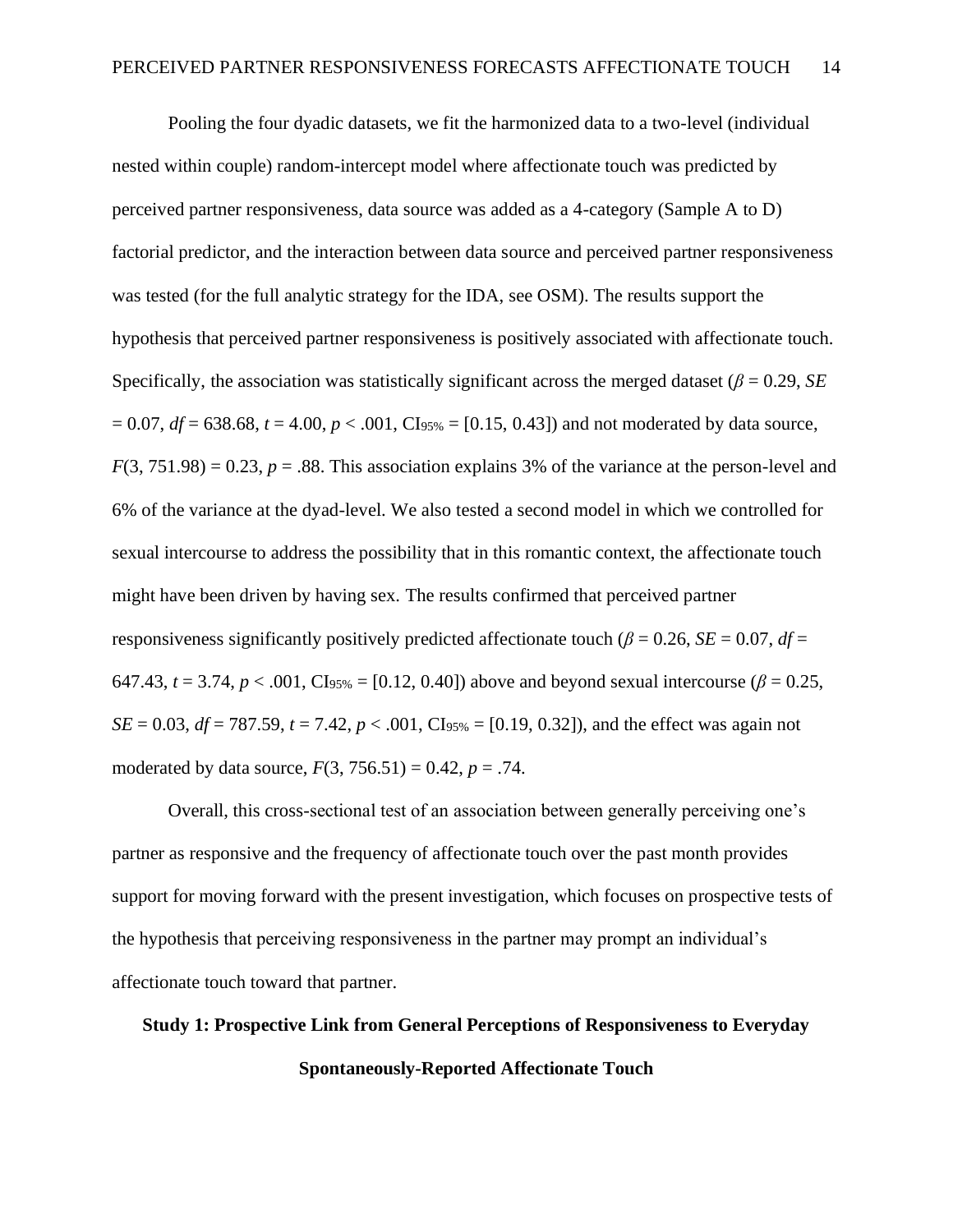In Study 1, we start with an ecologically valid assessment of the behavior of interest: affectionate touch spontaneously reported in mundane end-of-day descriptions of interactions with the partner across 14 days. Those daily responses, in which participants provided an openended description of a notable interaction with their partner each day, provide vibrant detail of not only how people recall their daily interactions with their partner, but importantly, how affectionate touch emerges spontaneously throughout everyday life. We took advantage of what participants described in those situations to code for the number of unique instances of affectionate touch described within the reports to test the present hypothesis. Specifically, we predicted general perceptions of partner responsiveness would predict more unprompted reports of affectionate touch behavior within the daily descriptions of notable partner interactions. Given the nature of the descriptions,<sup>4</sup> in which it was not always obvious who initiated the touch, we opted to be inclusive of all mentions of affectionate touch during the interactions, regardless of partner, to take advantage of this rich initial opportunity to test links between perceived partner responsiveness and affectionate touch behavior in everyday life; the intimacy process model accounts for either explanation for effects (i.e., perceived responsiveness driving affectionate touch or partner's affectionate touch driving responsiveness; Hypotheses 1 and 2). Because attachment styles are associated with touch (for review, see Jakubiak & Feeney, 2017), we also ran a model testing secure attachment as a possible dispositional third variable explanation.

#### **Method**

### **Participants**

<sup>4</sup> Due to how touch is often described in first person plural (e.g., "we cuddled on the couch," "we kissed"), we chose to include all mentions of touch. This means reports where the participant initiated, reports where the partner initiated, and reports where initiation was ambiguous were all counted.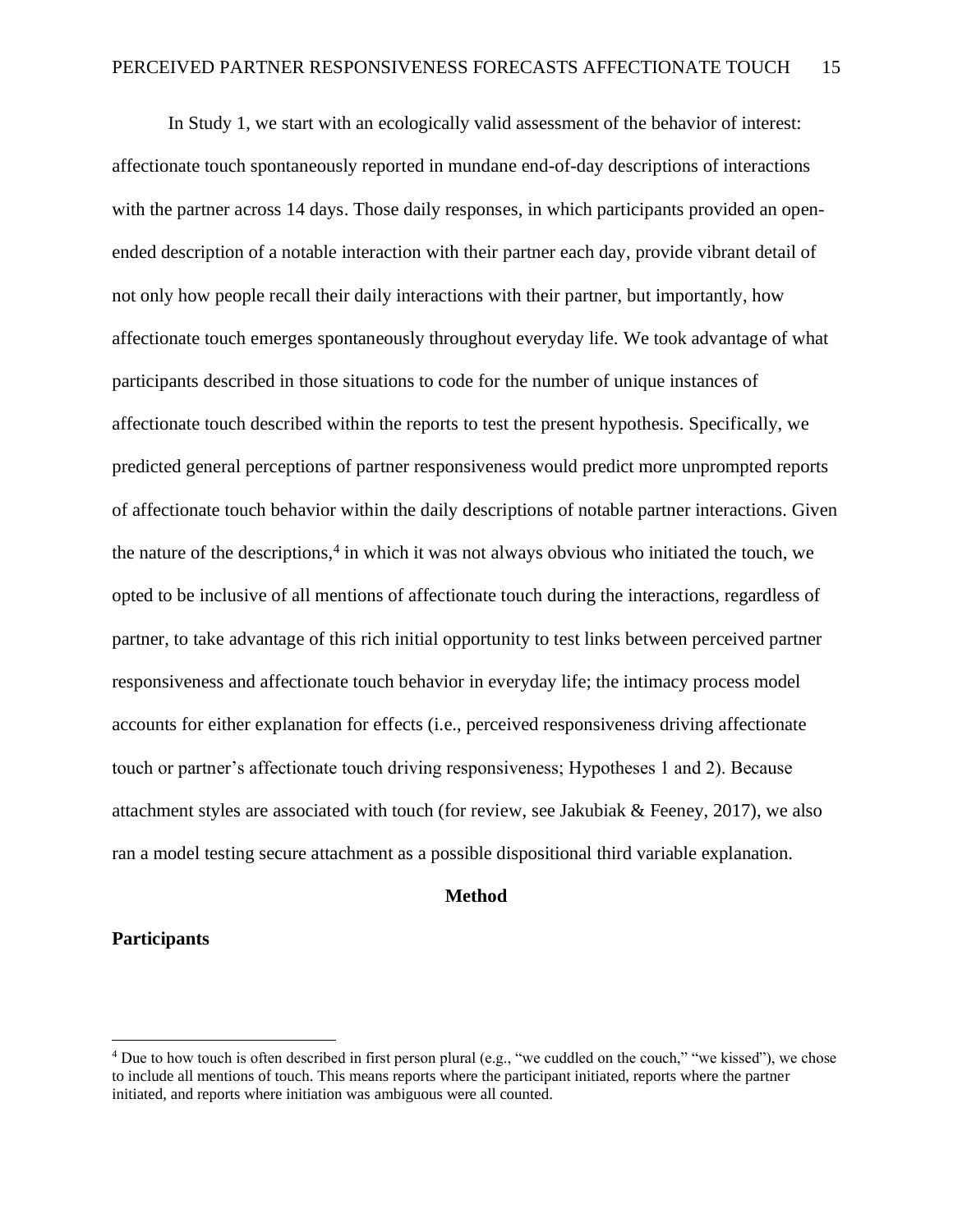Both members of 80 couples  $(N = 160$  individuals) enrolled in a larger, two-week study on "Everyday Experiences and Feelings of People in Romantic Relationships" (for more information, see Citation Blinded). Sample size was determined for the goals of the original study. Couples had been together for approximately 4 years ( $M = 4.34$ , range = 6 months – 35 years) and were either dating exclusively (48.8%) or committed for life (i.e., engaged or married; 41.9%). The majority of the couples identified as heterosexual  $(N=77)$  while three identified as same-sex. Participants were between 18 and 57 years of age ( $M = 28.09$ ,  $SD = 8.05$ ). The majority self-identified as White/Caucasian (74.4%) with the remaining participants identifying as East Asian (1.9%), African-American (12.5%), South Asian (2.5%) or other races/ethnicities (5.0%). In a different question, 3.8% participants identified as Hispanic.

A sensitivity analysis reveals the sample size (multiplied by number of nightly reports) is sensitive to detect a small effect  $|\rho| > 0.07$  at power = 80% assuming no interdependence among data.

## **Procedure**

Both members of the couple attended the initial lab session, where they completed a set of initial online questionnaires, participated in a series of lab tasks together, then received instructions about a two-week nightly diary portion of the study they would complete before attending a second lab session. The focus of the present investigation is the self-reported general perception of responsiveness from the initial lab session (described and included in the IDA, Sample A;  $\alpha$  = .92) and a novel nightly measure in which participants briefly described the most notable interaction with their partner that day.

Specifically, each night, participants were asked to complete a 10-minute questionnaire at the end of each day; they were asked to do so at about the same time each day. On average,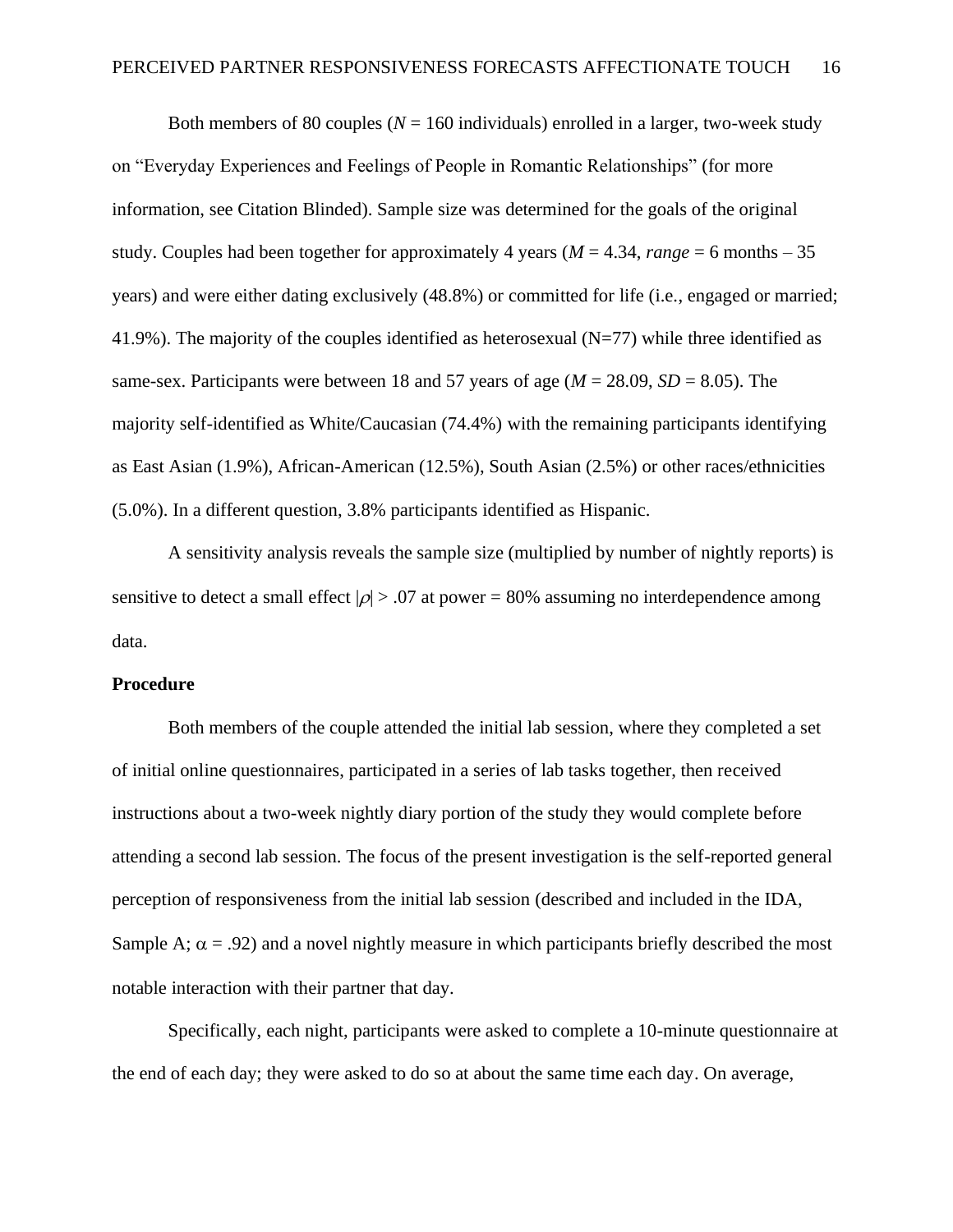individuals completed 11.63 nightly questionnaires in the 14-day study period (thus 1860 reports of a possible 2240), showing a high compliance rate (83.07%), and only five participants did not complete any nightly reports. The specific measure of interest from the nightly questionnaire was an open-ended response that participants gave to a prompt to briefly describe an interaction with their partner that "made the biggest impression today." For this item, 380 reports out of the received 1860 (79.57% compliance) did not contain any content and thus were not coded for analysis.

### *Spontaneously-Reported Affectionate Touch Behavior*

As described above, the prompt participants received did not explicitly instruct them to write about affectionate touch. The actual events participants wrote about may have been minor or major, positive or negative, but critically, upon reading the whole corpus, we noticed that the interactions with the partner that made the biggest impression contained several instances of explicit mention of affectionate touch. Hence, we coded the text for the number of spontaneous reports of affectionate touch. Two independent judges were trained to code the nightly data. After training, coders practiced by independently working through the same 150 responses to establish reliability (8% of the total nightly responses in the study). Then, the remaining 1710 responses were independently coded by each rater. Throughout, all coders were unaware of the hypothesis.

To code for touch in the daily reports, coders were instructed: "Count each unique instance of affectionate touch mentioned in the nightly event description." For instance, this participant's response, "[my partner] came by work and saw me real quick. its always nice to see her in the middle of the day and give her a hug and kiss" would have been coded as a 2 (i.e., hug, kiss). Notably, some participants mentioned desiring affectionate touch from their partner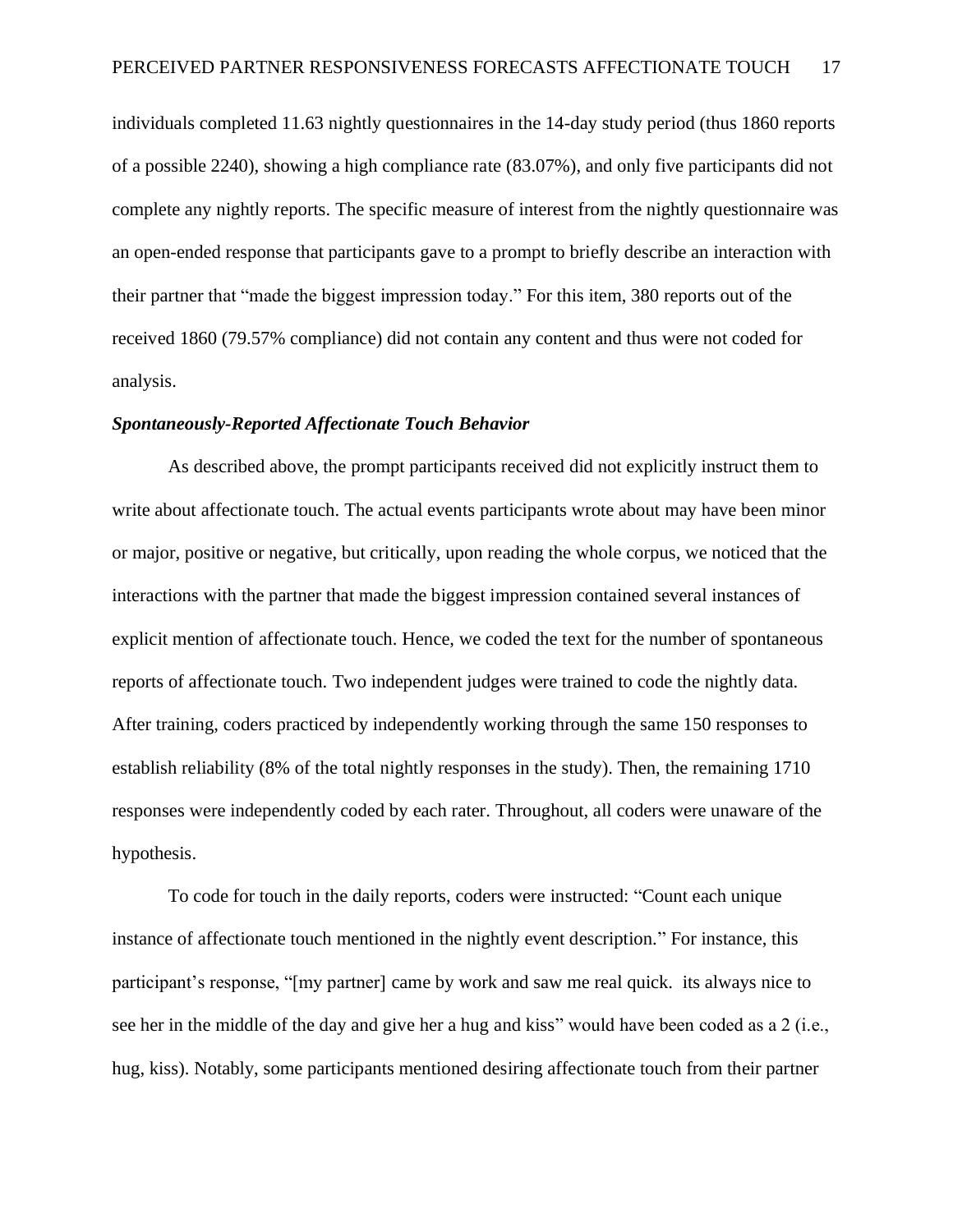and not receiving it. Any mention of a touch "deficit" was not included in the count. In addition, some phrases seemed highly likely to include affectionate touch, so were included, despite the fact that they also may have included sexual activity (e.g., "get intimate", "spent the night together"); because of this, the count code also included explicit mentions of "sexual intercourse." Verbatim instructions are in the OSM.

Coders noted anywhere from 0 to 5 instances of affectionate touch (ICC = .89) in a given entry. For 4.2% of responses ( $N = 79$ ) coders had different counts of affectionate touch and a third rater (the first author) arbitrated based on fidelity to the definition.

**Sexual Intercourse.** The presence (coded 1 versus absence  $= 0$ ) of sexual intercourse was also coded separately to be used as a control variable. See OSM for details of that coding procedure.

**Attachment**. The 35-item Experiences in Close Relationships Scale (Brennan, Clark & Shaver, 1998) measured an anxious (e.g., "I worry about being alone.") and avoidant (e.g., "I try to avoid getting too close to my partner") dimension on a scale from 1 = *strongly disagree* to 7 = *strongly agree*. Reliability was acceptable for both anxious attachment and avoidant attachment,  $\alpha_{\text{anx}} = .90$ ,  $\alpha_{\text{avoid}} = .91$ , and the two dimensions were positively correlated in the sample,  $r = .28$ ,  $p < .001$ .

#### **Results**

## **Planned Statistical Models**

We used two-level cross-classified model in which partners are nested within dyads, then crossed by report days because both partners filled out reports on the same days (Kenny, Kashy, & Cook, 2006). We allowed intercepts to randomly vary, while slopes of the day-level predictors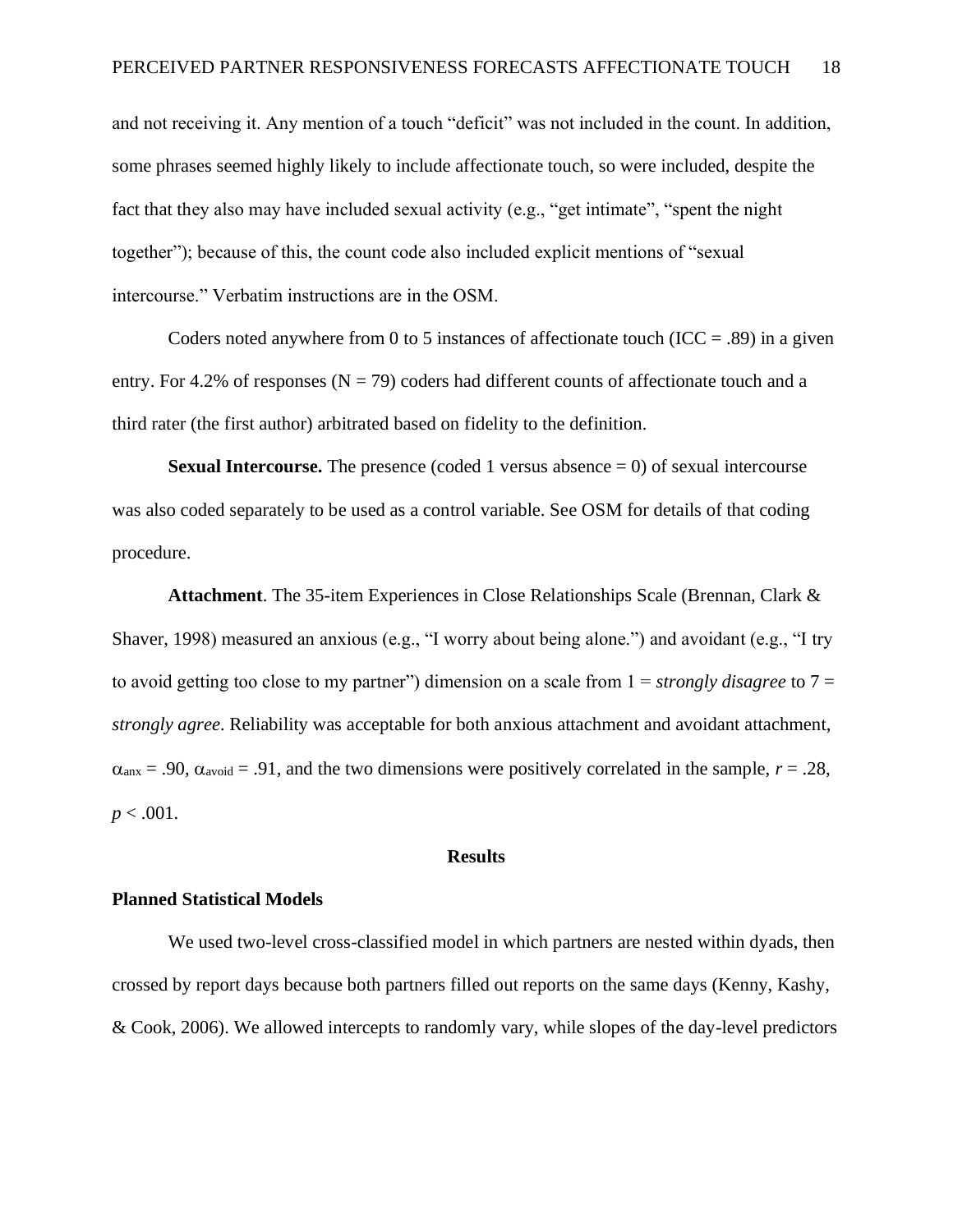were modeled as fixed effects. We had no a priori hypothesis about gender, so dyads were treated as indistinguishable and we used a diagonal residual matrix.<sup>5</sup>

#### **Validation: Daily Affectionate Touch**

As one assessment of the validity of the behavioral codes, we conducted a multilevel linear model using baseline general affectionate touch in the prior month to predict the daily affectionate touch count code; the positive association was significant,  $B = 0.03$ ,  $SE = 0.01$ ,  $t =$ 2.43,  $p = .02$ ,  $CIs_{95\%} = [0.01, 0.05]$ .

#### **Affectionate Touch in Everyday Life**

We next conducted a two-level cross-classified linear model wherein each person's dailylevel affectionate touch was predicted by his/her individual-level, general baseline perceptions of partner responsiveness. Supporting the theoretical model, the results showed that those who reported perceiving higher responsiveness in their partners in general at study entry reported more affectionate touch in the subsequent everyday interactions with the partner,  $B = 0.03$ ,  $SE =$ 0.02,  $df = 395.51$ ,  $t = 2.04$ ,  $p = .043$ , CI<sub>95%</sub> = [0.00, 0.07]. We then controlled for explicit mention of sexual intercourse and results remain consistent, with general perceptions of partner responsiveness remaining positively associated with more affectionate touch in everyday life, *B*  $= 0.03$ , *SE* = 0.01, *df* = 292.82, *t* = 2.12, *p* = .035, CI<sub>95%</sub> = [0.00, 0.06], controlling for sexual intercourse, *B* = 1.24, *SE* = 0.06, *df* = 1856.00, *t* = 22.05, *p* < .001, CI95% = [1.13, 1.35]. General responsiveness predicts 0.05% of the variance at the person level and 4.53% of the variance at the couple level.

#### **Analyses of Alternative Hypotheses**

<sup>5</sup> We note that some suggest using an unstructural matrix (see syntax in Bolger & Laurenceau, 2013). This means the two partners are still distinguished, statistically, in a cross-classified model, whereas using the diagonal matrix in the cross-classified model allows for the assumption that they are indistinguishable in their effects.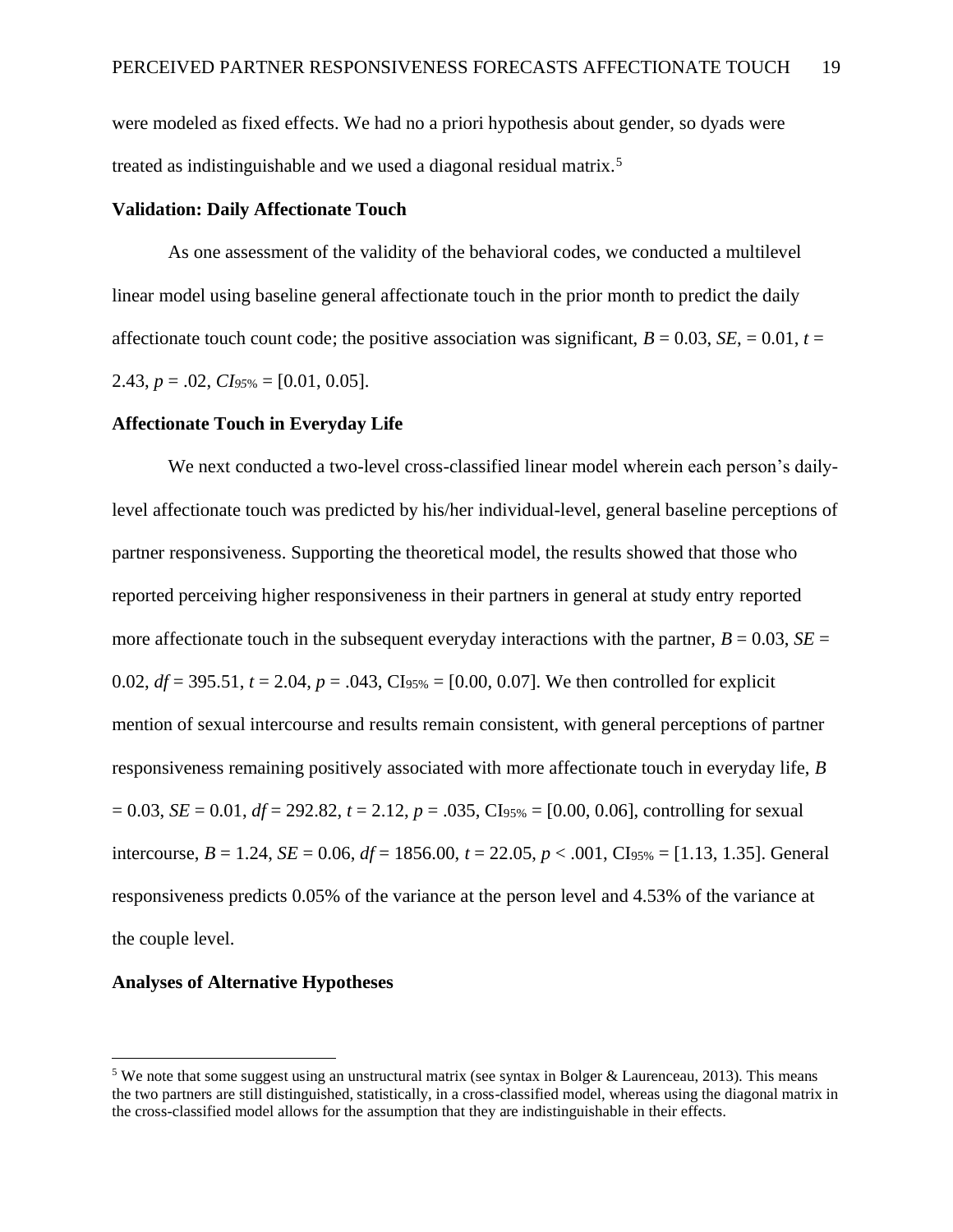Addressing the possibility that these findings could be explained by more securely attached individuals having both greater general perceptions of partner responsiveness and engaging in more affectionate touch in everyday life, our additional analysis controlling for attachment styles documented that general perceptions of partner responsiveness remained a significant predictor of spontaneously-reported touch, whereas neither attachment anxiety nor avoidance predicted touch in this model. Full results are presented in OSM.

#### **Brief Discussion**

Study 1 provides the first test of which we are aware linking perceived partner responsiveness with unprompted, spontaneous reports of affectionate touch behavior in everyday life, thereby substantially adding to the slim literature on this topic (e.g., Debrot et al., 2013). One limitation of the coding, however, is that it does not cleanly disentangle the direction of the association (i.e., Hypothesis 1 or Hypothesis 2) due to ambiguity in who initiated the touch in some reports as well as the fact that about 1/3 of responses included mention of partner-initiated affectionate touch. As such, Study 2, we turn to direct observations of the touch-giver.

# **Study 2: Prospective Link from In-Situ Perceptions of Responsiveness to Subsequent**

#### **Affectionate Touch in Lab**

Study 2 builds on the findings from Study 1 by zeroing in on touch *provision*, cleanly testing whether situational perceptions of a partner's responsiveness predicts in-the-moment observations of touch (Hypothesis 1). The present study provides a prospective test of our hypothesis, testing the link from one situation to the next. We also focus on an objective measure of touch, using observed behavior in a videorecorded laboratory conversation. Specifically, we operationalized perceived responsiveness in an initial situation by having participants rate their partner after the partner expressed gratitude to them in a standardized laboratory task (see Algoe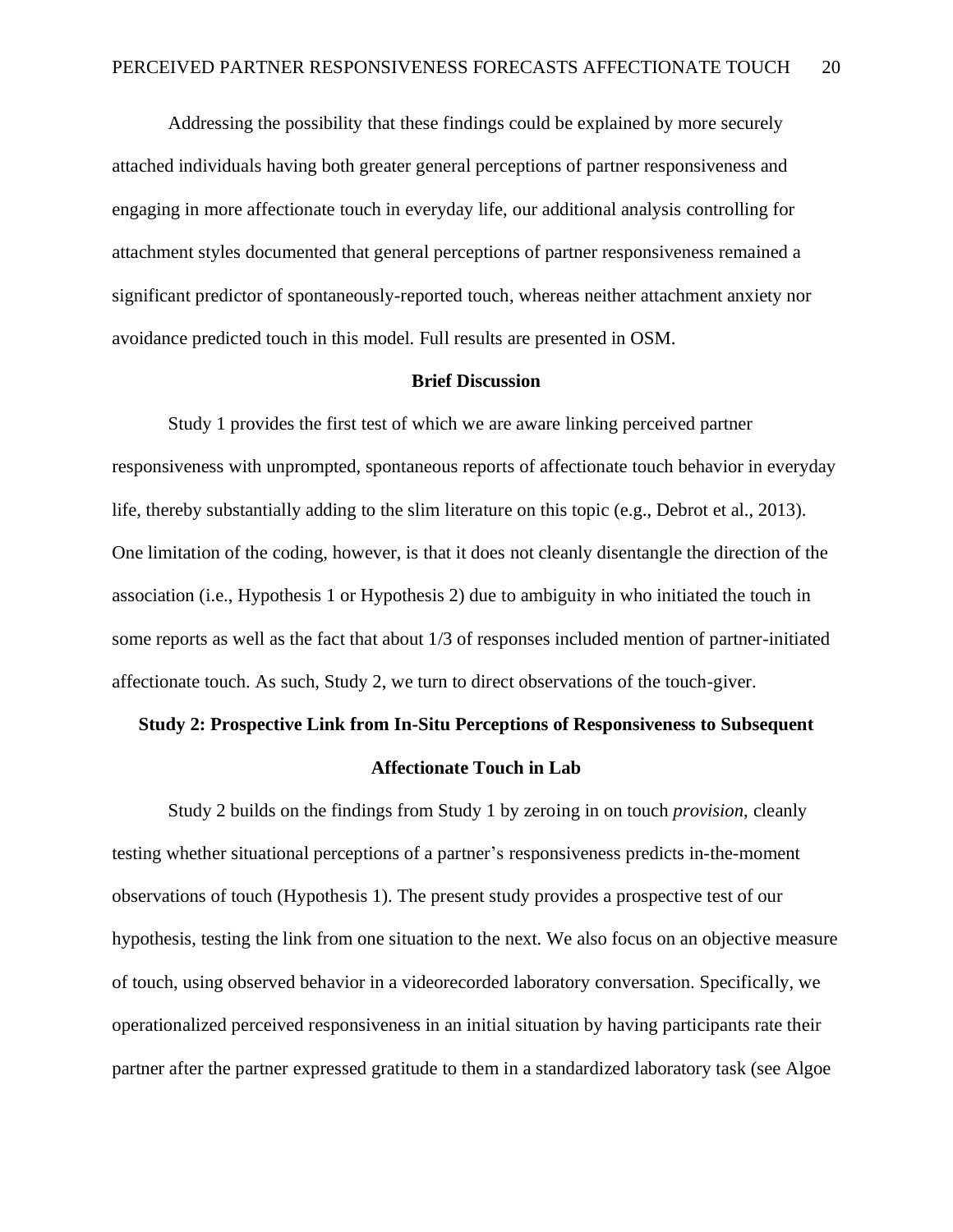et al., 2013). Then, we created an opportunity in the lab for partners to spontaneously touch. Specifically, after the partner expressed gratitude to the participant and the participant privately reported the partner's responsiveness, we briefly separated them, then allowed the participant to rejoin the partner to "hang out" while experimenters ostensibly prepared the next portion of the study in a different room. Experimenters recorded the first five minutes of this reunion as participants were seated together on a couch. During this time there was variability in affectionate touch, with some couples not touching at all to others who kissed or enacted idiosyncratic affectionate touches like foot rubs and sitting on laps.

Modeling our behavioral coding scheme on the coding used in Study 1, we coded these interactions for the participant's affectionate touch of the responsive partner. Specifically, we coded the number of unique instances of affectionate touch demonstrated from the perceiver toward their partner. During the interactions, a subset of couples kissed. We were somewhat surprised, but also saw an opportunity: kissing is a well-documented display of affection in the United States (e.g., Hughes, Harrison, & Gallup, 2007; Welsh, Haugen, Widman, Darling, & Grello, 2005), signifies social connection worldwide (Eibl-Eibesfeldt, 1970), and yet its presence in this laboratory context is not normative. As such, we view the presence of kissing as a strong signal of the construct of interest – behavioral intimacy as measured by affectionate touch. Thus, separately, we coded whether or not kissing occurred in the video to test whether the perceptions of partner's responsiveness following the gratitude expression predicted a greater likelihood of kissing during the subsequent interaction.

Because of work showing communal strength feeds into perceptions of responsiveness (Lemay & Clark, 2008; Reis et al., 2004) and relationship satisfaction could explain betweenperson differences in situational perceptions of responsiveness and affectionate touch, we control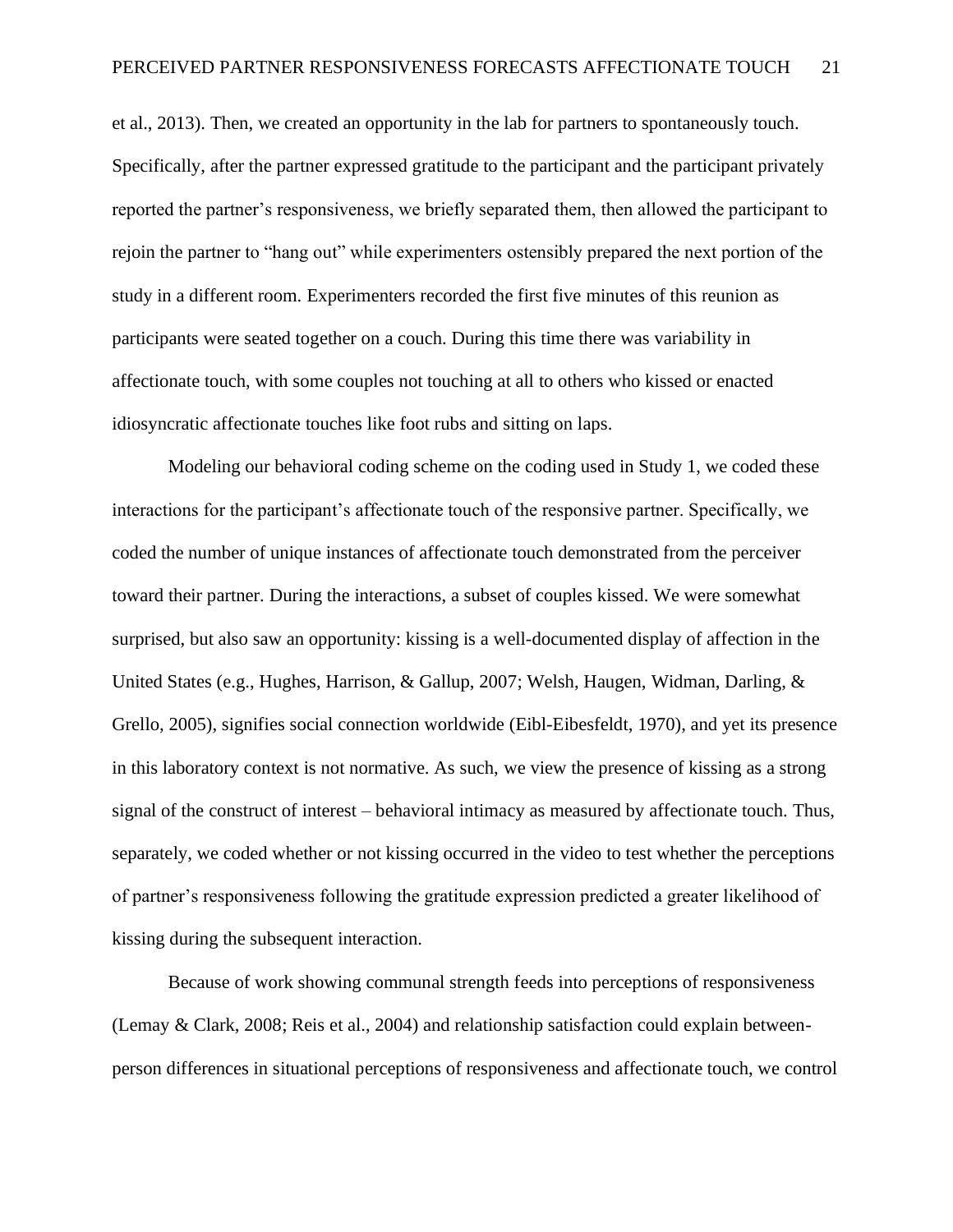for communal strength and separately, relationship satisfaction, as dispositional third variable explanations.

#### **Method**

#### **Participants**

Both members of 129 heterosexual couples ( $N = 258$  individuals) who were romantically involved for at least one year and living in the area surrounding Chapel Hill, North Carolina were recruited to participate in the study. Most couples were exclusively dating (76.7%) and 23.3% reported being engaged, married or "living as married". Fifty-six of the 129 couples (43.4%) were living together at the time of the study. Participants ages ranged from 18 to 50 (*M*  $= 23.7$ , *SD* = 5.64) and most identified as Caucasian (70.9%). The rest identified as East Asian (11.2%), African-American (7.4%), South Asian (4.7%), or other racial backgrounds (5.8%). In a separate question, 9.9% of the sample identified as Hispanic. Sample size was determined a priori to test a different hypothesis (see Citation Blinded). However, it was estimated that the 125 participant videos (4 participants did not produce an analyzable video, explained below) still allowed us to detect an effect as small as  $|\rho| > .24$  at 80% power assuming no interdependence among data, which is a purposefully conservative assumption.

#### **Procedure Overview**

Both members of the couple attended the lab together as part of a larger study (Citation Blinded). This aspect of the procedure was designed to address the impact of hearing an expression of gratitude (i.e., perceiving responsiveness of the expresser, the primary measure in a larger program of research; e.g., Citation Blinded) on behavior within a subsequent interaction. As such, one member of the couple was randomly assigned to express gratitude to the other; for clarity, we will refer to these dyad members as the *Expresser* and the *Target* of the expression,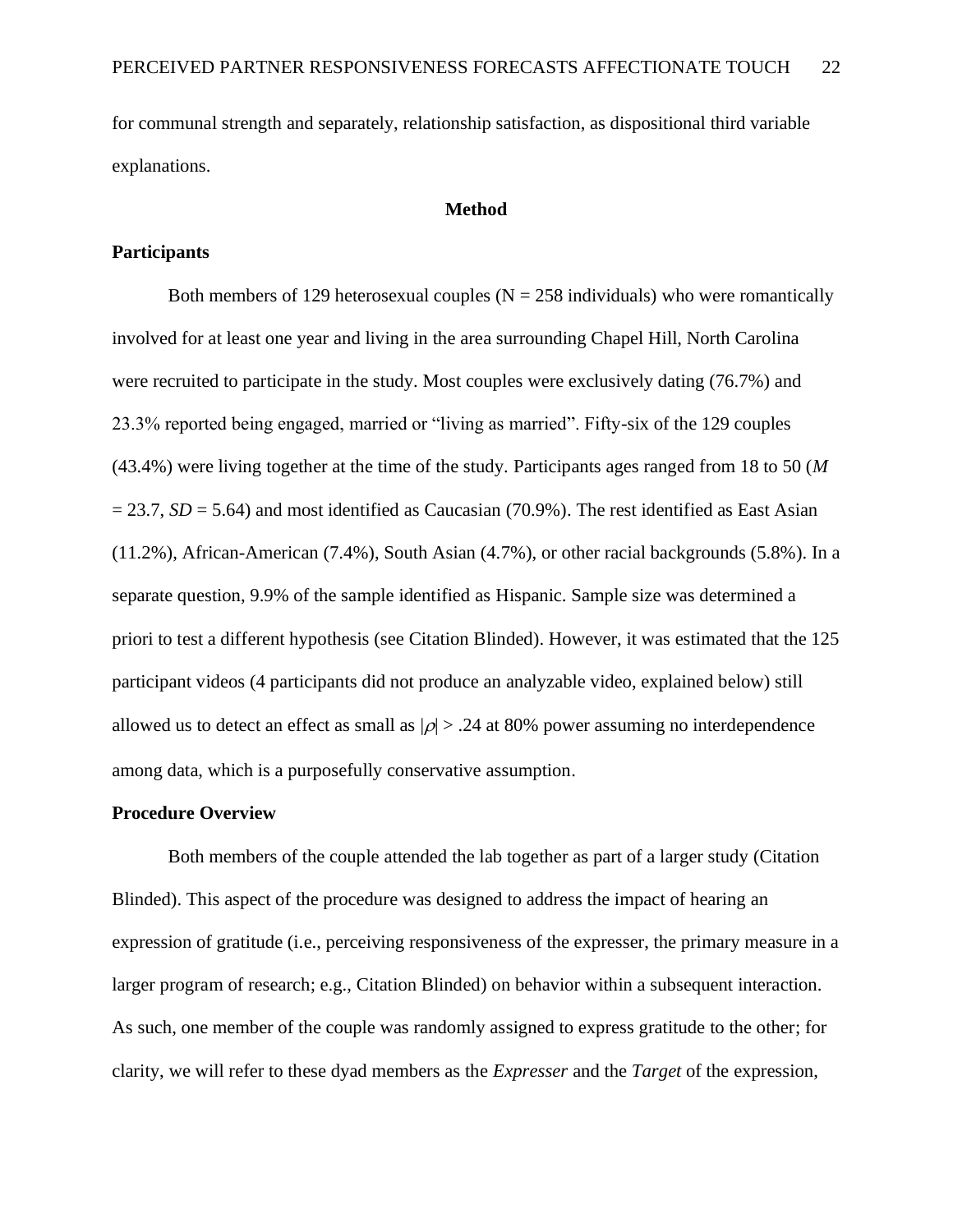respectively. The Target's perception of and behavior toward the Expresser are the focus of this investigation.

After the gratitude expression task, the Target privately rated their perceptions of the Expresser's responsiveness within a brief questionnaire. Experimenters then used a cover story to have the Target leave the primary lab room and relocate to a room across the lab suite, rearrange the primary lab room so the Expresser was sitting on a couch with no other chairs in the room, and disappear into the control room within the lab suite; then when the Target returned to the primary lab room of his or her own volition when done with the minor task, the experimenters videorecorded the first five minutes of the couple's reunion on the couch. The video camera was on the wall directly across from the small couch, so the couch and participants were fully framed within the image. The experimenters re-entered the room after recording for 5 minutes to administer the final tasks of the session (unrelated to the current investigation) and to debrief the couple before they left the lab.

#### *Perceived Expresser Responsiveness After Expressed Gratitude Conversation*

Instructions for selecting the event and having the expressed gratitude conversation followed the standard paradigm (Citation Blinded), with the caveat that just prior to the conversation, in a different room across the lab suite, the Expresser had been privately given additional guidance about *how* to express, without the Target's knowledge. The expresser was randomly assigned to one of two instruction conditions; that experimental manipulation, the fact that it had no effect on the outcome of interest – Target's perceived partner responsiveness – and why that may have been, are all extensively documented in a prior publication (Citation Blinded). Here, our interest was in whether perceptions of partner responsiveness (which were not affected by the manipulation) forecasted a subsequent behavior, so we collapse across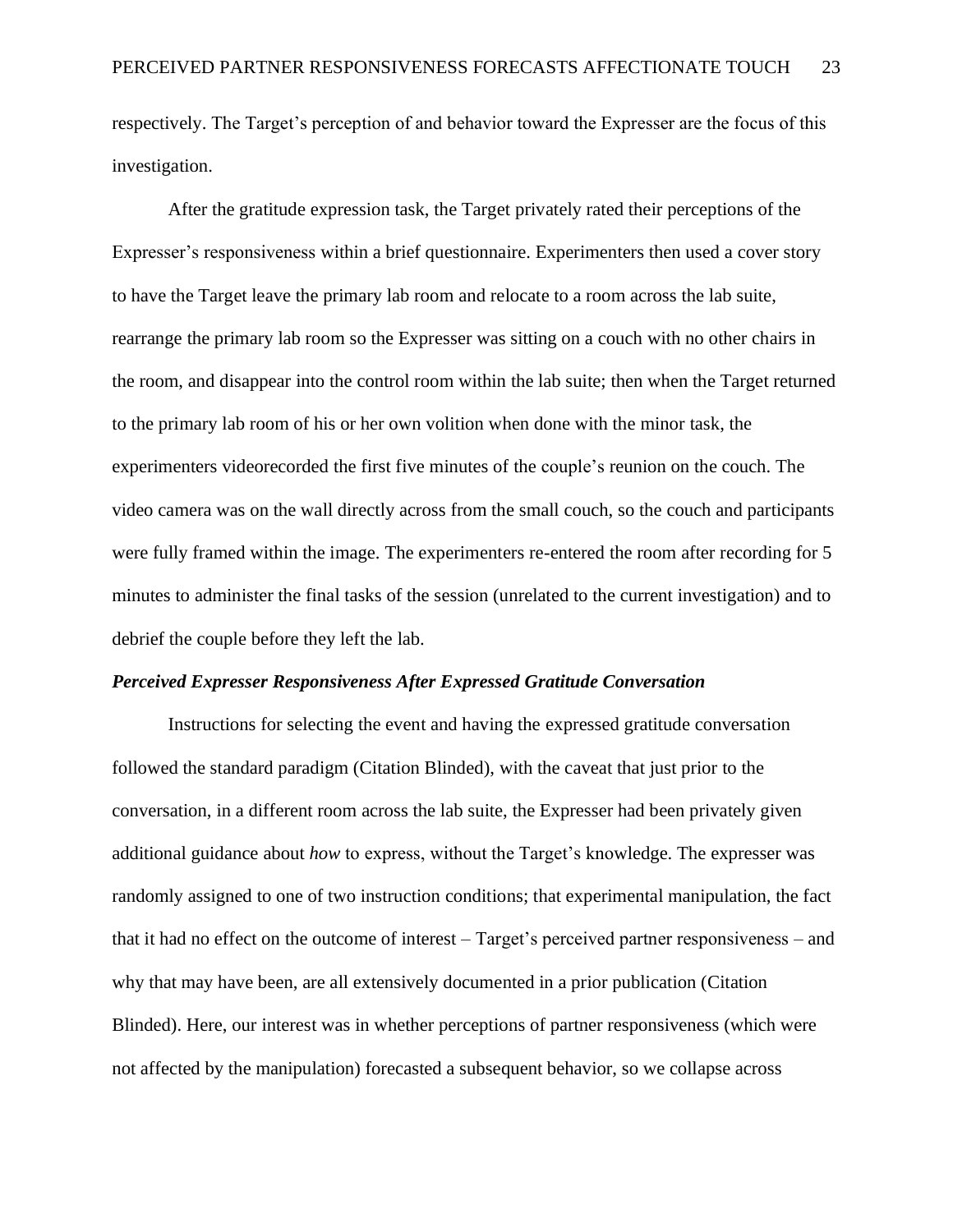condition in analyses. Nevertheless, because the instructions may have influenced the Expresser's behavior in the interaction, we control for condition in analyses (coded as either  $0 =$ positive active control or  $1 =$  other-praising).

Immediately following the conversation, Targets rated their perceptions of the Expresser's responsiveness during the previous interaction using a 10-item situational measure of responsiveness (Gable, Gonzaga, & Strachman, 2006). The scale ranged from 0 (*not true at all/never true*) to 6 (*very true/true all of the time*), with 3 representing (*moderately true/true all of the time*), and higher numbers representing greater perceived partner responsiveness during the gratitude expression task. The reliability the Target's rating of these items was satisfactory ( $\alpha$ )  $= .94$ ).

Responsiveness ratings were missing from 1 participant due to a procedural error. We also excluded 3 participants who had exceptionally low scores on this scale, consistent with and justified in a prior publication using these data (Citation Blinded). For transparency, we present results including those participants in the OSM.

## *Private Leisure Time*

After completing the brief measures, the couple was told that there would be about 20 minutes before the next lab task, while the experimenters prepared some materials. The experimenter then used the stated gap of time as an "incidental" reason to ask for the Target's help pilot testing some materials for a different study in another room, across the lab suite (see OSM for information on the task). The Target was informed that s/he could go back across to the primary lab room (where the partner was), whenever s/he was done. In reality, the pilot testing task was a ruse to get the Target out of the primary lab room.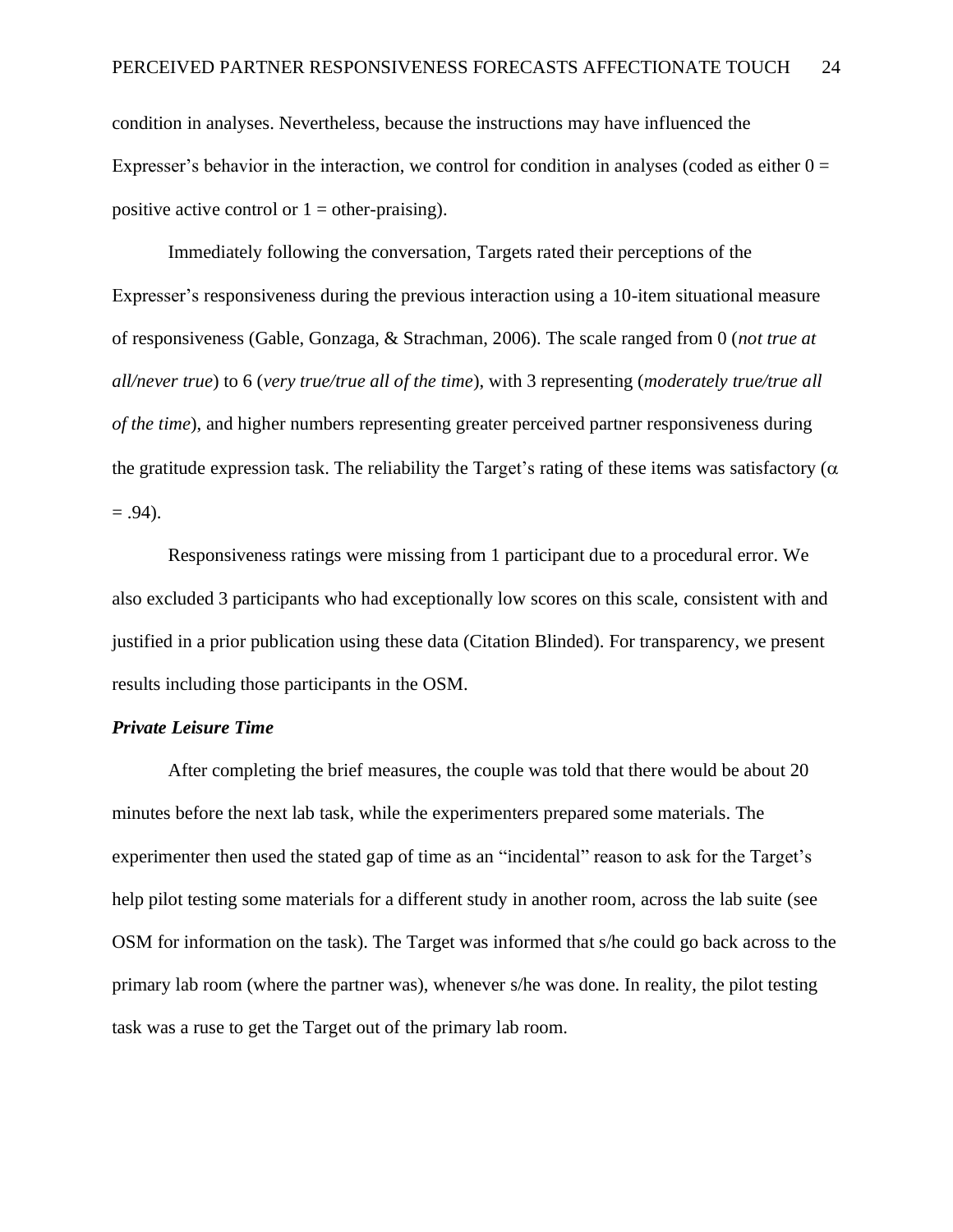After the Target left, the second experimenter went into the primary room, where the Expresser was, to rearrange it, stating that the two chairs and laptop tables were not needed anymore, and inviting the Expresser to move to the couch along the wall of the same room. After quickly moving everything to one side, incidentally leaving the couch as the only natural place for the Target to sit upon re-entering the room, the experimenter offered the Expresser a magazine while s/he waited then left the room to join the first experimenter in a control room within the lab suite; once in the control room, experimenters closed their door to the rest of the suite to enhance participants' perceived privacy.

The couch was directly across from a video camera that the participants were aware had been used to videorecord their prior gratitude conversation but was not mentioned again as the experiment continued. After the Target completed the ratings of pilot materials, s/he crossed the lab suite to re-enter the room with the Expresser, joining the partner on the couch to relax until the next part of the study. Experimenters recorded video for five minutes from the time the Target sat down on the couch with the Expresser. Videos were not obtained for 4 couples due to procedural errors.

**Behavioral Coding: Affectionate Touch.** Two trained coders separately watched the five-minute video without sound and coded it for the Target's affectionate touch of the Expresser. The coders received thorough training that included two weeks of practice coding (15 videos) with regularly scheduled meetings to discuss and recalibrate codes. After reliable scores were reached, the two coders independently coded the 125 videos for the focal behavior: affectionate touch. Throughout the behavioral coding, coders were kept unaware of the hypothesis.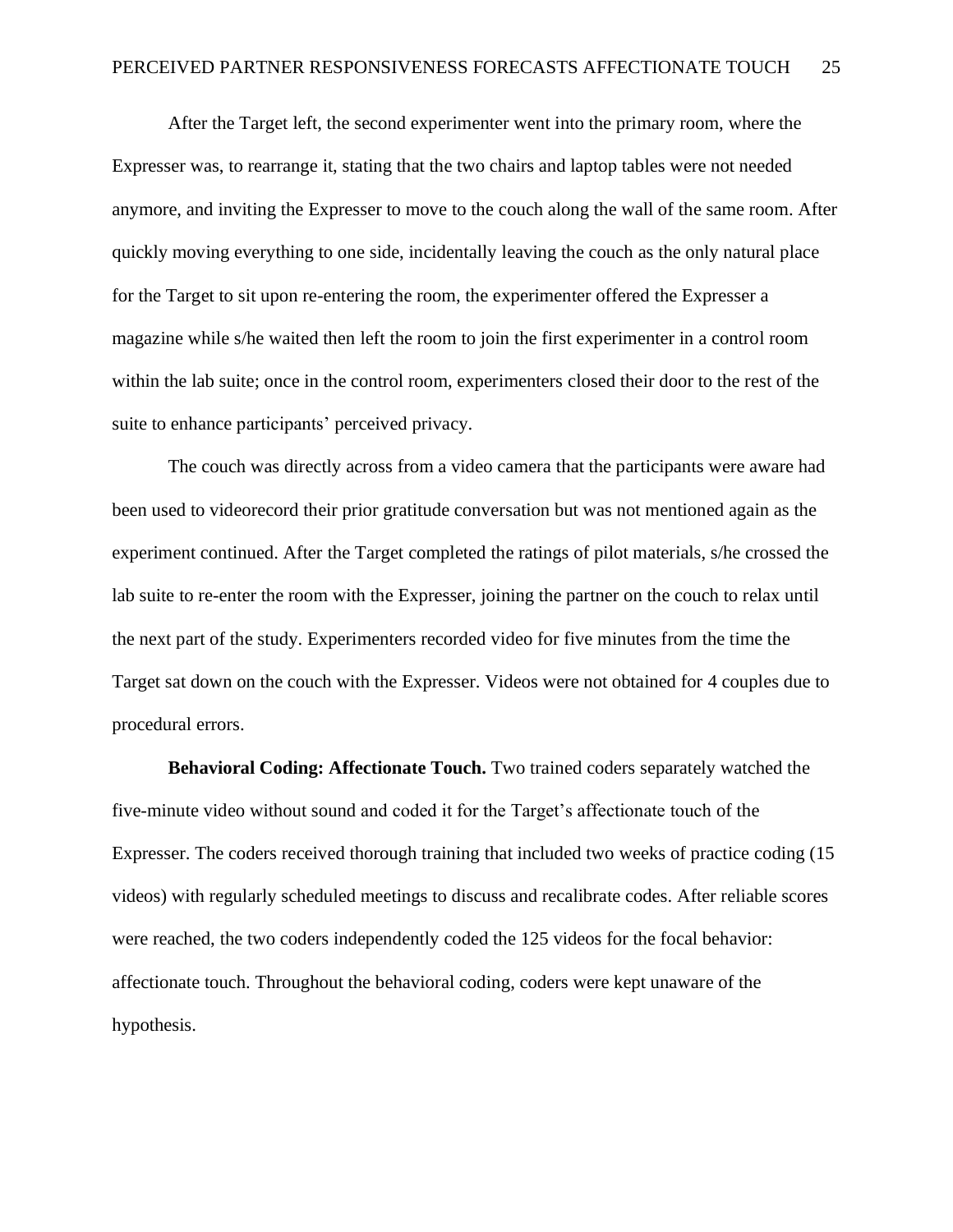Affectionate touch was defined as "warm physical contact that communicates fondness and positive regard, as well as love and support" that "can take many forms but some instantiations are hugging, kissing, stroking, and cuddling" and be done with "the hand, the whole body, or any other part such as head, foot, and lips." Affectionate touch did not include functional touches, such as accidentally brushing hands when turning the pages of the magazine, or aggressive touches, such as intentionally hurtful, non-playful pinches or pokes. The judges coded affectionate touch in two ways.

First, two coders documented each unique instance of when the Target touched the Expresser affectionately (ICC = .88), which created a count variable of the number of enacted affectionate touches from Target to Expresser during the five minutes. For example, if the Target 1) leaned into the crook of the Expresser's open arm, during which s/he 2) patted the Expresser's leg, 3) nudged the Expresser with his/her foot and 4) patted the Expresser's leg again, the coders would code the Target as having demonstrated affectionate touch 4 unique times during that set of behavior. Coders observed anywhere from 0 to 32 instances of affectionate touch within the 5 minute period. A difference score was computed between the two coders. For any videos with a difference score of 3 or less, the two coder's scores were averaged together. For 8% of videos (N  $= 10$ ), coders reported a difference score of more than 3 and a third rater (the first author) arbitrated based on fidelity to the training instructions.

Second, coders also provided an overall affectionate touch *rating* for each video. Because results are similar and the touch count is the more objective of the two measures, we describe this rating measure and results in the OSM to save space.

**Behavioral Coding: Kissing.** Separately, videos had been coded by a prior team for whether the couples kissed, and this included kisses that had been initiated by the Expresser (ICC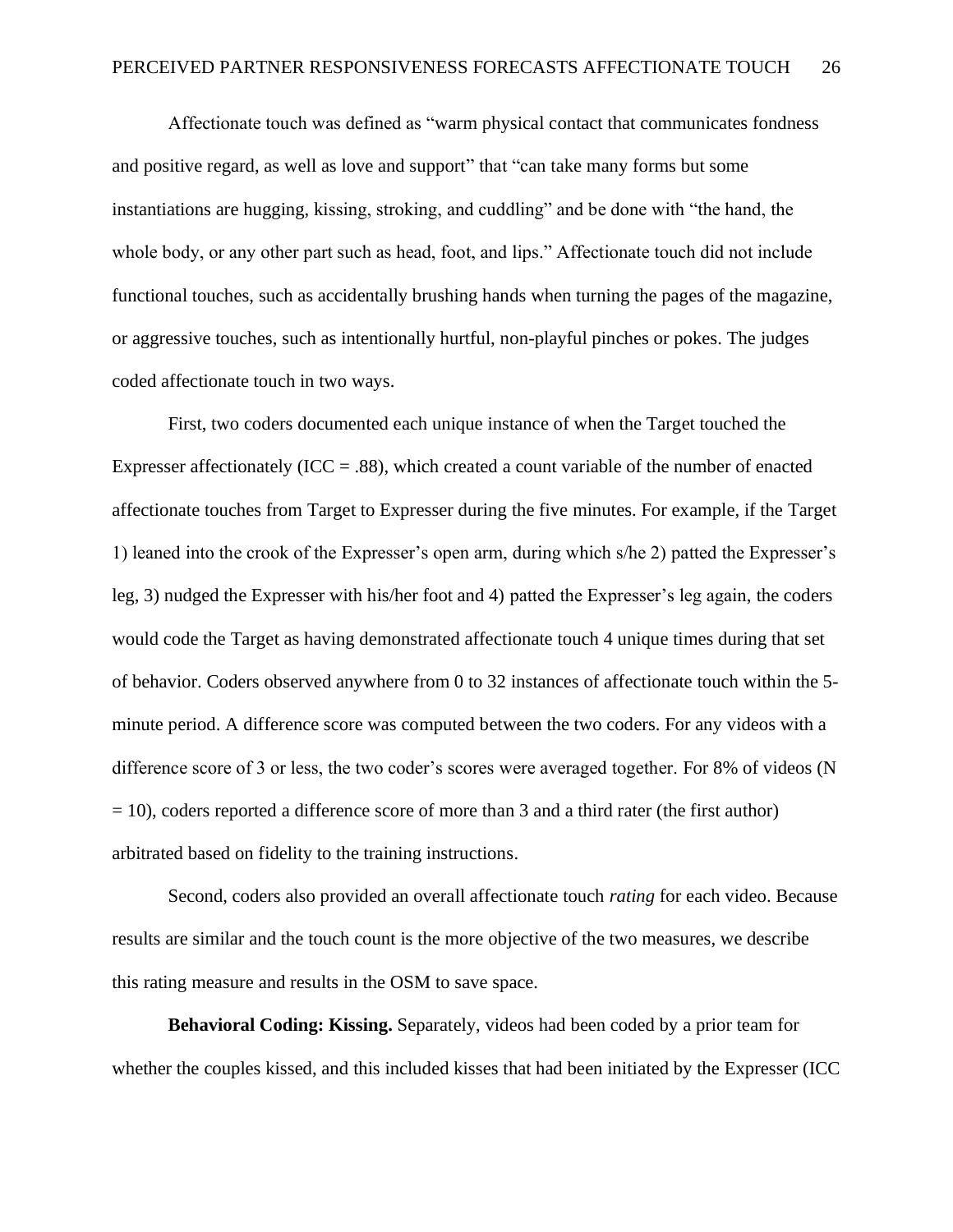= .97). Most of the kisses were brief and although many were kisses on the partner's lips, some were kisses on top of the partner's head, on the partner's shoulder, or on a hand. For the present investigation, the first author (unaware of participants' ratings of responsiveness) eliminated instances where the only kiss within the video was obviously initiated by the Expresser, resulting in a code documenting any evidence of target-initiated kissing within a video as indicating the presence (1) of this strong signal of behavioral intimacy; videos that did not include a kiss from the target to the expresser were coded as (0). These criteria eliminated six videos where the only kiss was initiated by the expresser (coded as 0), leaving a total of 27 videos that included a kiss initiated by the Target. 6

**Behavioral Coding: Expresser Engagement***.* We observed variability in Expresser behavior upon Target's re-entry to the room with the couch, including disengagement (e.g., Expresser had head buried in the magazine and didn't look up). To address the possibility that the proposed effect on Target's affectionate touch could be influenced by the Expresser's new behavior, rather than the Target's perception of the Expresser's responsive behavior in the prior situation, four coders rated how interested and engaged the Expresser was toward the Target from the time the Target entered the primary lab room until they sat down on the couch.

Expresser engagement was rated at the following levels: 1=disinterested (i.e., unaware or disinterested in partner's return); 2=acknowledgement (i.e., looks up upon partner's return); 3=interested and welcoming (i.e., smiles or has look of anticipation upon partner's return); 4=excited and very welcoming (i.e., high levels of engagement upon partner's return, such as continued positive facial expressions, making physical room on the couch, displaying welcoming arm gestures),  $M = 2.50$ ,  $SD = 0.89$ . ICC for the four coders was 0.94. We control for Expresser

<sup>&</sup>lt;sup>6</sup> In one video, it was ambiguous as to whether the target or expresser initiated the kiss, but this observation was retained to keep as much data as possible. Results do not change if video was recoded as 0.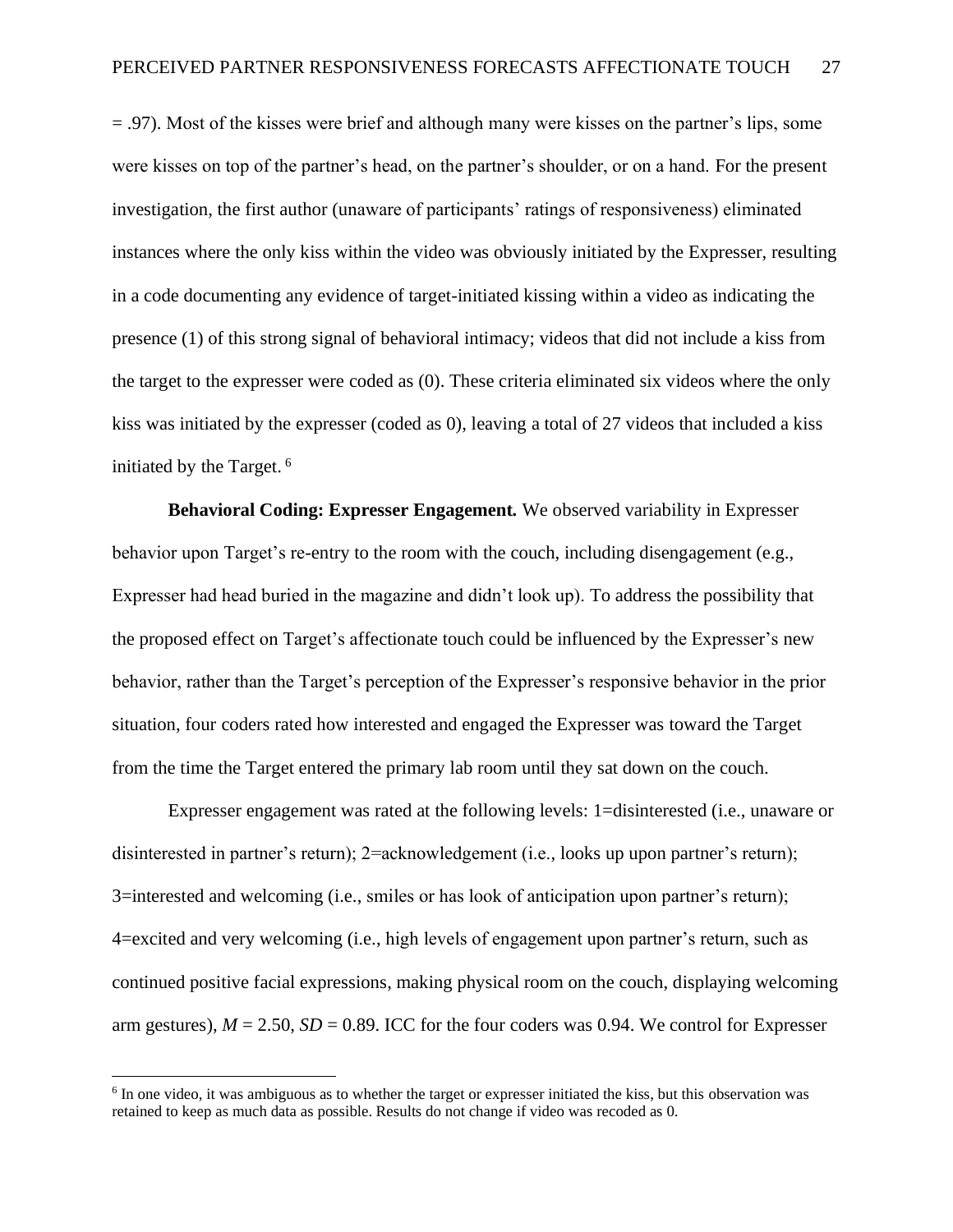engagement in all forthcoming analyses; results without this pre-planned covariate are in the OSM.

# **Communal Strength.** Using the Communal Strength Scale (Mills, Clark, Ford, &

Johnson, 2004), participants responded to 10 items (e.g., "how easily could you accept not helping [*your partner*]?") on a 10-point scale (1 = *not at all* to 10 = *extremely*). Reliability was acceptable,  $\alpha = .84$ .

**Relationship Satisfaction.** Relationship Satisfaction was measured globally (e.g., "how

much do you love your partner?") with seven items on a 7-item Likert scale (Hendrick, 1988),  $\alpha$ 

 $=.86.$ 

## **Results**

| Table 1. Means, Standard Deviations, and Correlations Among All Study 2 Variables. |  |  |
|------------------------------------------------------------------------------------|--|--|
|------------------------------------------------------------------------------------|--|--|

| <b>Measures</b>                                                             |            | $\overline{2}$ | 3       | 4      | 5          | 6          | 7          |
|-----------------------------------------------------------------------------|------------|----------------|---------|--------|------------|------------|------------|
|                                                                             |            |                |         |        |            |            |            |
| 1. Self-reported perceived partner<br>responsiveness following conversation |            |                |         |        |            |            |            |
| 2. Coded target affectionate touch of<br>partner: count                     | $.22*$     |                |         |        |            |            |            |
| 3. Coded kisses                                                             | $.28**$    | $.69**$        |         |        |            |            |            |
| 4. Coded expresser engagement                                               | .09        | $-.004$        | .13     |        |            |            |            |
| 5. Baseline self-reported frequency of<br>affectionate touch in prior month | $.23*$     | $.27**$        | $.28**$ | .04    |            |            |            |
| 6. Baseline communal strength                                               | .49**      | .14            | .03     | .05    | $.28**$    |            |            |
| 7. Baseline relationship satisfaction                                       | $.42**$    | .06            | .16     | $-.01$ | $.35**$    | $.35**$    |            |
|                                                                             |            |                |         |        |            |            |            |
| Mean                                                                        | 5.45       | 6.19           | .22     | 2.50   | 4.39       | 7.38       | 6.29       |
| <b>SD</b>                                                                   | .58        | 7.01           | .42     | .69    | .92        | .90        | .51        |
| Min-max                                                                     | [3.6, 6.0] | [0, 32]        | [0, 1]  | [1, 4] | [1.2, 6.0] | [4.4, 9.2] | [4.43,7.0] |
| $\sim$ $\sim$                                                               |            |                |         |        |            |            |            |

\* *p*<.05,\*\**p*<.01

## **Validation: Target Affectionate Touch**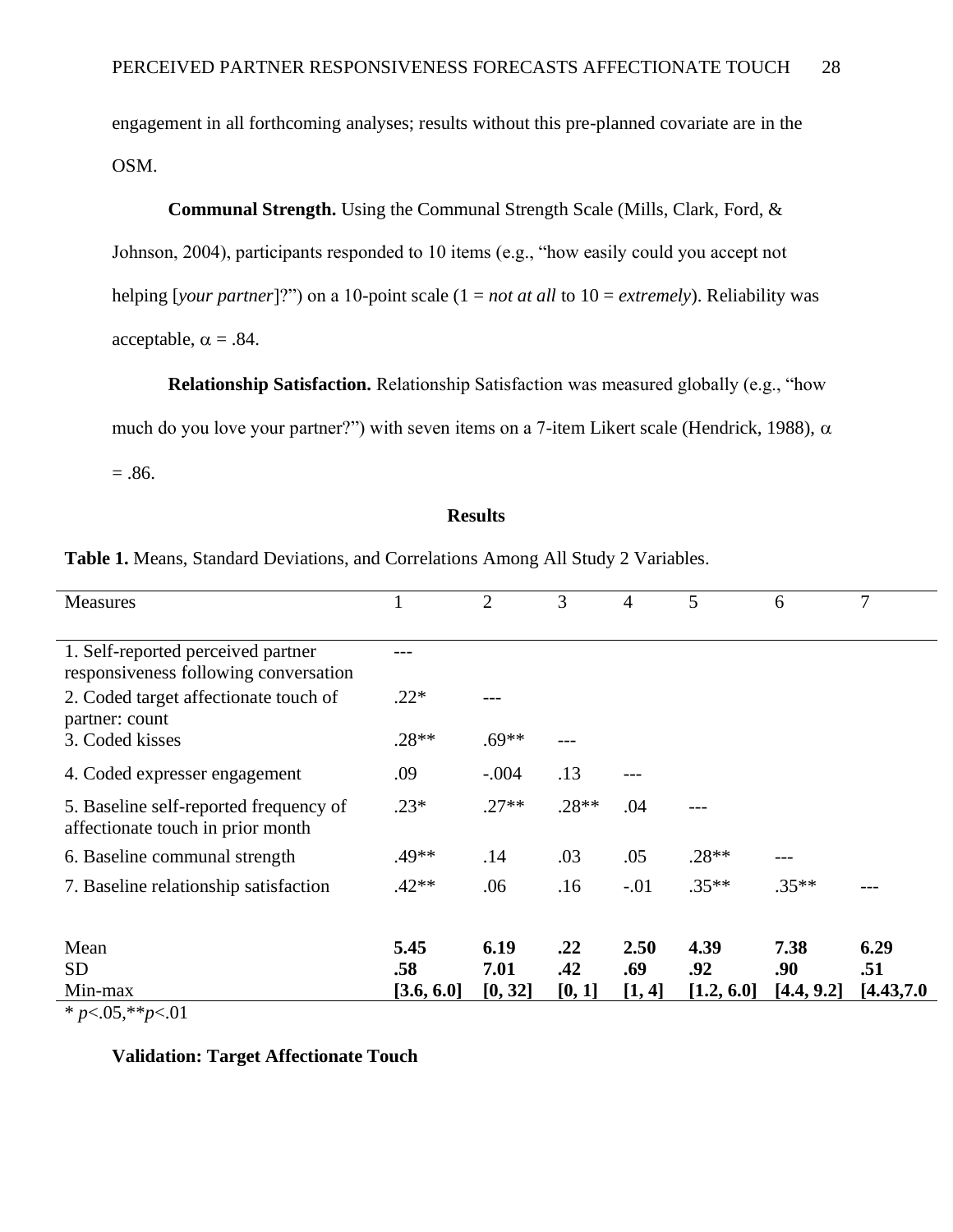The correlations presented in Table 1, row 5, indicate that the coded affectionate touch is consistent with the definition of affectionate touch: Target's self-reported frequency of affectionate touch in the prior month (described and included in the IDA, Sample A  $\alpha$  = .81) is positively correlated with each code of their behavior in the private leisure time interaction.

#### **Affectionate Touch Behavior**

Due to the distribution of the touch count, we conducted a linear regression using bootstrapped estimates (1,000 repetitions) of the confidence intervals to test whether perceptions of a partner's responsiveness following a gratitude expression would prospectively predict affectionate touch in a subsequent interaction. As predicted, perceived expresser responsiveness was positively associated with the target's affectionate touch of the expresser in the lab,  $b = 2.55$ , *B* = .22, *SE* = 0.98, *t* = 2.30, *p* = .016, bootstrapped CI<sub>95%</sub> = [0.67, 4.50]). The bootstrapped estimate of the confidence interval did not include zero, thus supporting our prediction. Target's affectionate touch was not significantly predicted by condition,  $b = 0.39$ ,  $B = .03$ ,  $SE = 1.29$ ,  $t =$ 0.30,  $p = 0.76$ , bootstrapped CI<sub>95%</sub> = [-2.06, 3.04]) or Expresser engagement,  $b = -0.20$ ,  $B = -0.20$ 0.02, *SE* = 1.03,  $t = -0.21$ ,  $p = 0.86$ , bootstrapped CI<sub>95%</sub> = [-2.33, 1.81]). As Targets perceived their partner as more responsive in one situation, they engaged in a greater degree of affectionate touch toward their partner during "private time" in a later interaction.

## **Kissing**

A multiple logistic regression model showed that standardized perceived Expresser responsiveness predicted a greater likelihood of kissing during private leisure time, *β* = 1.13, *SE*  $= 0.40$ ,  $df = 1$ ,  $p = .005$ ,  $OR = 3.08$ ,  $CI_{95\%} = [1.42, 6.71]$ , whereas kissing was not significantly predicted by condition,  $\beta = 0.42$ ,  $SE = 0.47$ ,  $df = 1$ ,  $p = .37$ ,  $OR = 1.53$ ,  $CI_{95\%} = [.60, 3.86]$  or Expresser engagement,  $\beta = 0.54$ ,  $SE = 0.35$ ,  $df = 1$ ,  $p = .12$ ,  $OR = 1.72$ ,  $CIs_{5\%} = [.87, 3.42]$ , due to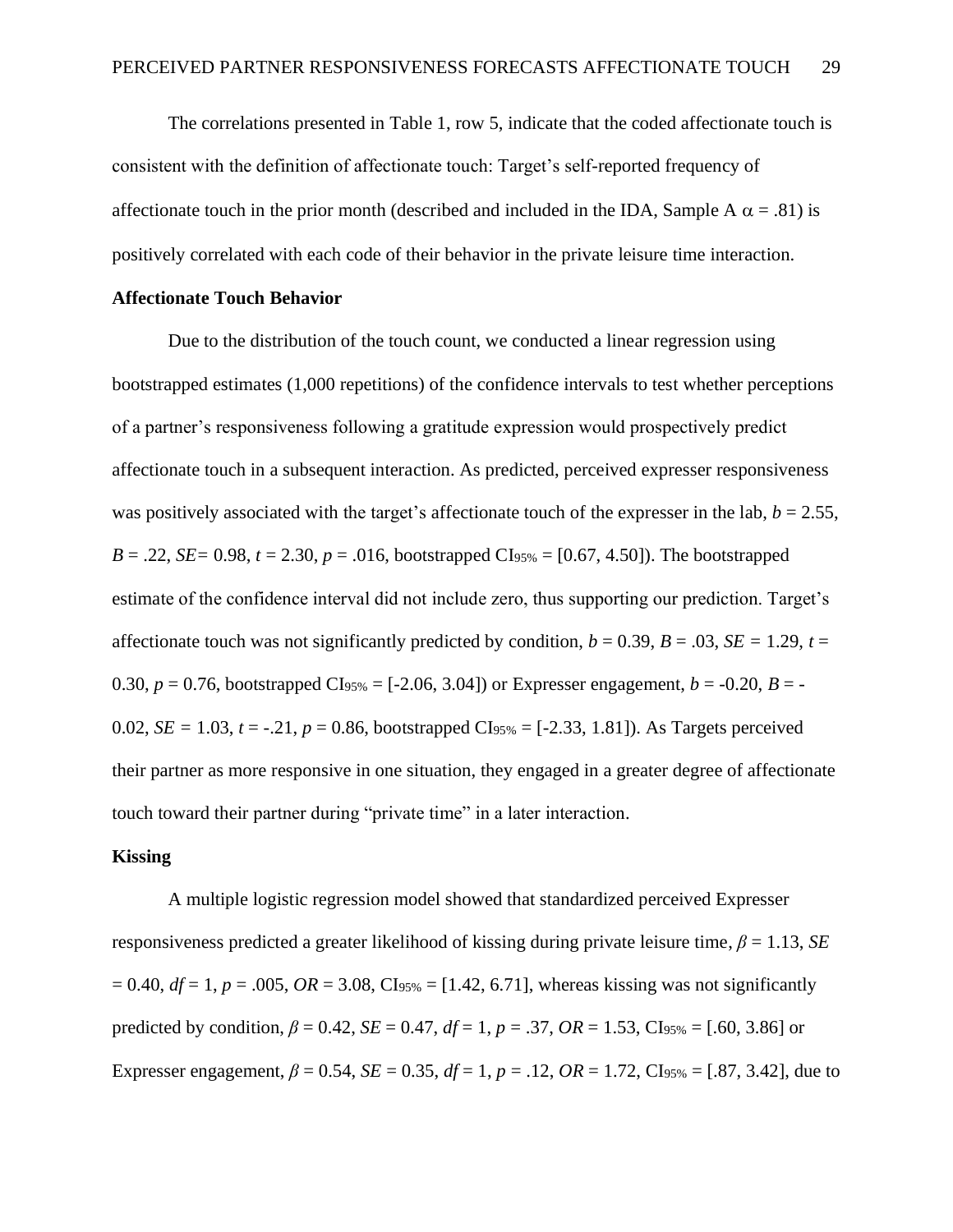the confidence intervals of these odds ratios including 1, indicating non-significance. After standardizing the responsiveness scale for interpretation, this translates to the following: a onestandard deviation increase in the Target's perception of the partner responsiveness was associated with a 308% greater likelihood of kissing the Expresser in the subsequent interaction.

#### **Analyses of Alternative Hypotheses**

To test the possibility that a dispositional or relational third variable was driving the hypothesized effect, we also ran models controlling for general communal strength and global relationship satisfaction. The effect of perceived responsiveness following the gratitude expression remained significant in predicting both coded affectionate touch and kissing (tested separately), even when accounting for communal strength or relationship satisfaction (tested separately, neither of which significantly predicted affectionate touch. For space, we present full model results in the OSM.

#### **Brief Discussion**

In a tight prospective test of our hypothesis, the current evidence documents that perceiving responsiveness in the partner in one situation forecasts the participant's greater affectionate touch of the partner in the next. We assessed affectionate touch behavior two ways: by counting all instances, and by observed kissing. Participants who perceived their partners as more responsive when expressing gratitude in the lab subsequently engaged in more overall spontaneous affectionate touch of their partner and specifically were more likely to kiss their partner when given an opportunity to spend private time with them later.

Other research demonstrates the power of perceived partner responsiveness – particularly after receiving an expression of gratitude – in shaping future relationship outcomes (Citation Blinded; Citation Blinded). Here we used one partner's gratitude expression to conduct a time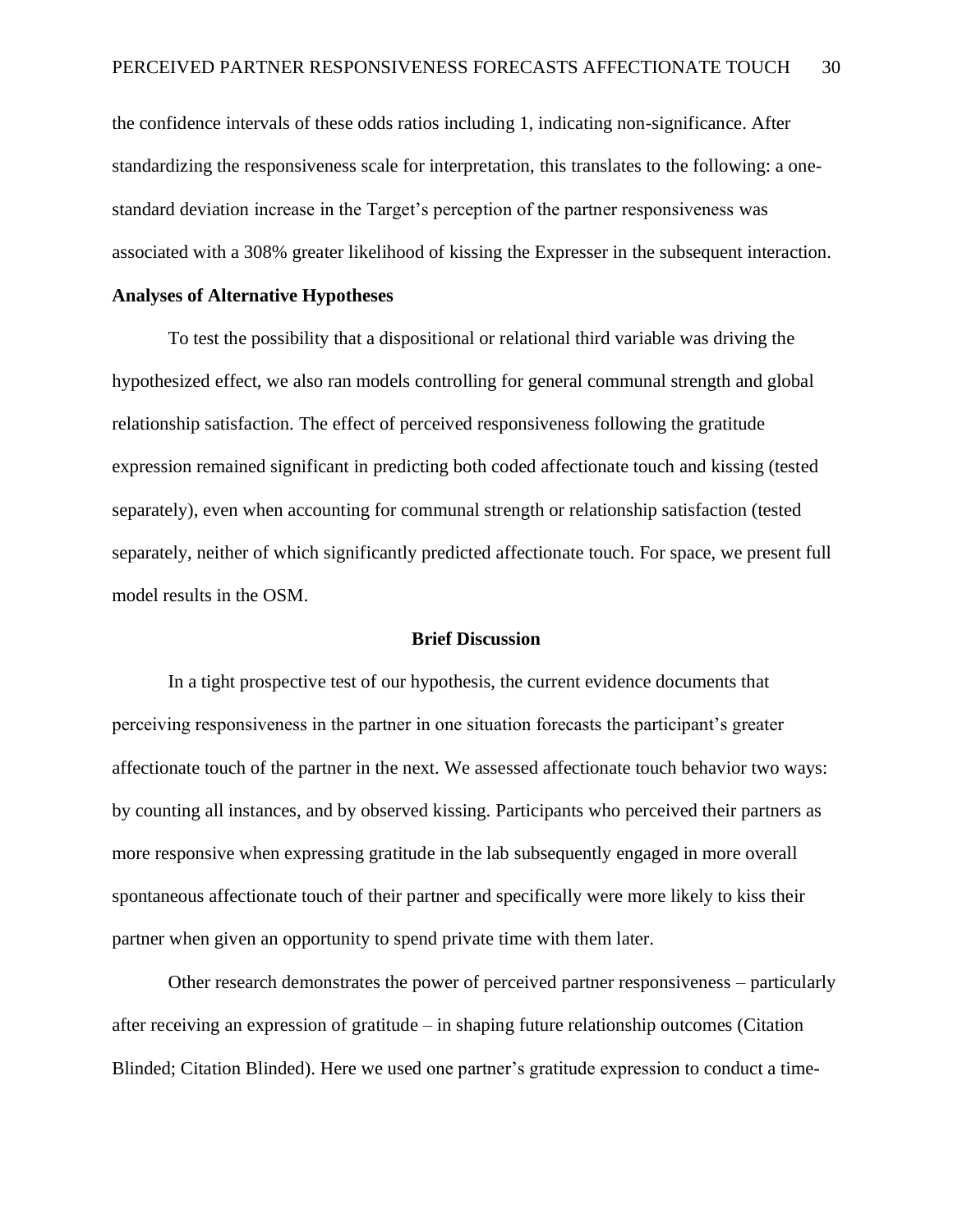sensitive test of whether in-the-moment perceptions of partner responsiveness would forecast greater likelihood of affectionate touch in a subsequent interaction.

One strength of this study is the use of coded behavioral demonstrations of affectionate touch. Investigations using real touch behavior – versus self-reports – are rare, and Study 2 demonstrates the prevalence and power of real-life affectionate touching. For example, one couple laid down to "spoon" each other on the couch, many participants stroked their partner's head, one man gave his partner a foot rub. These moments of physical connection, which followed feeling more understood and cared for by their partners a few minutes prior, support our underlying theoretical assumption of a conversion of perceived psychological intimacy into behavioral intimacy. Further, in one of the first tests examining the link between communal strength and affectionate touch behavior, we find these effects cannot be explained by communal strength or relationship satisfaction.

The affectionate touch coding focused only on the Target's touch allowed for a precise test of our hypothesis, using a nice range of affectionate touch behaviors as well as one highfidelity signal of affection in the lab setting, a spontaneous kiss.

# **Study 3: Day-To-Day Variability in Perceptions of Responsiveness and Affectionate Touch**

Thus far, evidence from concurrent and prospective analyses, as well as in-lab behavior and daily behavior, support the hypothesis that perceived responsiveness forecasts affectionate touch. In Study 3, we use nightly reports from each member of the couple to illuminate the daily dynamics of this association. Across 28 days, participants reported their perception of their partner's responsiveness and the affectionate touch they provided to their partner, both in the past 24 hours. With data that include both the independent and dependent variable each day, we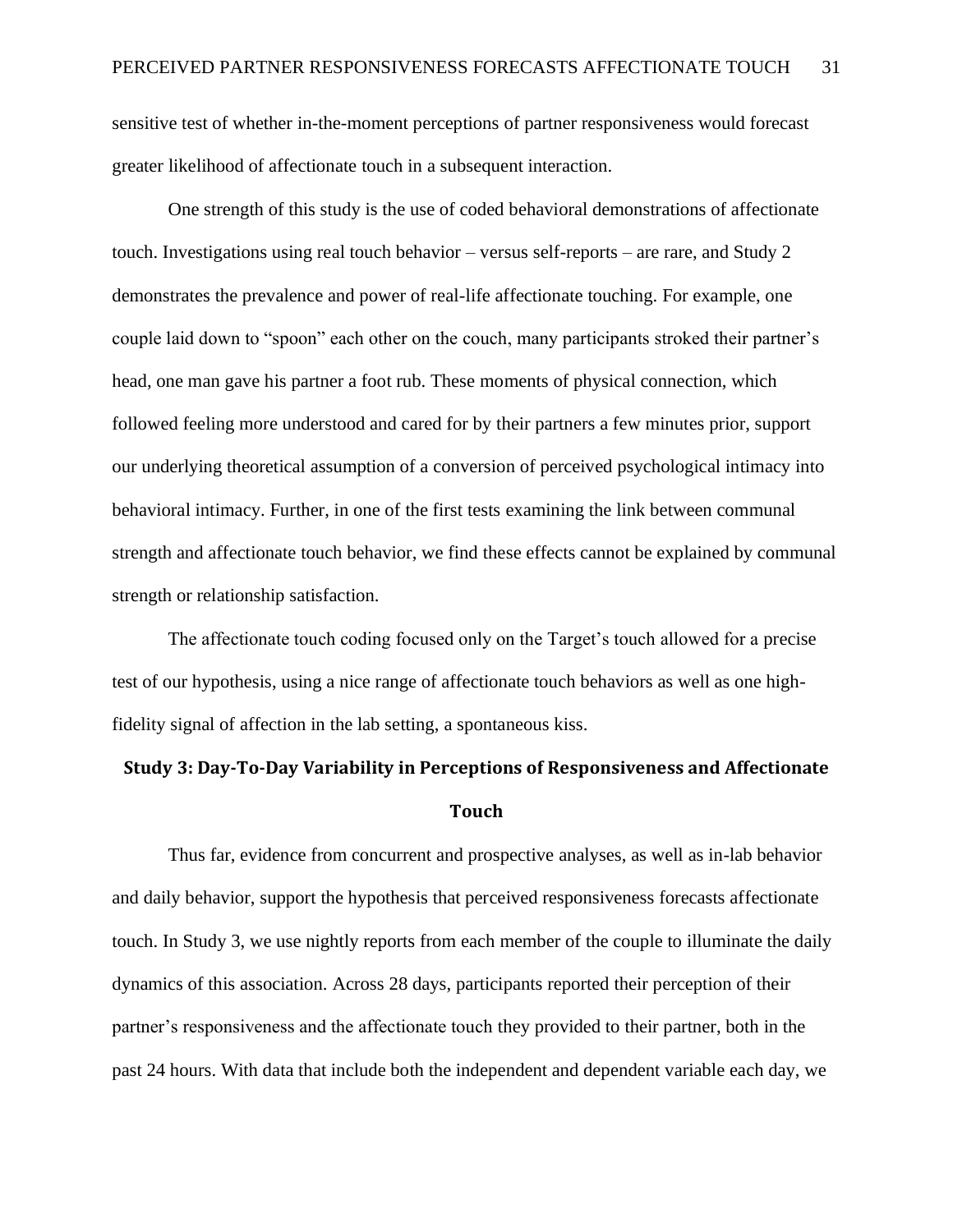are able to disaggregate the variance to  $(1)$  variance attributed across people – the betweenperson effects – and (2) variance attributed within-person (Curran & Bauer, 2011). The betweenperson effect explains what happens, on average, across individuals, as has been our focus in the manuscript thus far. The within-person effect provides a tighter test of our hypothesis that situational variability in perceived partner responsiveness is significantly positively associated with situationally variable *changes* in affectionate touch of that partner. Specifically, in the within-subjects model, we predicted that on days that Issa perceives Gene to be *more responsive than she usually does* (i.e., taking into account her own average), Issa would demonstrate greater affectionate touch toward Gene that same day, controlling for Issa's affectionate touch the day before. By controlling for affectionate touch the previous day, we interpret effects as representing the change in affectionate touch that day.

Next, we test whether the affectionate touch Issa reports providing in one day may feed forward to Gene's perception of Issa's responsiveness on the next day (Hypothesis 2). We test this in a second model, disaggregating between- and within-person effects and controlling for perceived responsiveness of the touch giver that present day. See Figure 1 for the conceptual model of this two-step process.

We also attempted to rule out a fluctuating situational variable – daily relationship satisfaction – that could alternatively explain the hypothesized effects. For Hypothesis 1, we focused on participant's relationship satisfaction. For Hypothesis 2, we ran two theoreticallyreasonable tests, one relevant to the independent and the other relevant to the dependent variable: 1) touch provider's satisfaction on the day they touched and 2) touch receiver's satisfaction on the day they perceived touch giver's responsiveness.

**Figure 1.** Schematic of two-step, recursive daily dyadic process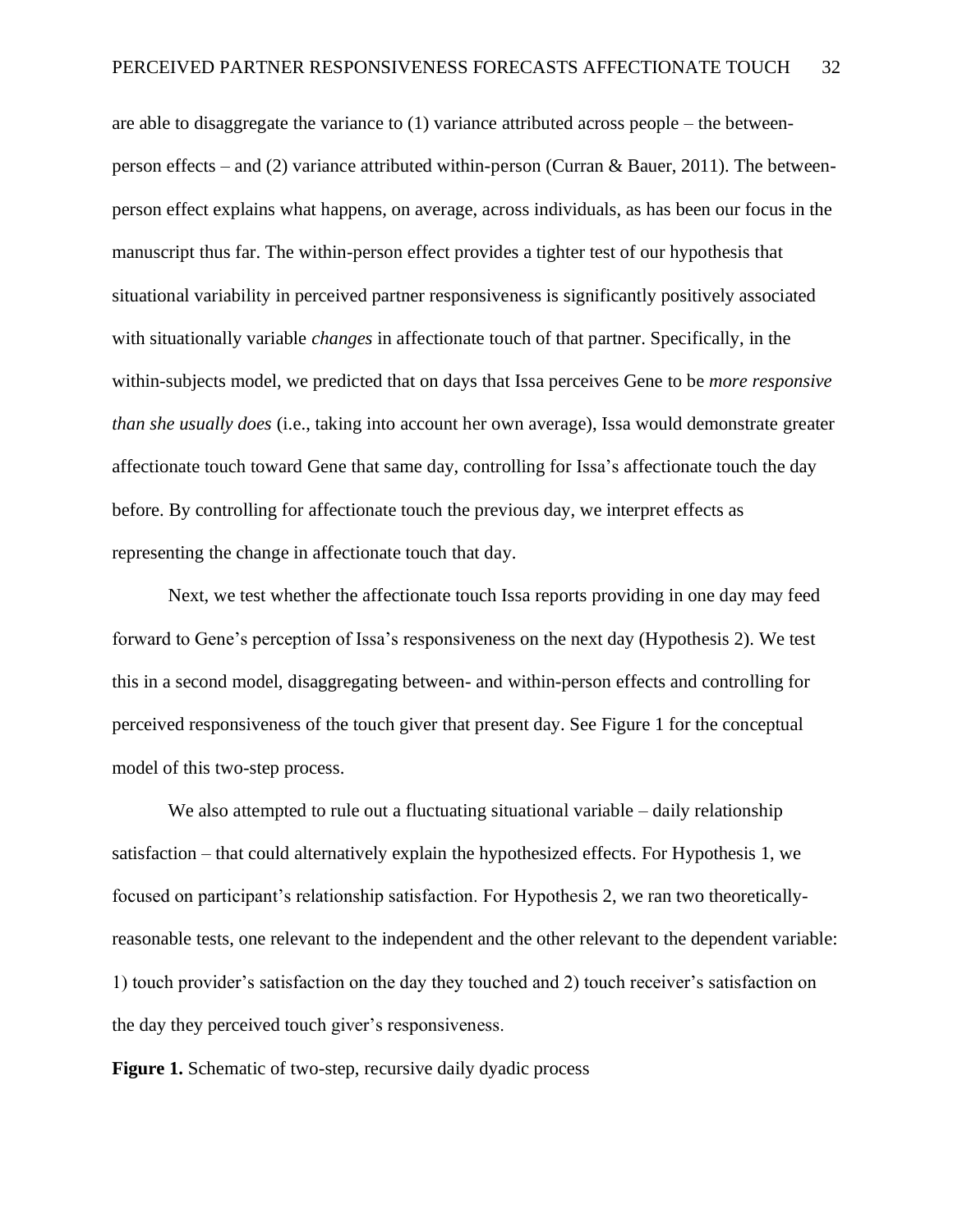



## **Participants**

Both members of 53 heterosexual couples ( $N = 106$  individuals) who had been cohabitating for at least six months and living in the area surrounding Chapel Hill, North Carolina were recruited to participate in the study, "Understanding Romantic Relationships"; sample size was determined for the goals of the original study (Citation Blinded), however the design also provides good power to test our present hypothesis. Most couples were married (58.0%), engaged (11.0%) or dating exclusively (27.0%). All couples were cohabiting and had been together for more than 5 years ( $M = 5.41$  year, *range* = 1-15 years). Participants' ages ranged from 23 to 53 ( $M = 29.76$ ,  $SD = 4.80$ ). Most self-identified as White/Caucasian (77.9%) and the rest identified as African-American (10.5%), East or South Asian (5.8%), American Indian or Pacific Islander (5.8%). In a separate question, 1.0% identified as Hispanic.

## **Procedure**

Participants – both members of the couple – independently completed 28 nights of brief online reports, including their perceptions of partner responsiveness and reports of physical affection from that day, as part of a larger study (Citation Blinded). A fuller description of the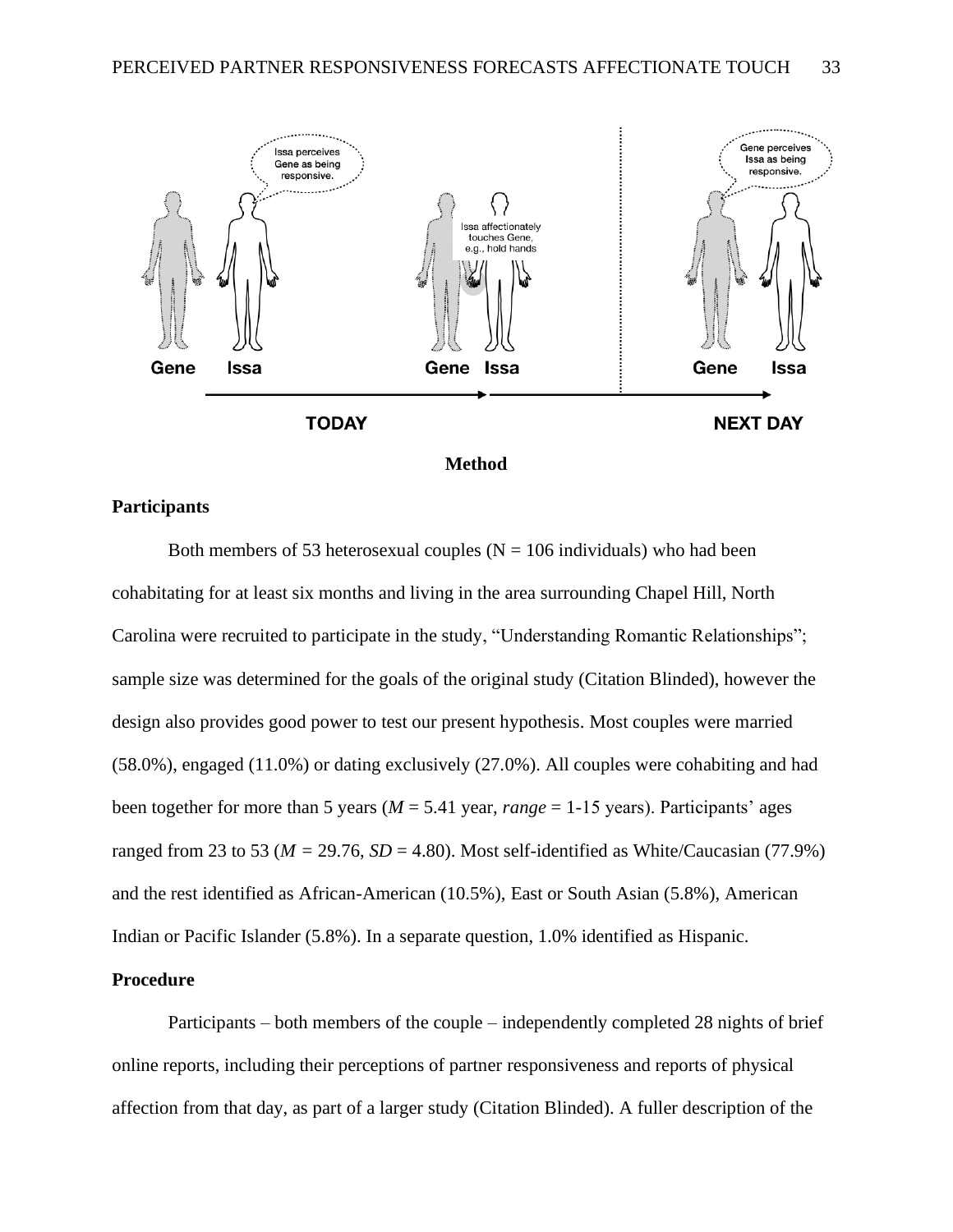overall study procedure, which included an experimental manipulation at the first lab visit, where couples were randomly assigned to either express gratitude or self-disclose to their partner regularly over the course of the next month, and another lab visit after this 28-day period, can be found in Citation Blinded. Critically, the hypotheses in the current study are about daily associations between variables, and we had no reason to predict that the in-lab manipulation would further influence the strength of those associations, so we do not take condition into account other than to use it as a control variable in analyses and to conduct an exploratory test of whether condition moderates effects (results are reported in OSM).

At the end of the first lab session, participants received instructions about what to expect in the coming weeks of the study, including an emphasis on the value of the nightly reports. Three couples did not send in any nightly questionnaires and were not included in the analyses. After excluding these non-compliant couples, the remaining participants completed 77.9% of the nightly questionnaires in the 28-day study (2181 out of a possible 2800 total reports), together achieving a sensitivity to detect a small effect  $|\rho| > .06$  at power = 80% assuming no interdependence among data.

### *Daily Measures*

**Perceived Partner Responsiveness**. Participants reported on their partner's responsiveness that day with one item ("I felt that my partner responded to my needs/wishes") on a 5-point scale with anchors 1 (*very little or not at all*) to 5 (*very much*), *M*=4.08 (*SD* at the day, individual, and couple level are 0.75, 0.43, and 0.34, respectively). Across the submitted 2181 nightly reports, 36 responses for this item were missing, or a 98.35% completion rate.

**Affectionate Touch**. Participants reported on three items about their affectionate touch in the past 24 hours with their partner, selected from the general affectionate touch measure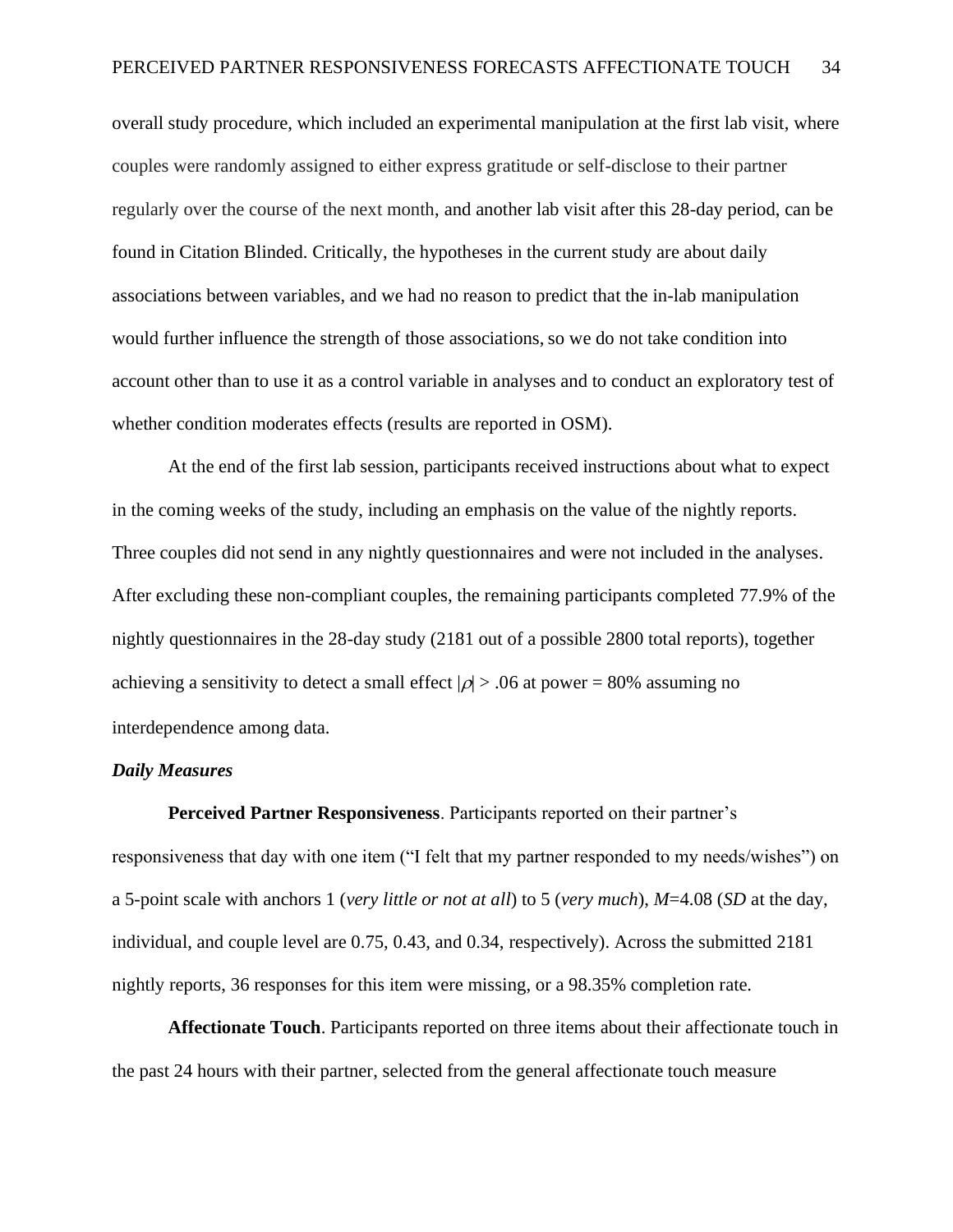reported in the IDA (Light, Grewen, & Amico, 2005; fewer were used for brevity in the nightly report). Specifically, we asked how often (0 = *not in the last 24 hours*, 1 = *once in the last 24 hours,* 2 = *several times in the last 24 hours*, 3 = *five or more times in the last 24 hours*) they held hands; gave each other neck rubs, back massages or any other warm touching activities; and gave hugs lasting for more than a few seconds. These three items were averaged together to assess touch each day. Twenty responses to this item were missing, leaving 99.08% compliance.

**Sexual Intercourse**. Participants reported how often they had engaged in sexual intercourse that day, "including any actions that you, as a couple, consider sex." The single item was measured on the same scale the affectionate touch items  $(0 = not in the last 24 hours to 3 =$ *five or more times in the last 24 hours*). Thirty-two responses to this item were missing (a 98.35% compliance rate).

**Relationship Satisfaction.** Daily relationship satisfaction was measured on a scale from 1 (*terrible*) to 9 (*terrific*) with one item, "today our relationship was" (*M =* 7.6, *SD =* 1.19). Responses were missing from 19 nights (99.13% compliance rate).

#### **Results and Discussion**

#### **Conceptual Models and Data Analysis Plan**

We tested our two hypotheses in two-level cross-classified models with random intercepts and fixed slopes of day-level predictors, in which individual partners were nested within couples and days were crossed to account for each partner completing a daily report (Kenny et al., 2006), using a diagonal residual matrix, as in Study 1, to assume indistinguishability within the dyad. In the full results presented in Table 2, we parse daily variance into between-person effects and within-day deviations (Raudenbush, Bryk, Cheong, & Congdon, 2004).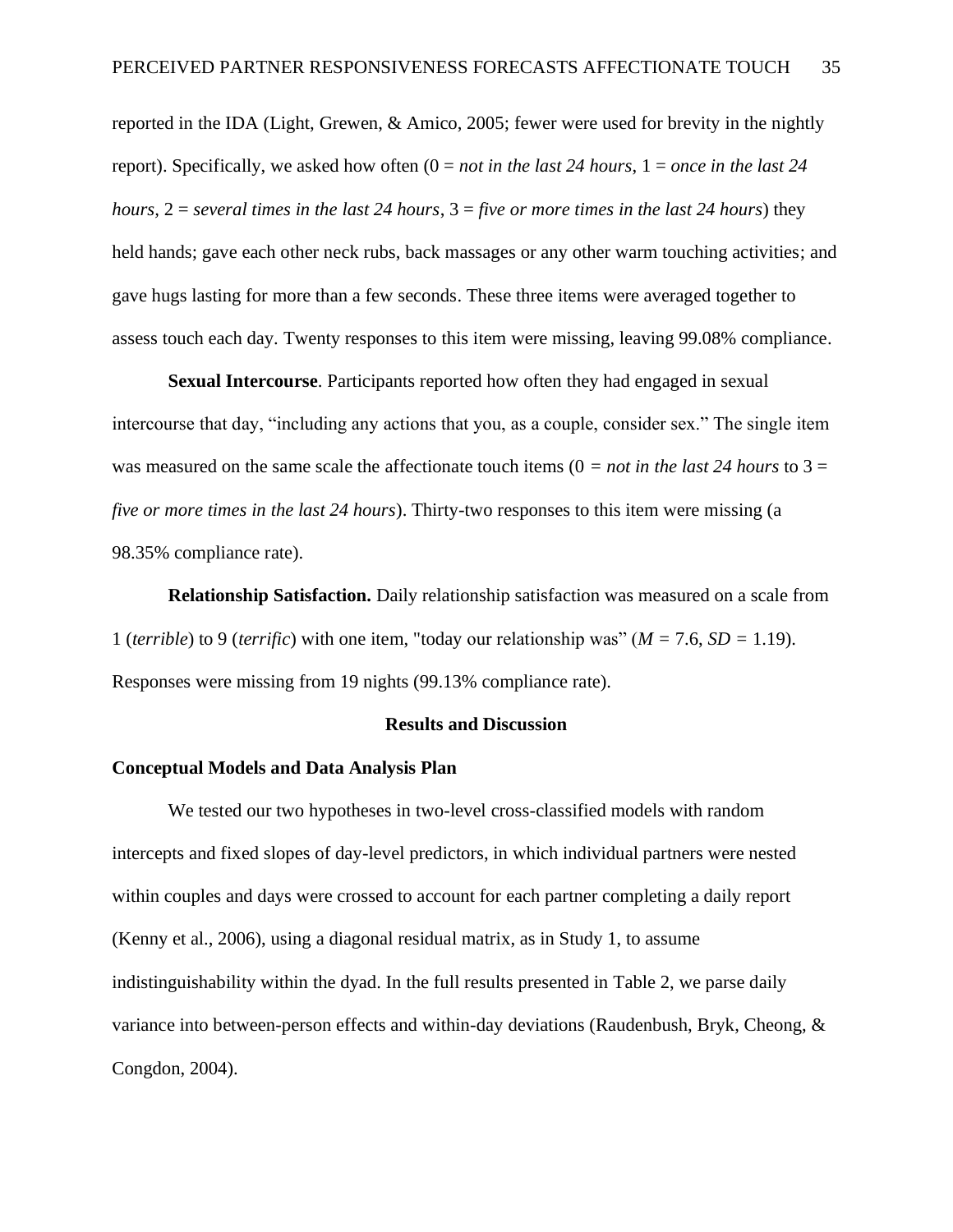The first model tests Hypothesis 1, the theorized first step in the interpersonal process from Figure 1. Specifically, we tested for the effects of within- and between-person-level variability of perceived partner responsiveness on affectionate touch, by centering perceived partner responsiveness within individuals and predicting affectionate touch using both individual deviations in perceived partner responsiveness and the individual mean perceived partner responsiveness used for the centering. The means address the between-subjects effects, whereas the deviation term sets up a more conservative test of our theorized association from increases in perceived responsiveness to increases in affectionate touch. The second model tests Hypothesis 2, the theorized second step in the interpersonal process from Figure 1. Specifically, we tested for within- and between-person effects of daily affectionate touch on the *partner's* perceptions of the touch giver's responsiveness the next day, using mean-centered affectionate touch to assess day-level changes and between-individual effects, and controlling for partner's prior day perceptions of touch giver's responsiveness.

All models control for experimental condition  $(0 = \text{active control}; 1 = \text{expressed})$ gratitude). Additional models controlling for sexual intercourse produced consistent results and are reported in the OSM. We also tested relationship satisfaction as an alternative explanation, controlling for it in all models. Finally, we ran ancillary analyses to explore the possible temporal sequence of Hypothesis 1 and Hypothesis 2; we ran a model using present day perceptions of partner responsiveness to predict affectionate touch the *next* day (i.e., prospective Hypothesis 1) and we conducted a test of present day affectionate touch predicting *same day* perceptions of touch giver's responsiveness (i.e., concurrent Hypothesis 2).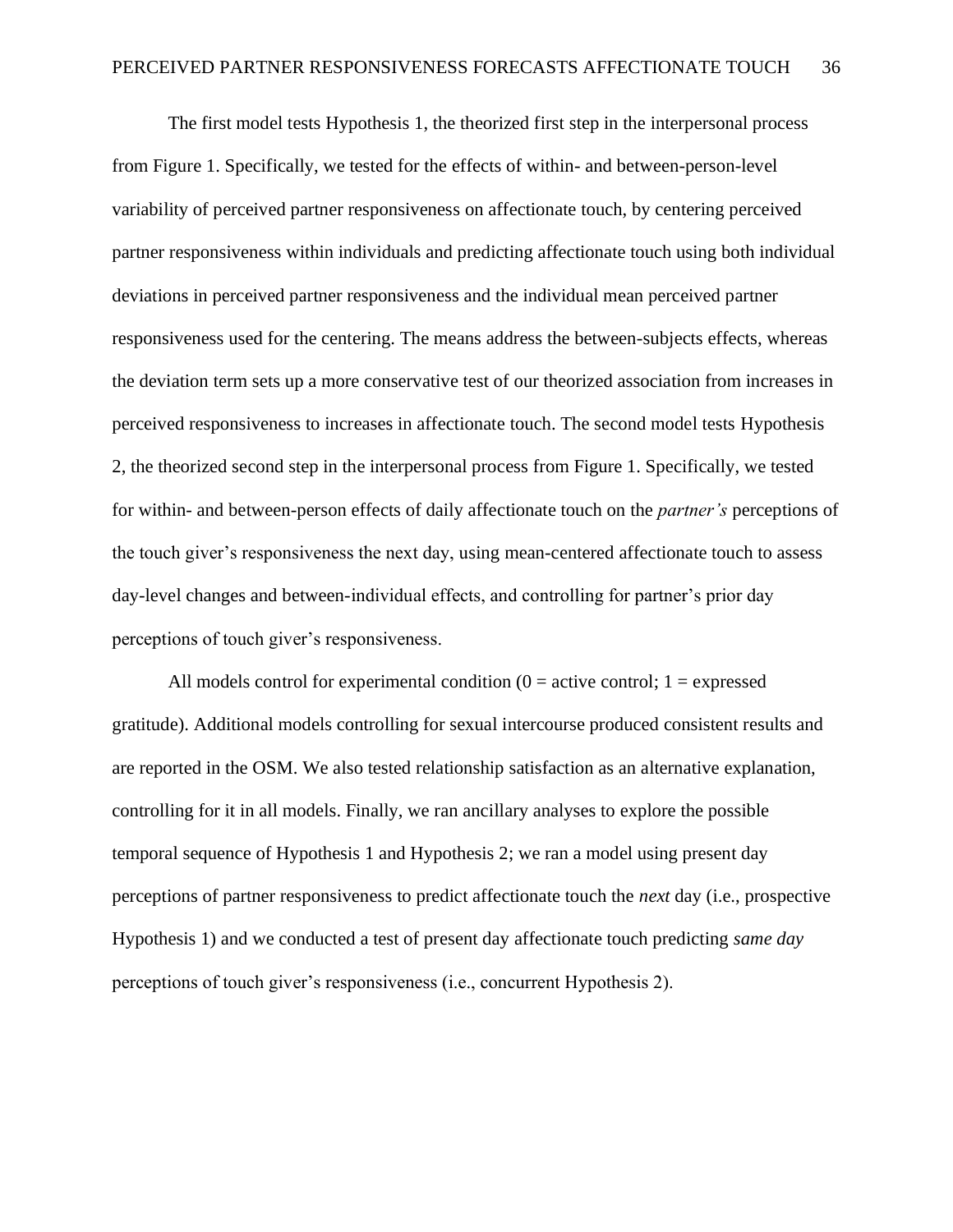|                                                                                                     |         |           |         |          | 95% CI  |      |
|-----------------------------------------------------------------------------------------------------|---------|-----------|---------|----------|---------|------|
|                                                                                                     | B       | <b>SE</b> | df      | t        | Low     | High |
| Hypothesis 1: perceived partner responsiveness $\rightarrow$ same day affectionate touch            |         |           |         |          |         |      |
| Within-person deviations<br>of perceived partner<br>responsiveness                                  | 0.16    | 0.02      | 1682.29 | 9.81 *** | 0.13    | 0.19 |
| Prior day affectionate<br>touch                                                                     | 0.38    | 0.02      | 1712.79 | 17.92*** | 0.34    | 0.42 |
| Between-individual<br>differences in perceived<br>partner responsiveness                            | 0.16    | 0.06      | 71.78   | $2.75**$ | 0.05    | 0.28 |
| <b>Experimental condition</b>                                                                       | $-0.02$ | 0.09      | 39.13   | $-0.22$  | $-0.19$ | 0.15 |
| Hypothesis 2: affectionate touch $\rightarrow$ next day perceptions of touch giver's responsiveness |         |           |         |          |         |      |
| Within-person deviations<br>of affectionate touch                                                   | 0.07    | 0.04      | 1586.41 | 1.98*    | 0.00    | 0.14 |
| Present day perceptions of<br>touch giver's<br>responsiveness                                       | 0.14    | 0.02      | 1639.18 | 5.79***  | 0.10    | 0.19 |
| Between-individual<br>differences in affectionate<br>touch                                          | 0.11    | 0.10      | 76.02   | 1.09     | $-0.09$ | 0.32 |
| <b>Experimental condition</b>                                                                       | 0.04    | 0.12      | 40.45   | 0.36     | $-0.20$ | 0.29 |
| *p < .05. **p < .01 ***p < .001. CI = confidence interval.                                          |         |           |         |          |         |      |

| Table 2. Test of Hypothesis 1 and 2 Using Disaggregated Within- and Between-Person Variance |  |  |  |
|---------------------------------------------------------------------------------------------|--|--|--|
|---------------------------------------------------------------------------------------------|--|--|--|

### **Hypothesis 1: Perceived Partner Responsiveness Predicting Same Day Affectionate Touch**

The results presented in the upper panel of Table 2 demonstrate that a tendency to perceive a partner as responsive (i.e., the average across days) accounts for a significant portion of the variance in change in affectionate touch from the prior day. Further, even accounting for this general association, the results showed significant within-individual variation of perceived partner responsiveness predicting affectionate touch. Specifically, on any given day, participants who perceived their partner as more responsive than their own average daily perceptions reported greater affectionate touch of the partner on those days, even when controlling for their own prior-day affectionate touch of the partner and between-individual mean-level differences in perceived responsiveness.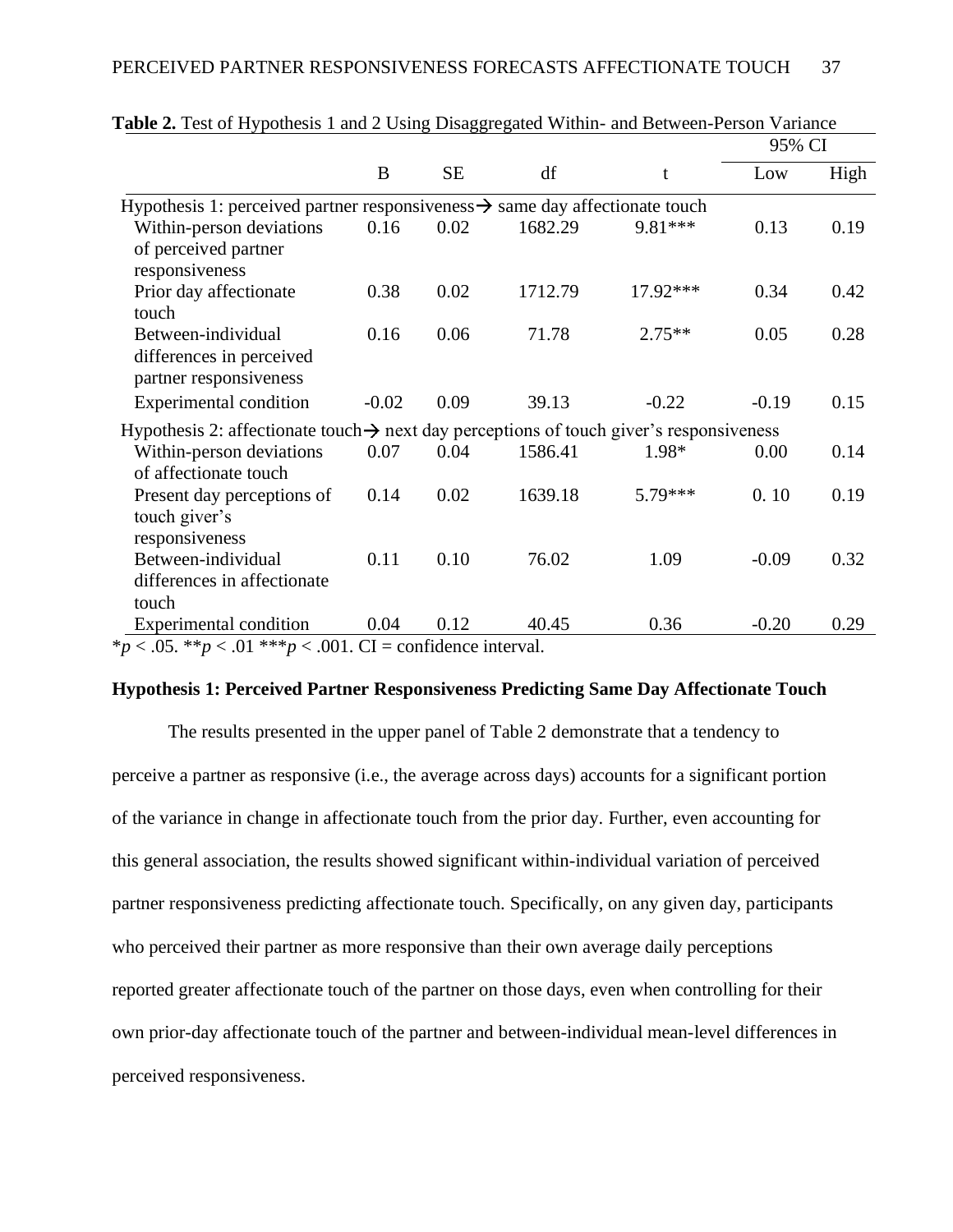# **Hypothesis 2: Affectionate Touch Predicting Partner's Perception of Touch Giver's Responsiveness Next Day**

Moving to the second hypothesis, and second step in a theoretical interpersonal process, the results presented in the lower panel of Table 2 support Hypothesis 2. Specifically, one's average affectionate touch toward the partner across days significantly predicted the *partner* perceiving the touch giver as more responsive the next day (i.e., at the between-person level), even when controlling for the partner's perception of the touch-giver's responsiveness on the present day. Critically, we also found significant associations with the within-individual daily deviations, such that on days where one's affectionate touch was higher than their own average, the partner reported greater perceptions of the touch giver's responsiveness the next day, controlling for the partner's present day perceptions of the touch giver's responsiveness and between-individual differences in affectionate touch.

### **Analyses of Alternative Hypotheses**

Although we have demonstrated the two-step within-person associations between perceived partner responsiveness and affectionate touch day-to-day, it is possible that another daily situational variable, such as daily relationship satisfaction, is driving these effects. For Hypothesis 1, within-person fluctuations of perceived partner responsiveness continued to predict affectionate touch when present day's relationship satisfaction was added to the model, even taking into account the between-person effect, which was no longer significant. For Hypothesis 2, after controlling for the relationship satisfaction of the *touch provider* on the day they provided touch, affectionate touch no longer predicted the touch receiver's perceptions of their responsiveness the next day. When controlling for *recipient's* relationship satisfaction on the day they reported perceiving responsiveness, the within-person effect of participant's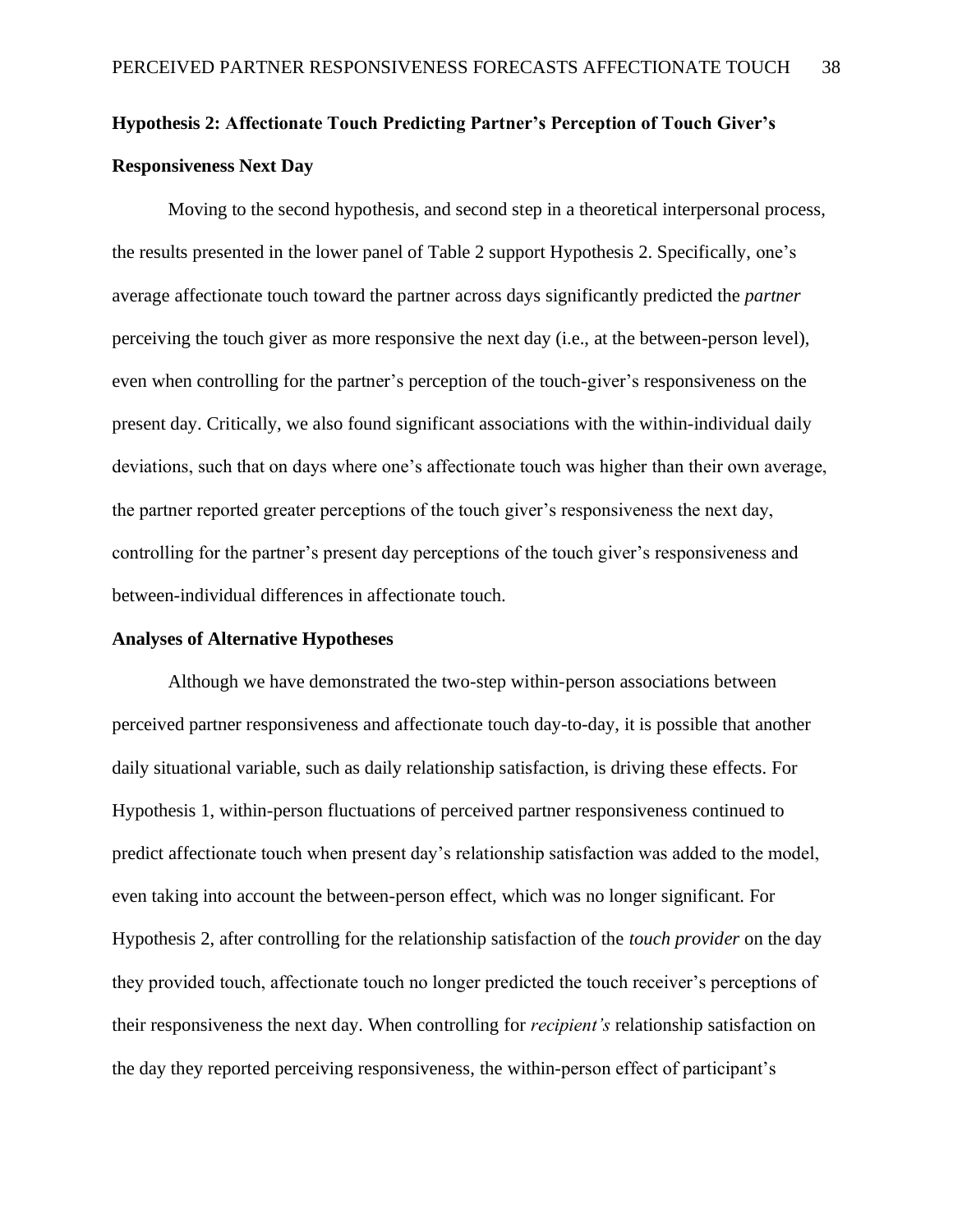reported affectionate touch (prior day) on partner perceptions of participant responsiveness remained significant. Due to space constraints, full results for analyses can be found in the OSM. **Ancillary Analyses: Perceived Partner Responsiveness Predicting Next Day Affectionate Touch**

Hypothesis 1 tests theoretically ephemeral associations between perceived responsiveness and affectionate touch, so we focused on analyses within day (controlling for prior day touch); however, for exploratory purposes we included lagged-day analysis of Hypothesis 1: perceived partner responsiveness predicting affectionate touch the *next day*, controlling for affectionate touch the present day. As in the original test, on average, greater perceptions of partner responsiveness (i.e., the between-subjects test) was associated with greater affectionate touch the next day,  $B = 0.16$ ,  $SE = 0.06$ ,  $df = 69.30$ ,  $t = 2.66$ ,  $p = .01$ , CI<sub>95%</sub> = [0.04, 0.27] when controlling for present day affectionate touch,  $B = 0.40$ ,  $SE = 0.02$ ,  $df = 1646.00$ ,  $t = 18.25$ ,  $p < .001$ , Cl<sub>95%</sub> = [0.36, 0.45] and experimental condition,  $B = -0.02$ ,  $SE = 0.08$ ,  $df = 38.45$ ,  $t = -0.31$ ,  $p = .76$ ,  $CIs_{95\%} = [-0.19, 0.14]$ . However, the tests revealed no evidence of a within-person lagged effect in this model,  $B = 0.01$ ,  $SE = 0.02$ ,  $df = 1699.37$ ,  $t = 0.60$ ,  $p = .55$ , CI<sub>95%</sub> = [-0.02, 0.04]. See OSM for model and results controlling for present day relationship satisfaction.<sup>7</sup>

#### **Discussion**

Despite a wealth of literature on the benefits of touch receipt (Jakubiak & Feeney, 2017), the extant literature reveals a gap regarding the potential situational precursors to affectionate touch. The current research presented some of the first empirical evidence related to this question, focusing on ecologically rich evidence from people in romantic couples. We proposed

<sup>7</sup> For those interested, we also conducted an exploratory model of Hypothesis 2, using present day affectionate touch to predict partner's perceptions of touch giver's responsiveness the *same day*, controlling for that perception the prior day. Full results, including those controlling for relationship satisfaction, are in the OSM.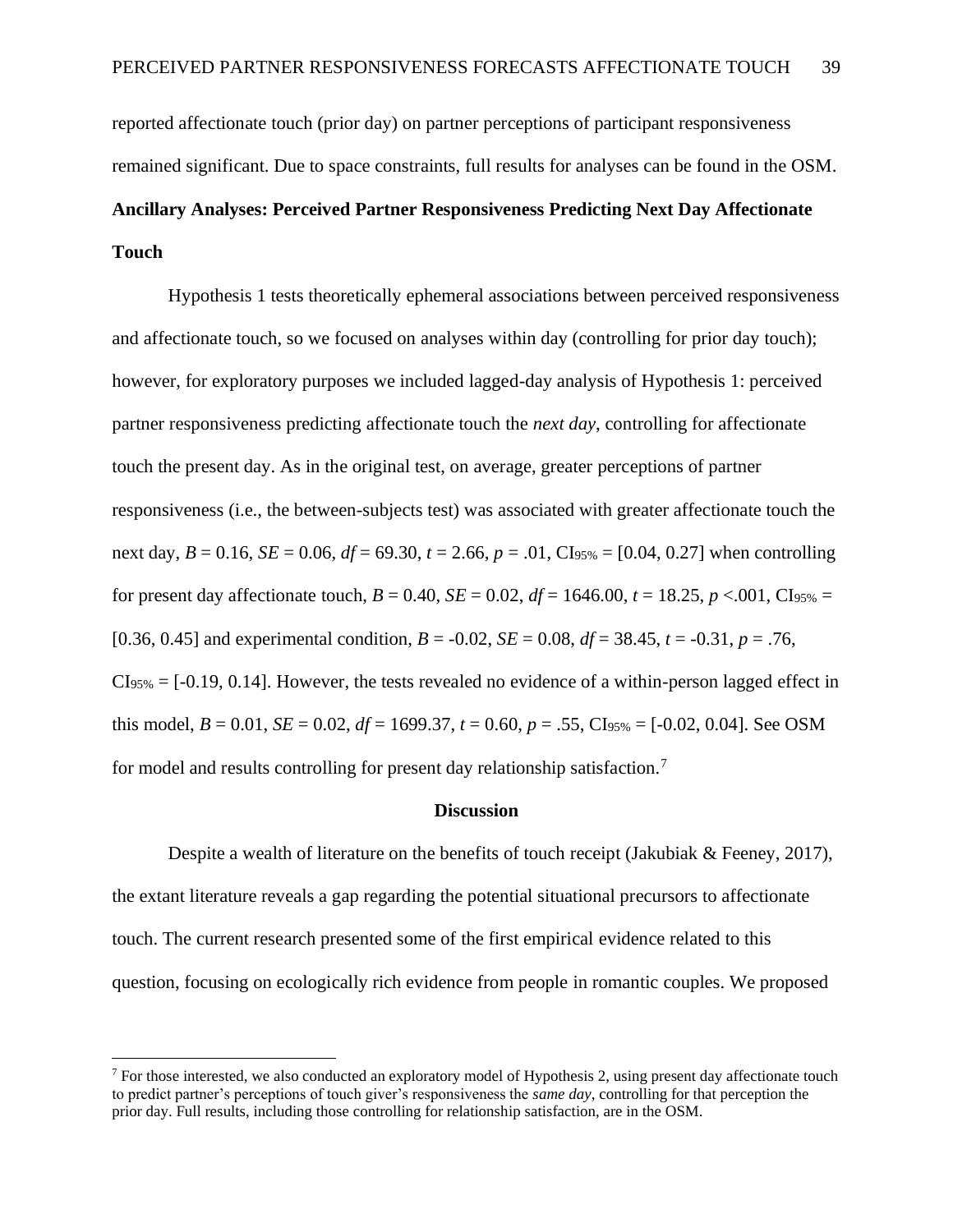that perceiving a partner as responsive, a putative marker of psychological intimacy, would promote behavioral intimacy as measured by affectionate touch toward that partner. Our results, which marshal evidence from four distinct methodological approaches, are consistent with this hypothesis, and open the door to future work on affectionate touch a behavioral instantiation of intimacy.

Specifically, an initial Integrative Data Analysis (IDA, Curran & Hussong, 2009) with four dyadic samples  $(N = 412$  couples) documented a small positive association between greater general perceptions of the partner as responsive and greater frequency of self-reported affectionate touch of that partner over the prior month. Studies 1 and 2 focused on observations of affectionate touch behavior as it naturally arose between couple-members. In Study 1, general perceptions of partner responsiveness at study entry forecasted unprompted reports of affectionate touch in subsequent daily descriptions of notable interactions with the partner. In Study 2, perceptions of partner responsiveness in one laboratory situation forecasted naturallyoccurring affectionate touch toward the partner and kissing when hanging out on a couch in a subsequent situation. Study 1 and 2 findings held when controlling for powerful individual differences in relational orientation, as well as relationship satisfaction (Study 2). Study 3 capitalized on the strength of within-person daily fluctuations across 28 days to show that the more a partner was perceived as responsive the more the participant affectionately touched that partner the same day, controlling for affectionate touch the day before. Critically, these effects could not be explained by daily fluctuations in the participant's relationship satisfaction. Finally, though the focus has been on the touch-giver, in an extension of our theorizing about how this instantiation of the interpersonal intimacy process might unfold between people, related analyses documented that increases in affectionate touch on one day (relative to one's average) predicted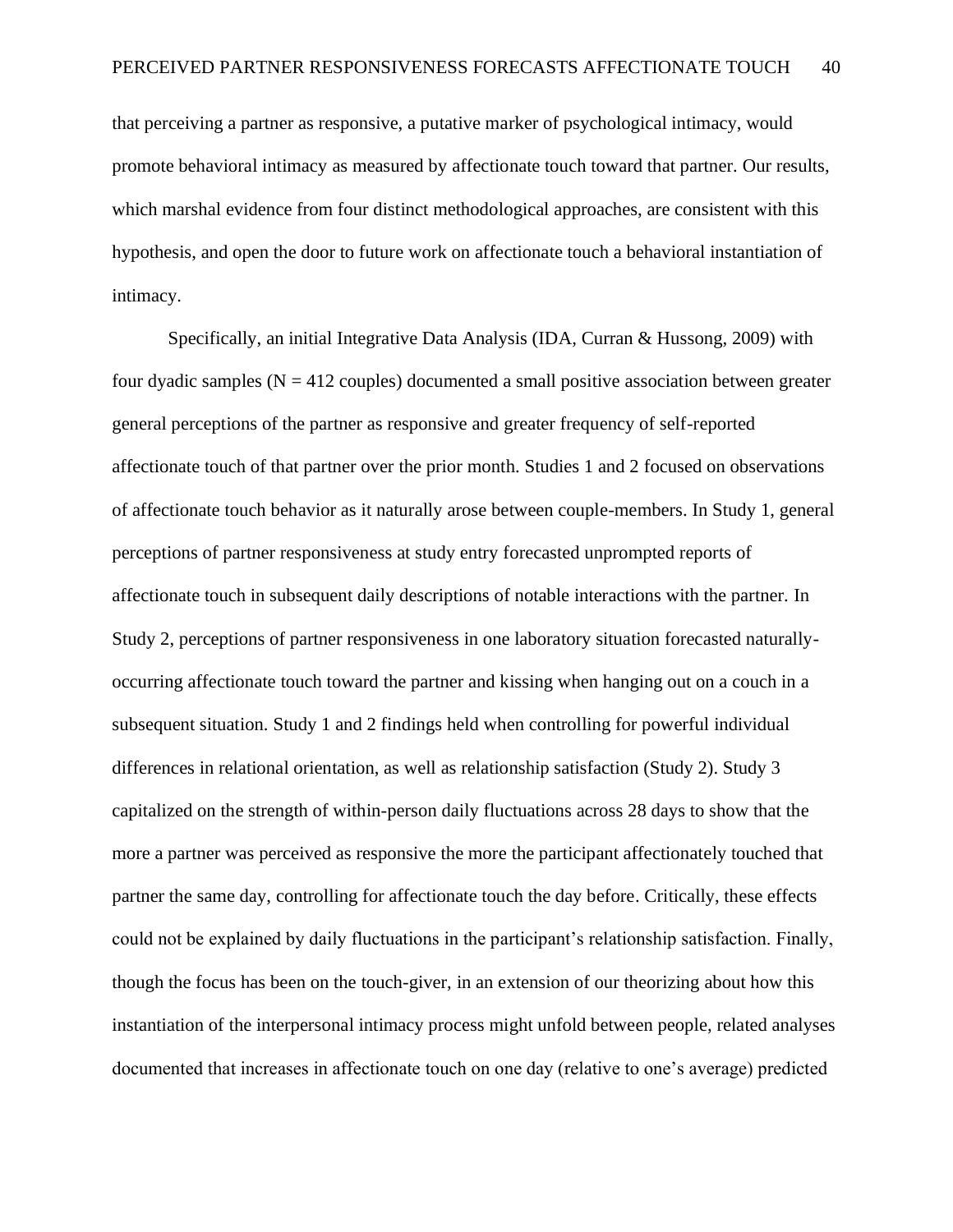positive changes in the *partner*'s perception of the touch-giver's responsiveness the following day. Together, these findings have implications for the literature on affectionate touch, bringing novel evidence to bear on one situational precursor to affectionate touch. They also contribute evidence to the interpersonal process of intimacy.

#### **Everyday Affectionate Touch**

Affectionate touch is a normative behavior within close relationships. Our data show that touch is pervasive in the everyday moments between couples. Touch happens when sitting with a partner on a couch in the laboratory (Study 2) and over the course of a normal day (Studies 1 and 3). The use of natural behavioral data in Studies 1 and 2, including, respectively, coded affectionate touch in daily interactions with a partner and coded real-time affectionate touch, such as face caresses, light tickles, and kisses, provide a meaningful contribution to literature on affectionate touch. First, the observed behavior reiterates that affectionate touch is spontaneously demonstrated within close relationships and naturally-occurring in everyday life. As an intimate gesture itself (Floyd, 2006), touch injects these seemingly small moments with feelings of intimacy that help facilitate high-quality connections. Although affectionate touch has been used as an experimental manipulation (Jakubiak & Feeney, 2016; 2019) or as part of a functional magnetic resonance imaging (fMRI) study (Coan, Schaefer, & Davidson, 2006), self-reported in everyday life (e.g., romantic couples, Debrot et al., 2013; middle-aged women, Burleson, Trevathan, & Todd, 2007), and categorized (e.g., from self-reports, Jones & Yarbrough, 1985), this research is some of the first to use behaviorally-coded affectionate touch as the outcome of interest.

Moreover, we believe it is one of the first to capture this behavioral intimacy as it emerges naturally between romantic couples. The affectionate touch behavioral codes, which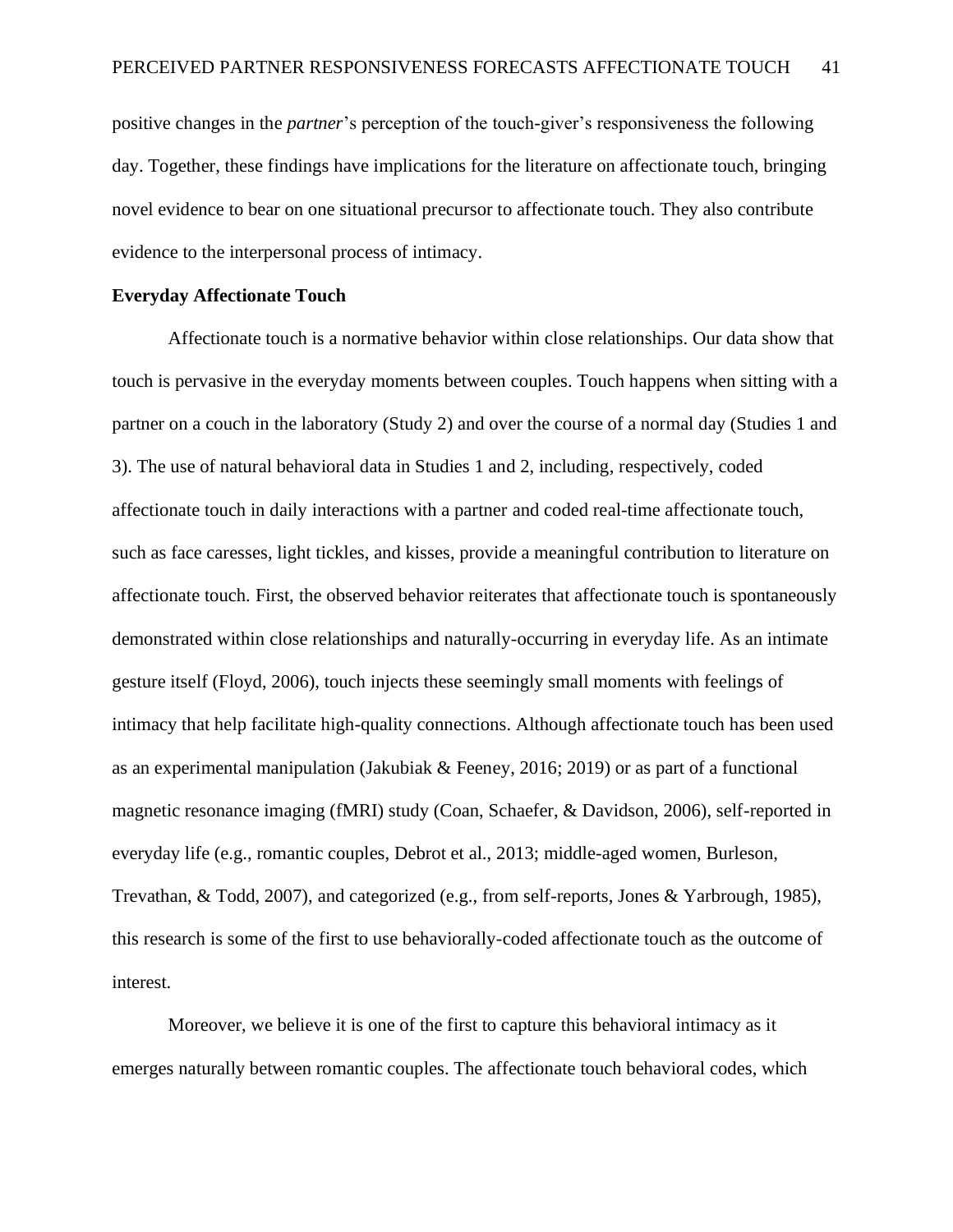were validated against participant's self-reports of affectionate touch, are easy to train on and replicate, and may be useful for other labs to apply to future work. Notably, a recent study by Jakubiak & Feeney (2019) had objective raters code for touch (i.e., categorizing affectionate, casual, and playful touch) demonstrated in videorecorded stressor discussions between couple members. While those researchers used touch as a predictor rather than an outcome, it might be interesting to examine whether perceived responsiveness predicts categorically different types of touch in various dyadic interactions.

Critically, the current research focused intentionally on non-sexual affectionate touch (e.g., touch in the lab in Study 2; holding hands, neck rubs, back massages in Study 3), and analyses in all studies controlled for sexual intercourse, to indirectly rule out affectionate touch that was motivated by communicating feelings of attraction or sexual interest (Jones & Yarbrough, 1986). We have demonstrated that the study of everyday affectionate touch can be independent from the study of everyday sexual intercourse, and specifically, that perceived responsiveness can independently predict everyday affectionate touch apart from the likelihood of having sexual intercourse (a useful distinction from work showing responsiveness promotes sexual desire; Birnbaum, Reis, Mizrahi, Kanat-Maymon, Sass, & Granovski-Milner, 2016). However, evidence from Study 1 and Study 3 highlights that sexual intercourse is also predictive of affectionate touch behavior. This links well with work on the importance of affectionate behavior following sexual intercourse for sexual and relationship satisfaction (Hughes & Kruger, 2011; Muise et al., 2014; van Anders et al., 2013). Of interest, we did *not* observe correlations between ecologically valid affectionate touch and important individual differences like attachment (Study 1), communal strength, nor relationship satisfaction (Study 2). Collectively,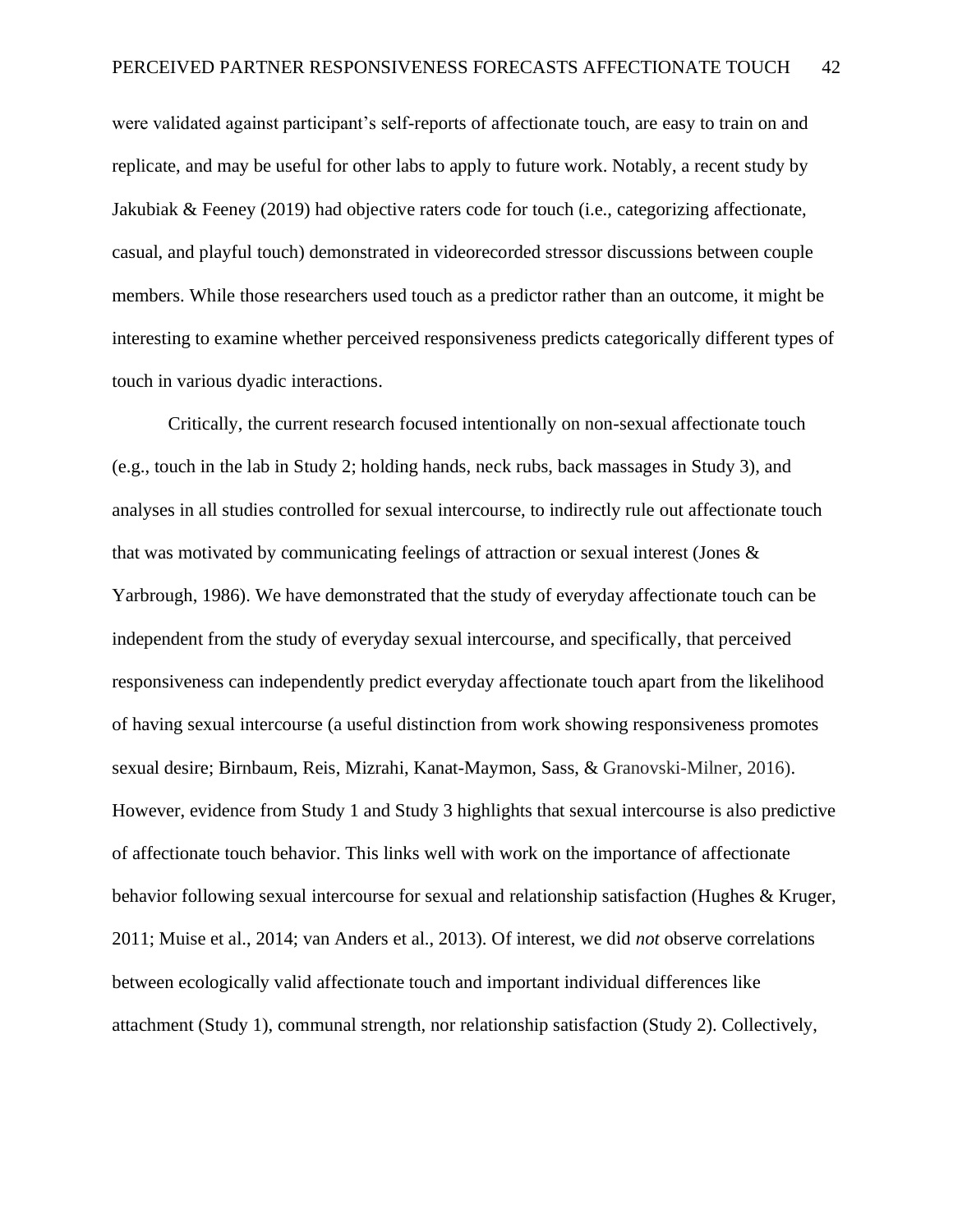these findings raise intriguing questions about the most important precursors to affectionate touch behavior that we look forward to examining in future work.

### **Situational Precursors to Affectionate Touch**

Beyond documenting that affectionate touch happens in everyday life, our central question was about what situations might give rise to it. While previous work has examined the cultural or individual factors that may increase the likelihood of preferring or receiving touch, the situational antecedents of touch have been overlooked in the literature. Here, we rested on the threads of evidence already present within theory on the interpersonal process model of intimacy as well as within the affectionate touch literature to make our prediction.

Although all evidence is correlational, our findings are consistent with the theorized direction of effects, such that perceiving a partner as responsive – an instantiation of psychological intimacy – is associated with greater subsequent affectionate touch – an instantiation of behavioral intimacy. As our strongest evidence, we see prospective associations in the laboratory that cannot be explained by an individual's communal orientation (Study 2), and the within-person analyses documenting greater perceptions of partner responsiveness from one's own average perception being associated with positive change in affectionate touch on the same day (i.e., controlling for prior day) and that cannot be explained by concomitant deviations in daily relationship satisfaction (Study 3). At the same time, the breadth of situations we cover – in terms of potential for responsive behavior as well as everyday situations in which touch arises – helps add strength to our argument that these processes likely exist in everyday life and merit researchers' attention. Of course, we also cannot and do not rule out the potential reverse causal pathway in Studies 1 and 3. In Study 1, because we were effectively assessing general perceptions of responsiveness and general tendencies to enact touch behavior in daily life, we do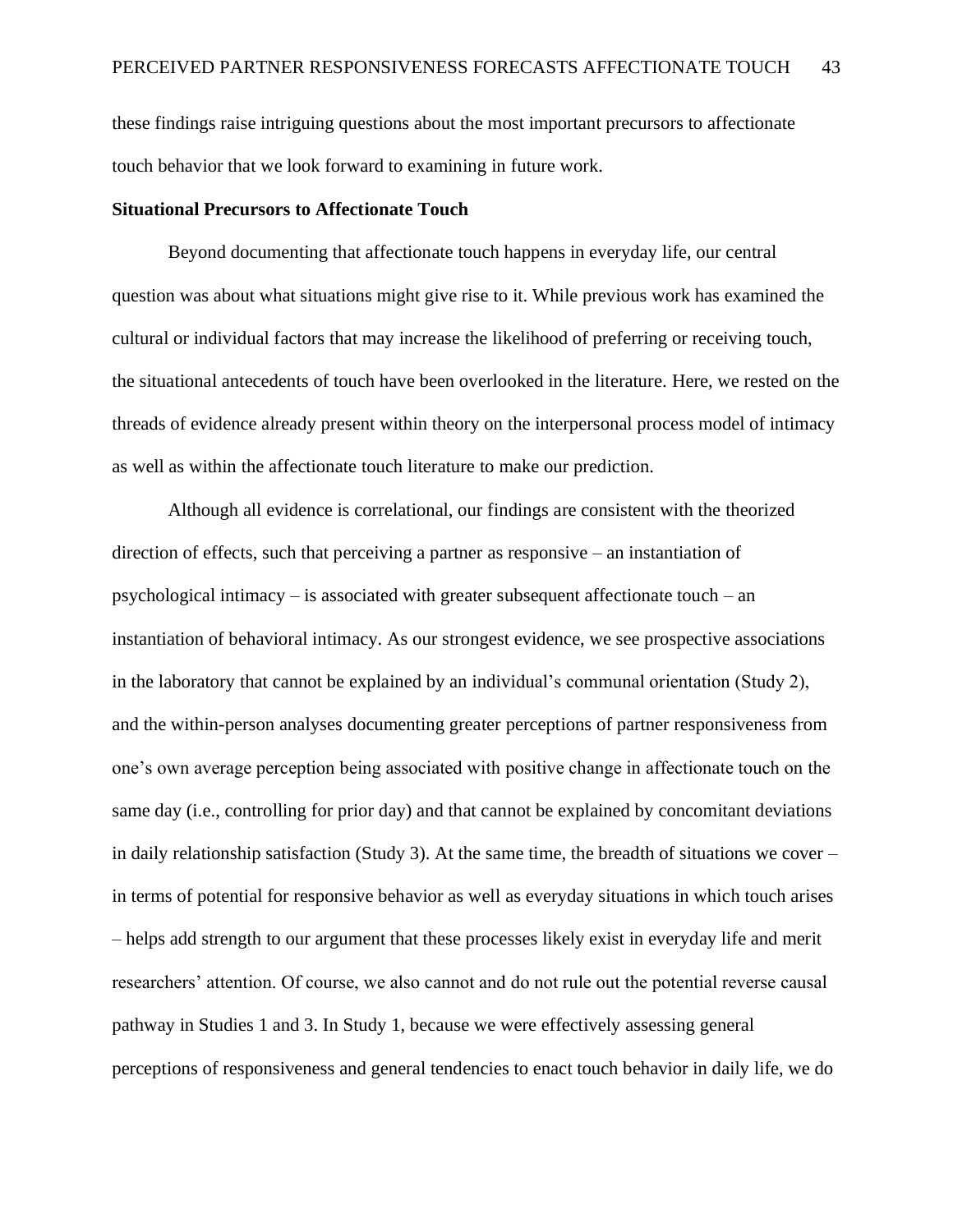not have evidence about which came first; further, in Study 3, because perceived responsiveness and affectionate touch were measured simultaneously at the end of the day, we cannot determine order. Nonetheless, taken together the present package of tests fills a gap in the affectionate touch literature by critically examining a viable situational precursor to affectionate touch.

### **Affectionate Touch as Part of an Intimate Interpersonal Process**

Prior work has documented the role of perceived partner responsiveness in facilitating other relationship behaviors (e.g., sexual desire, Birnbaum et al., 2016; approach behavior, Birnbaum et al., 2016; emotion expression, Ruan et al., 2020). Our findings add affectionate touch to the list of possible behavioral outcomes of perceiving a partner as responsive. Critically, affectionate touch, a behavior which manifests spontaneously in small moments throughout the day, is particularly important for relationship functioning (Debrot et al., 2013; Jakubiak & Feeney, 2017; 2019) and is a behavior that is perceived as intimate (Debrot et al., 2013; 2014; Guerrero & Andersen, 1991; Thayer, 1986). Given this growing body of evidence, it is an opportune moment within the field to pick up on Reis & Shaver's original discussion of affectionate touch within the interpersonal intimacy process, that given: "the prominence of touch, gazing, etc., in adult romantic interactions, and the importance of nonverbal behaviors in communicating openness, nonverbal components of intimacy are especially central in a process meant to apply…across the lifespan (1988, p. 373).

Beyond our evidence related to the question of whether there is a within-person effect, such that one person's perceptions of a partner's responsiveness could make them reach out and touch the partner, we considered the subsequent theoretically plausible step, which was that there would be a cross-partner effect, such that the touch giver's partner would perceive them as more responsive. Indeed, our research provides initial evidence in support of the theoretical model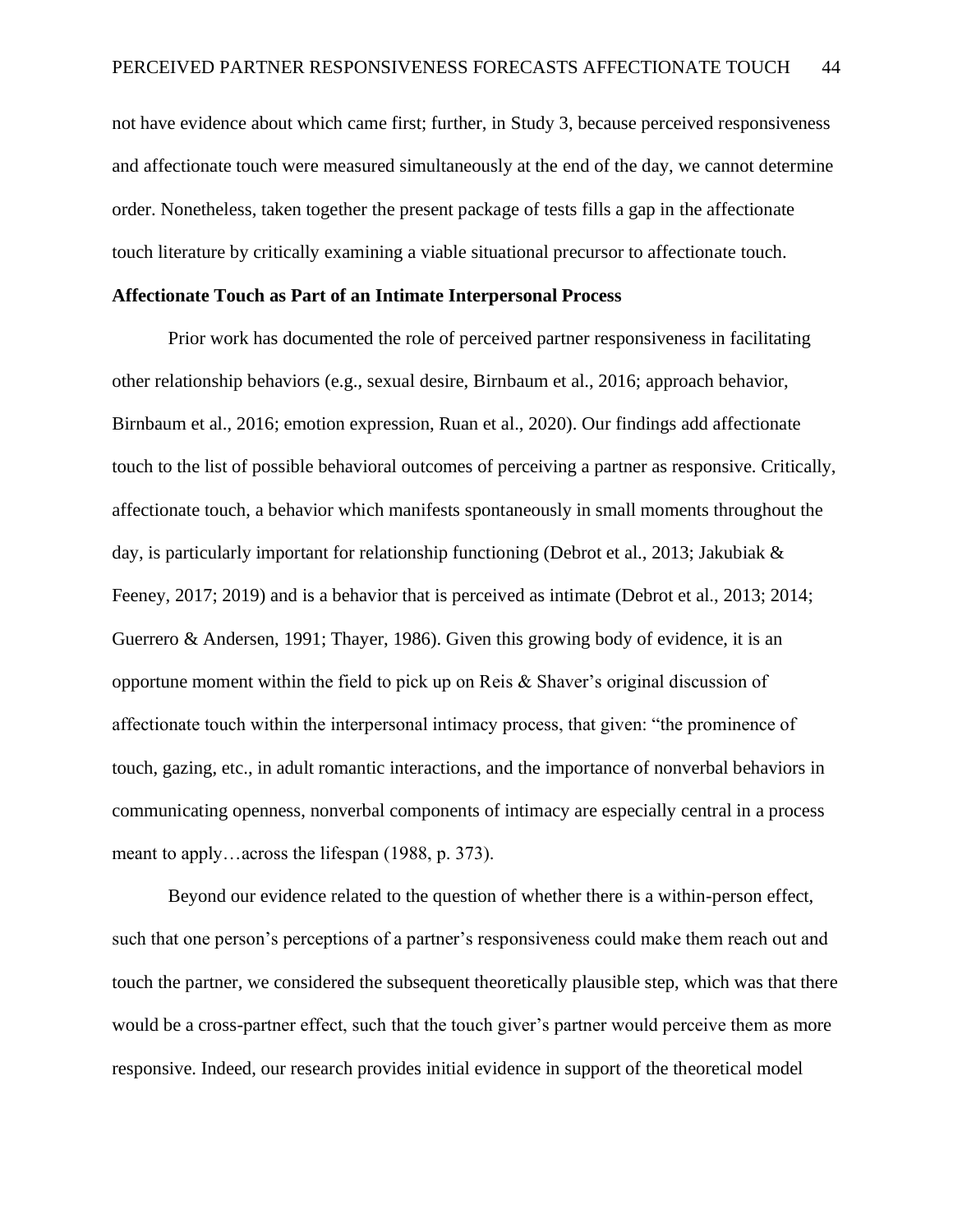suggesting affectionate touch is a mechanism at the heart of the interpersonal intimacy process. In Study 3, one's own greater behavioral intimacy as measured by self-reported affectionate touch on a given day was associated with the partner's greater perceptions of the touch-giver's responsiveness that same day and the next day. The within-person analyses lend strong support of our theorizing at the state- or day-level while between-person effects suggest more trait-level processes. At the same time, controlling for relationship satisfaction called into question the robustness of the finding between days and alludes to a more fine-grained temporal sequence (i.e., contemporaneous) of this step in the interpersonal process.

We could find only two other studies that conduct similar tests as our second hypothesis (Debrot et al., 2013; 2014), reporting concurrent daily associations between "responsive touch" or "enacted responsiveness" and partner's psychological intimacy, but with no support for lagged effects as we find in Study 3. In that research, however, both the independent and dependent variables were operationalized in different ways than in our present investigation, suggesting the need for additional research to fully test the conceptual model of interest. Altogether, these data support the interpersonal process model put forth by Reis and Shaver (1988), specifically suggesting a process of mutual cyclical growth. We hope this potentiates mechanistic tests of the interpersonal process model in future work.

### **Limitations and Future Directions**

Although we conceptually replicated our finding across four well-powered tests, we acknowledge some important limitations to this work. The data presented are correlational in nature. In order to determine the true causal nature of the relationship between perceived responsiveness and affectionate touch, we need experimental evidence that greater perceived responsiveness (compared to lower) leads to greater affectionate touch. Unfortunately,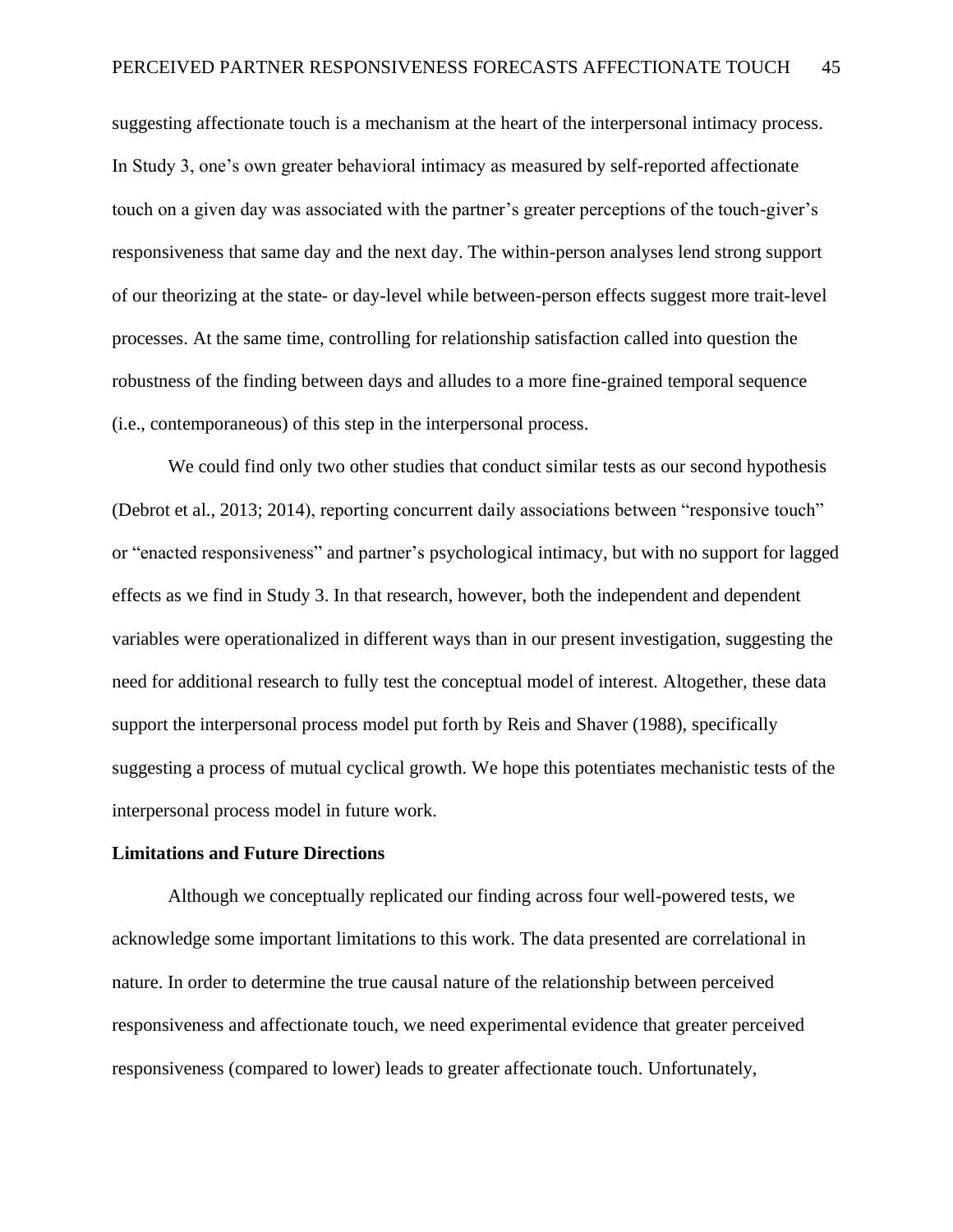affectionate touch is not a behavior that can be easily observed via online experiments, unlike some other social behaviors (e.g., generosity; Haley & Fessler, 2005), so creativity and additional resources will be needed to measure situational touch induced from manipulated perceptions of partner responsiveness.<sup>8</sup> Further, the current study focused on romantic couples in the United States. Although work suggests touch may operate differently based on relationship type (Suvilehto et al., 2019), we have no reason to predict that this theorized intimate process should function differently, albeit perhaps of a different magnitude, in non-romantic relationships. However, the possible moderation of our findings by relationship type or other contextual factors such as culture, remains an empirical question.

We also note that while touch is important in a wide array of situations (e.g., making up after conflict, consoling someone suffering), we do not have strong evidence about whether this particular process we propose – perceiving a partner as responsive causing one to reach out and touch that person – happens in situations that are negative in valence; another possibility is that the effect size is different depending on the valence of the situation. Specifically, Study 2 is a situation that is positive in valence. Studies 2 and 3 likely include touch in situations that are negative in valence, but we do not have direct evidence related to that question. Yet it is a theoretically interesting one, in part because some positive interpersonal processes – that is, social interactions fueled by positive valence (Algoe, 2019) – have had more robust relationshippromoting effects than beneficial social interactions involving negative emotions in prior research (e.g., Algoe et al,., 2013; Gable et al., 2012).

<sup>&</sup>lt;sup>8</sup> We acknowledge that two studies manipulate thoughts about partner responsiveness; however, they do not document an influence on *perceptions* of partner responsiveness, our mechanism of interest (Reis, Lee, O'Keefe, & Clark, 2018; Ruan et al., 2020) so more work is needed in this domain.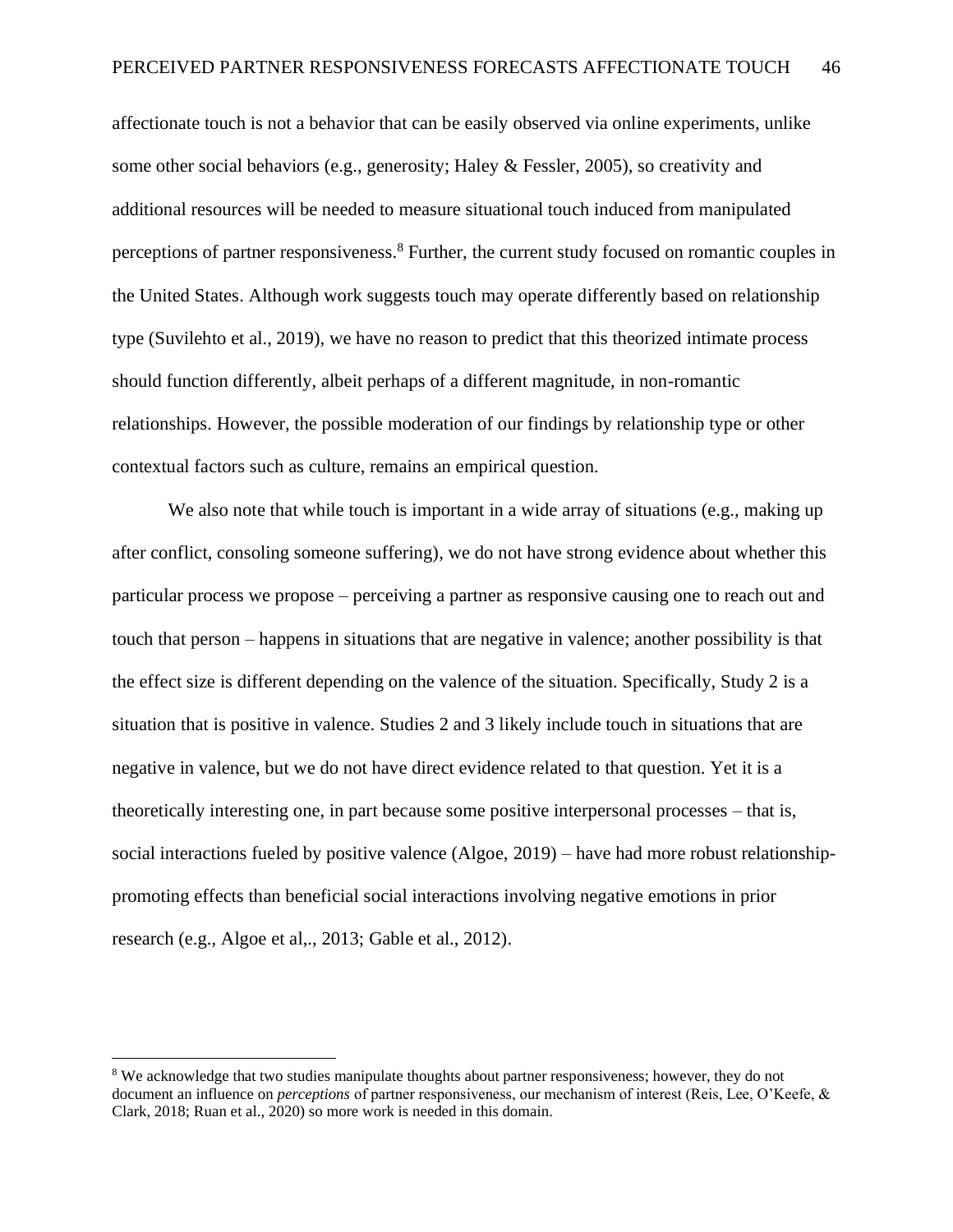Beyond a scholarly contribution, the present research might have useful translational consequences. It is well documented that touch – especially affectionate touch -- seems to provide physiological benefits (Ditzen, Hoppman, & Klumb, 2008; Holt-Lunstad, Birmingham, & Light, 2008; Light et al., 2005). As such, increasing opportunities for safe affectionate touch among couples is an important area for consideration in the research community. The current evidence suggests that finding ways to *promote perceived responsiveness* within romantic relationships can make way for more affectionate touch within them. This is true for both members of the dyad, as the interpersonal process may theoretically jump start a mutual process that translates to cumulative physiological benefit by way of increases in affectionate touch.

### **Conclusion**

Our study documents the normative, spontaneous, myriad ways affectionate touch occurs in couple's everyday life, and highlights the value of employing behavioral data in the study of touch. Reis and Shaver (1988) argue that fundamental intimacy-building behaviors are present during development; affectionate touch is a keystone behavior in infant-caregiver interactions (Ferber et al., 2008; Hertenstein et al., 2006) and remains important for social bonds throughout the lifespan (Burleson et al., 2007; Guerrero & Andersen, 1991). The present research provides the first tests of a theorized situational precursor to affectionate touch and begins to unpack whether perceived partner responsiveness, as a gesture of psychological intimacy, undergoes a translation of motivation to promote behavioral intimacy as measured by affectionate touch. If so, this would implicate affectionate touch as a theoretical mechanism for relational, psychological and physical benefits of perceived partner responsiveness (e.g., Caprariello & Reis, 2011; Maisel & Gable, 2009; Reis & Clark, 2013; Pansera & La Guardia, 2012; Selcuk, Gunaydin, Ong, & Almeida, 2016; Selcuk, Stanton, Slatcher, & Ong, 2017; Slatcher, Selcuk, &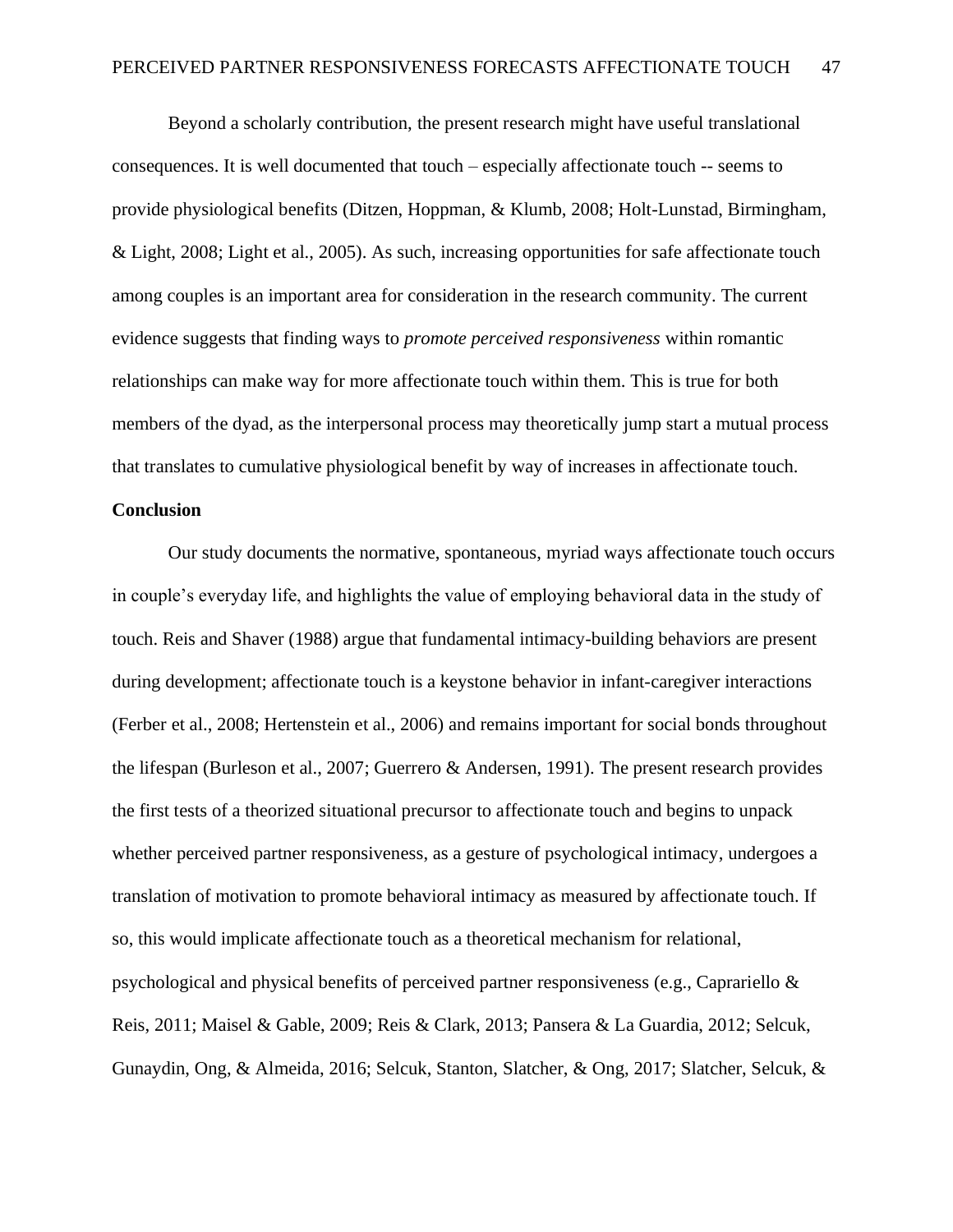Ong, 2015; Stanton, Slatcher, & Reis, 2019). Altogether, the current findings offer a substantial advance in the literature on affectionate touch and provide meaningful considerations for its role in the intimacy process as it unfolds in couples' everyday lives.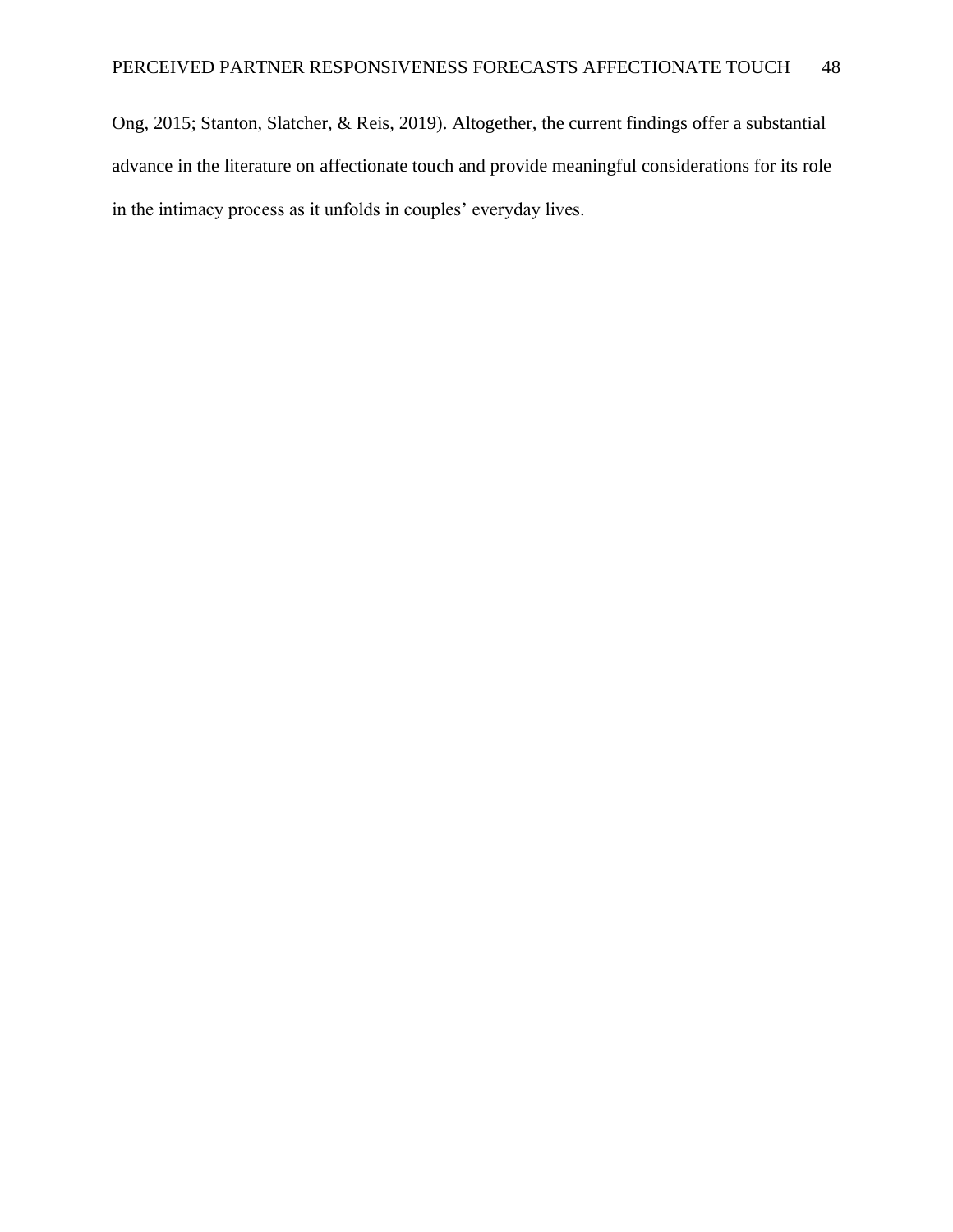### **References**

- Ainsworth, M. D. S., Blehar, M. C., Waters, E., & Wall, S. (1978). Patterns of attachment: A psychological study of the strange situation.
- Algoe, S. B., Fredrickson, B. L., & Gable, S. L. (2013). The social functions of the emotion of gratitude via expression. *Emotion*, *13*(4), 605.
- Algoe, S. B., Kurtz, L. E., & Grewen, K. (2017). Oxytocin and social bonds: The role of oxytocin in perceptions of romantic partners' bonding behavior. *Psychological Science*, *28*(12), 1763-1772.
- Algoe, S. B., Kurtz, L. E., & Hilaire, N. M. (2016). Putting the "you" in "thank you" examining other-praising behavior as the active relational ingredient in expressed gratitude. *Social Psychological and Personality Science*, *7*(7), 658-666.
- Algoe, Sara, 2019, "Greater Good Science Center Study 1, 2012-2013", [https://doi.org/10.15139/S3/T47DYS,](https://doi.org/10.15139/S3/T47DYS) UNC Dataverse, V1
- Algoe, Sara; Fredrickson, Barbara, 2019a, "Carolina Couples Study, 2008 ("CC08")", [https://doi.org/10.15139/S3/MFYEHZ,](https://doi.org/10.15139/S3/MFYEHZ) UNC Dataverse, V1
- Algoe, Sara; Fredrickson, Barbara, 2019b, "Understanding Romantic Relationships, 2009", [https://doi.org/10.15139/S3/75VVA6,](https://doi.org/10.15139/S3/75VVA6) UNC Dataverse, V1
- Andersen, P. A. (2011). Tactile traditions: Cultural differences and similarities in haptic communication. *The handbook of touch: Neuroscience, behavioral, and health perspectives*, 351-369.
- Anderson, E., & McCormack, M. (2015). Cuddling and spooning: Heteromasculinity and homosocial tactility among student-athletes. *Men and masculinities*, *18*(2), 214-230.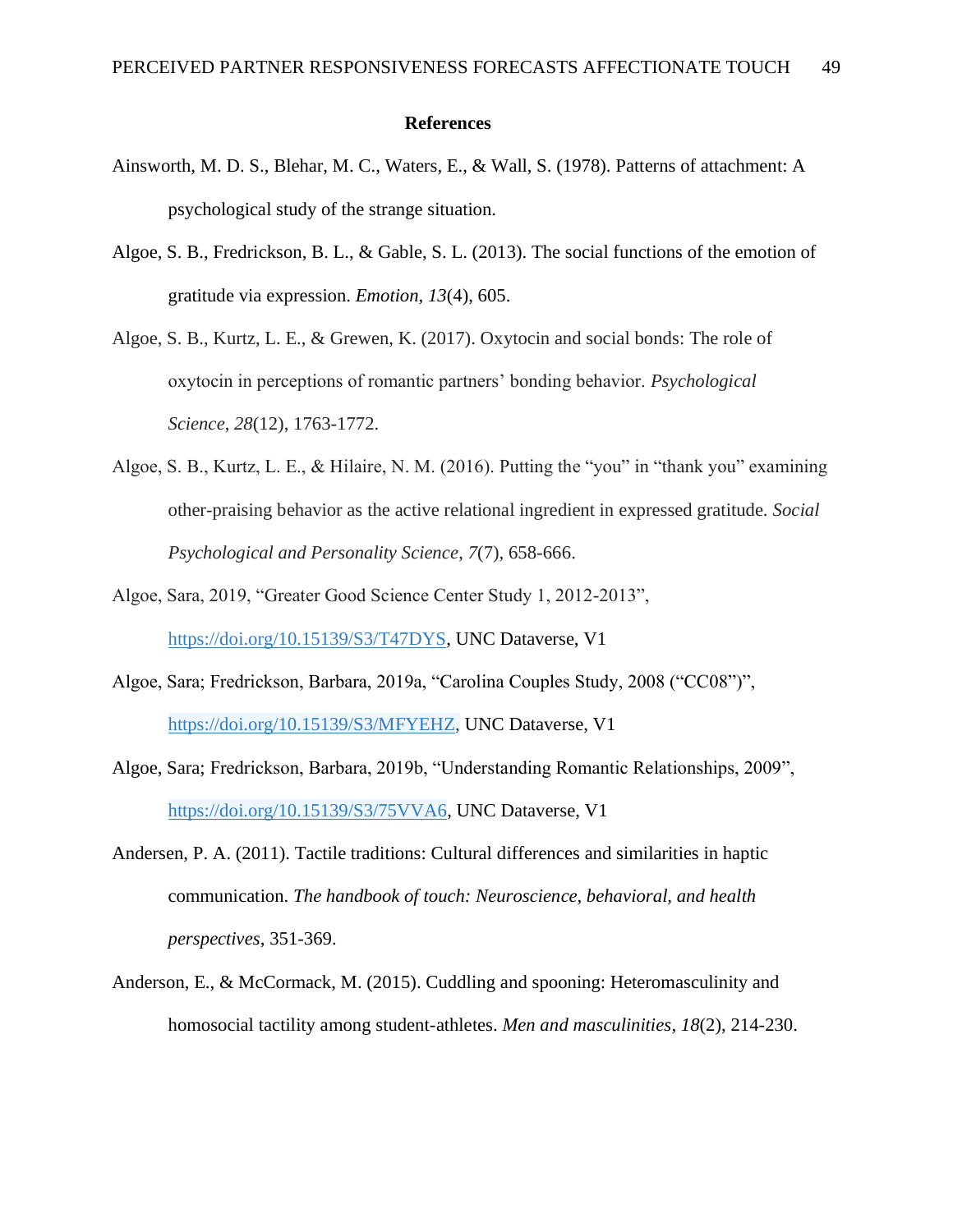- Bell, R., Daly, J., & Gonzalez, M. (1987). Affinity-maintenance in marriage and its relationship to women's marital satisfaction. *Journal of Marriage and Family*, 49, 445-454.
- Ben-Ari, A., & Lavee, Y. (2007). Dyadic closeness in marriage: From the inside story to a conceptual model. *Journal of Social and Personal Relationships*, 24, 627-644.
- Birnbaum, G. E. (2010). Bound to interact: The divergent goals and complex interplay of attachment and sex within romantic relationships. *Journal of Social and Personal Relationships*, *27*(2), 245-252.
- Birnbaum, G. E., Mizrahi, M., Hoffman, G., Reis, H. T., Finkel, E. J., & Sass, O. (2016). What robots can teach us about intimacy: The reassuring effects of robot responsiveness to human disclosure. *Computers in Human Behavior*, *63*, 416-423.
- Birnbaum, G. E., Reis, H. T., Mizrahi, M., Kanat-Maymon, Y., Sass, O., & Granovski-Milner, C. (2016). Intimately connected: The importance of partner responsiveness for experiencing sexual desire. *Journal of Personality and Social Psychology*, *111*(4), 530.
- Bolger, N., & Laurenceau, J. P. (2013). *Intensive longitudinal methods: An introduction to diary and experience sampling research*. Guilford Press.
- Bowlby, J. (1973). *Attachment and loss, Vol. 1. Attachment.* New York: Basic Books.
- Brennan, K. A., Clark, C. L., & Shaver, P. R. (1998). Self-report measurement of adult attachment: An integrative overview. In J. A. Simpson & W. S. Rholes (Eds.), Attachment theory and close relationships (pp. 46–76). New York: Guilford.
- Brennan, K. A., Wu, S., & Loev, J. (1998). Adult romantic attachment and individual differences in attitudes toward physical contact in the context of adult romantic relationships. In J. A. Simpson & W. S. Rholes (Eds.), Attachment theory and close relationships (pp. 394- 428). New York, NY: Guilford Press.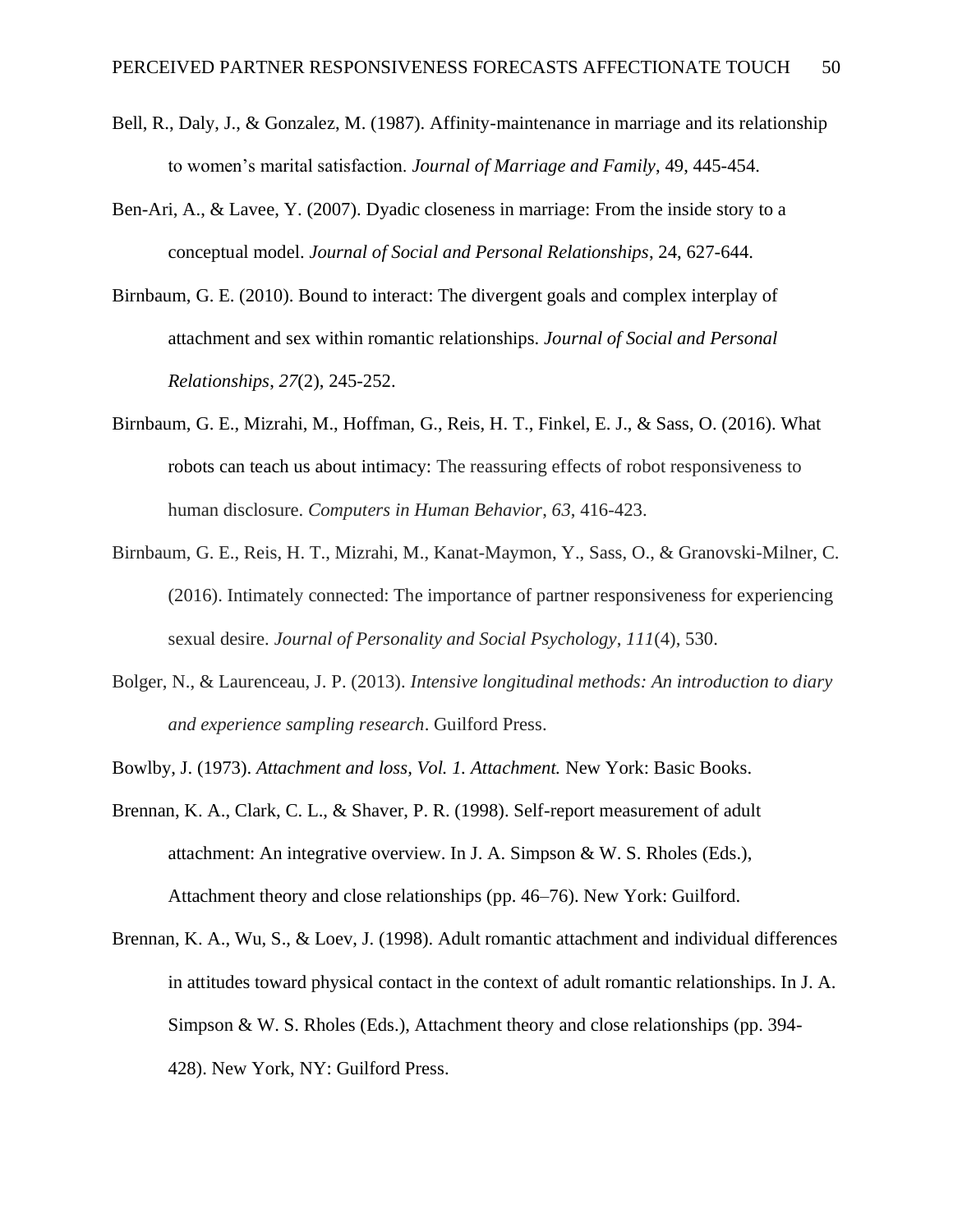- Burgoon, J. K., Buller, D. B., Hale, J. L., & de Turck, M. A. (1984). Relational messages associated with nonverbal behaviors. *Human Communication Research*, *10*(3), 351-378.
- Burleson, M. H., Trevathan, W. R., & Todd, M. (2007). In the mood for love or vice versa? Exploring the relations among sexual activity, physical affection, affect, and stress in the daily lives of mid-aged women. *Archives of Sexual Behavior*, *36*(3), 357-368.
- Buss, D. M., & Schmitt, D. P. (1993). Sexual strategies theory: an evolutionary perspective on human mating. *Psychological Review*, *100*(2), 204.
- Caprariello, P. A., & Reis, H. T. (2011). Perceived partner responsiveness minimizes defensive reactions to failure. *Social Psychological and Personality Science*, *2*(4), 365-372.
- Chopik, W. J., Edelstein, R. S., van Anders, S. M., Wardecker, B. M., Shipman, E. L., & Samples-Steele, C. R. (2014). Too close for comfort? Adult attachment and cuddling in romantic and parent-child relationships. *Personality and Individual Differences*, 69, 212- 216.
- Coan, J. A., Schaefer, H. S., & Davidson, R. J. (2006). Lending a hand: Social regulation of the neural response to threat. *Psychological Science*, *17*(12), 1032-1039.
- Cohen, S., Gianaros, P. J., & Manuck, S. P. (2016). A stage model of stress and disease. *Perspectives on Psychological Science*, 11, 456–463.
- Curran, P. J., & Bauer, D. J. (2011). The disaggregation of within-person and between-person effects in longitudinal models of change. *Annual Review of Psychology*, 62, 583– 619. http://dx.doi.org/10.1146/annurev .psych.093008.100356
- Curran, P. J., & Hussong, A. M. (2009). Integrative data analysis: The simultaneous analysis of multiple data sets. *Psychological Methods*, *14*(2), 81.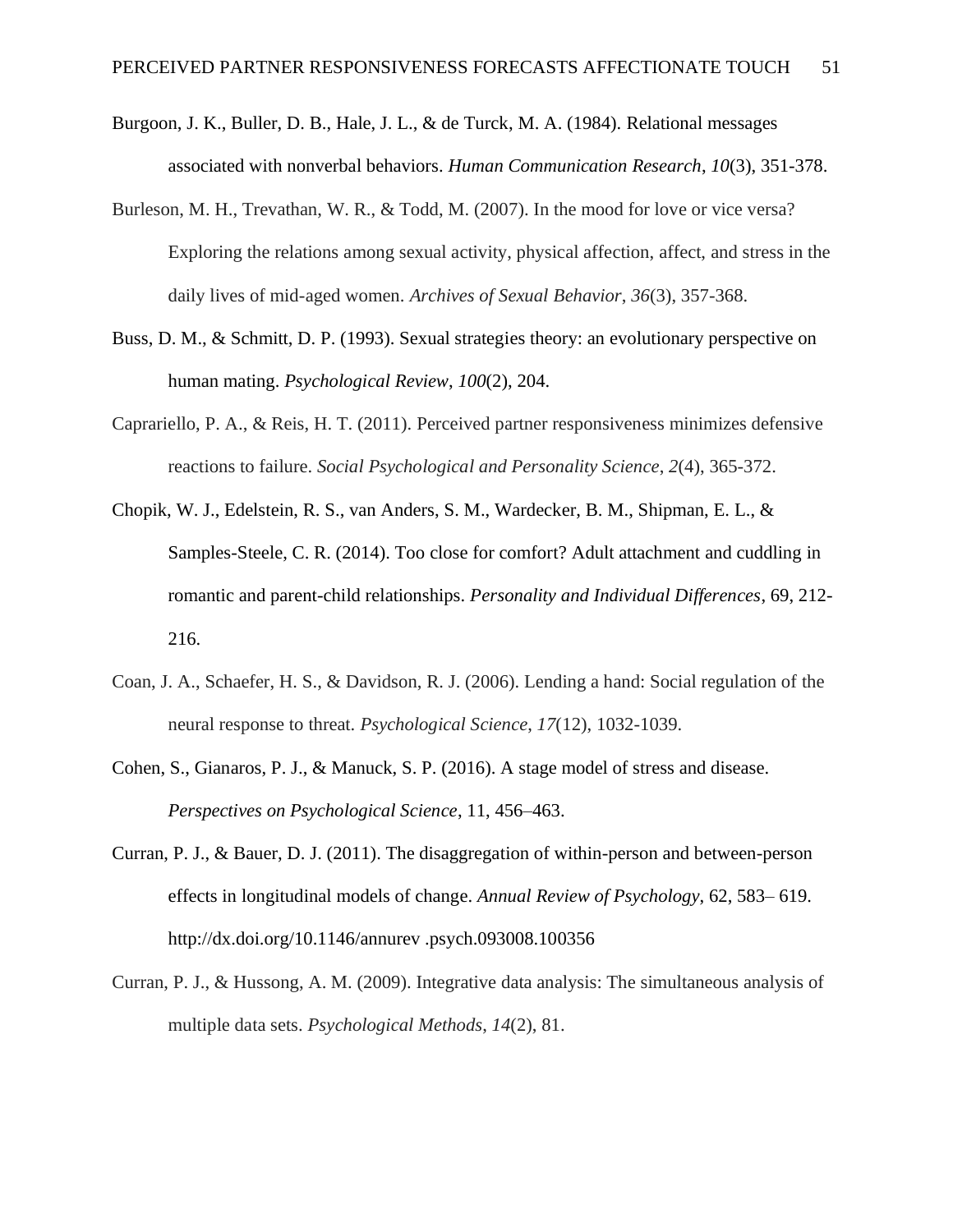- Curran, P. J., McGinley, J. S., Bauer, D. J., Hussong, A. M., Burns, A., Chassin, L., ... & Zucker, R. (2014). A moderated nonlinear factor model for the development of commensurate measures in integrative data analysis. *Multivariate Behavioral Research*, *49*(3), 214-231.
- Davis, D., Shaver, P. R., & Vernon, M. L. (2004). Attachment style and subjective motivations for sex. *Personality and Social Psychology Bulletin*, *30*(8), 1076-1090.
- Debrot, A., Cook, W. L., Perrez, M., & Horn, A. B. (2012). Deeds matter: Daily enacted responsiveness and intimacy in couples' daily lives. *Journal of Family Psychology*, *26*(4), 617.
- Debrot, A., Schoebi, D., Perrez, M., & Horn, A. B. (2013). Touch as an interpersonal emotion regulation process in couples' daily lives: The mediating role of psychological intimacy. *Personality and Social Psychology Bulletin*, *39*(10), 1373-1385.
- DiBiase, R., & Gunnoe, J. (2004). Gender and culture differences in touching behavior. *The Journal of Social Psychology*, *144*(1), 49-62.
- Ditzen, B., Hoppman, C., & Klumb, P. (2008). Positive couple interactions and daily cortisol: On the stress-protecting role of intimacy. *Psychosomatic Medicine*, 70, 883-889.
- Dunbar, R. I. (2010). The social role of touch in humans and primates: behavioural function and neurobiological mechanisms. *Neuroscience & Biobehavioral Reviews*, *34*(2), 260-268.
- Eibl-Eibesfeldt, I. (1970). *Love and hate: On the natural history of behavior patterns*. New York: Methuen.
- Ferber, S. G., Feldman, R., & Makhoul, I. R. (2008). The development of maternal touch across the first year of life. *Early Human Development*, *84*(6), 363-370.

Field, T. M. (Ed.). (2014). *Touch in early development*. Psychology Press.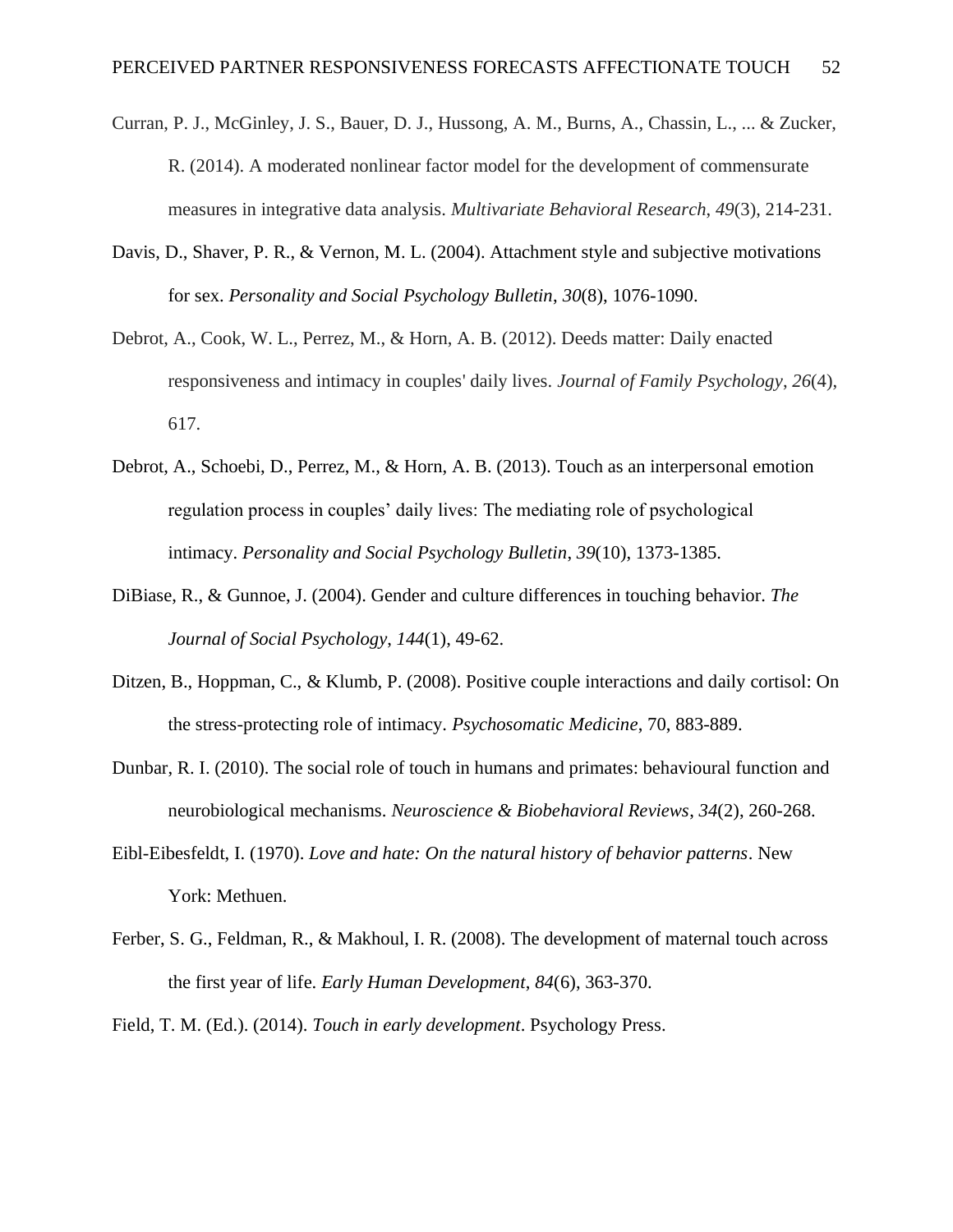Floyd, K. (2006). *Communicating affection: Interpersonal behavior and social context*. Cambridge University Press.

Floyd, K. (2011). *Interpersonal communication*. New York, NY: McGraw-Hill.

- Floyd, K., Hess, J. A., Miczo, L. A., Halone, K. K., Mikkelson, A. C., & Tusing, K. J. (2005). Human affection exchange: VIII. Further evidence of the benefits of expressed affection. *Communication Quarterly*, *53*(3), 285-303.
- Gable, S. L., Gonzaga, G. C., & Strachman, A. (2006). Will you be there for me when things go right? Supportive responses to positive event disclosures. *Journal of Personality and Social Psychology*, *91*(5), 904.
- Gulledge, A. K., Gulledge, M. H., & Stahmann, R. F. (2003). Romantic physical affection types and relationship satisfaction. *The American Journal of Family Therapy*, 31, 233-242
- Gulledge, A. K., Stahmann, R. F., & Wilson, C. M. (2004). Seven types of nonsexual romantic physical affection among Brigham Young University students. *Psychological Reports*, *95*(2), 609-614.
- Guerrero, L. K., & Andersen, P. A. (1991). The waxing and waning of relational intimacy: Touch as a function of relational stage, gender and touch avoidance. *Journal of Social and Personal Relationships*, *8*(2), 147-165.

Harlow, H. F. (1971). *Learning to love*. San Francisco: Albion Publishing Company.

- Heiman, J. R., Long, J. S., Smith, S. N., Fisher, W. A., Sand, M. A., & Rosen, R. C. (2011). Sexual satisfaction and relationship happiness in midlife and older couples in five countries. *Archives of Sexual Behavior*, 40, 741-753.
- Hendrick, S. S. (1988). A generic measure of relationship satisfaction. *Journal of Marriage and the Family*, 93-98.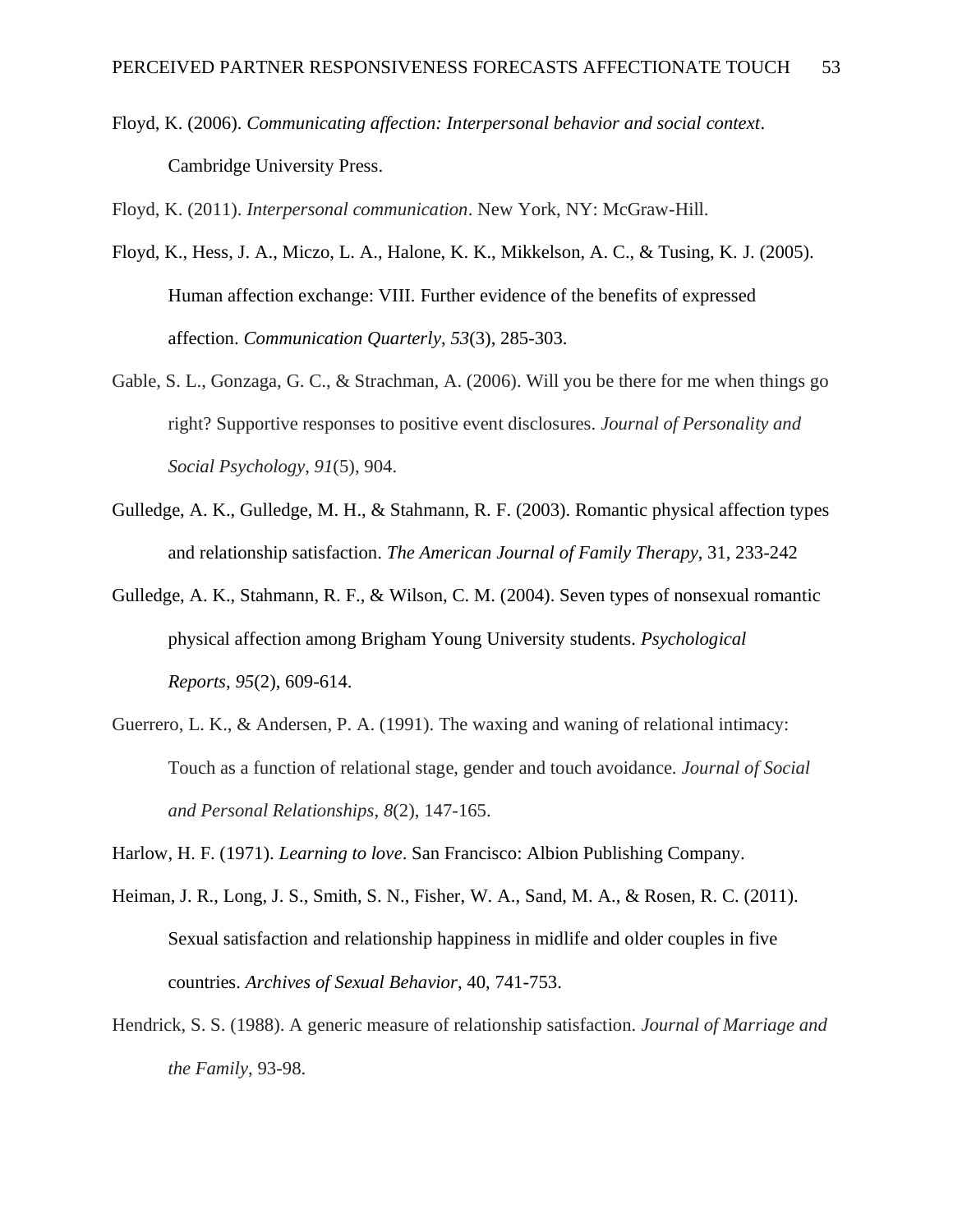- Hertenstein, M. J. (2002). Touch: Its communicative functions in infancy. *Human Development*, *45*(2), 70-94.
- Hertenstein, M. J., Verkamp, J. M., Kerestes, A. M., & Holmes, R. M. (2006). The communicative functions of touch in humans, nonhuman primates, and rats: a review and synthesis of the empirical research. *Genetic, social, and general psychology monographs*, *132*(1), 5-94.
- Heyman, R., Lorber, M. F., Eddy, J. M., & Schellati, T. (2014). Behavioral observation and coding. In *Handbook of research methods in social and personality psychology* (pp. 345- 372). Cambridge University Press.
- Hofer, S. M., & Piccinin, A. M. (2009). Integrative data analysis through coordination of measurement and analysis protocol across independent longitudinal studies. *Psychological Methods*, *14*(2), 150.
- Holt-Lunstad, J., Smith, T. B., & Layton, J. B. (2010). Social relationships and mortality risk: A meta-analytic overview. *PLoS Medicine*, 7, e1000316.
- Hughes, S. M., & Kruger, D. J. (2011). Sex differences in post-coital behaviors in long- and short-term mating: An evolutionary perspective. Journal of Sex Research, 48, 496–505. doi:10.1080/00224499.2010. 501915.
- Hughes, S. M., Harrison, M. A., & Gallup Jr, G. G. (2007). Sex differences in romantic kissing among college students: An evolutionary perspective. *Evolutionary Psychology*, *5*(3), 147470490700500310.
- Hussong, A. M., Curran, P. J., & Bauer, D. J. (2013). Integrative data analysis in clinical psychology research. *Annual review of clinical psychology*, *9*, 61-89.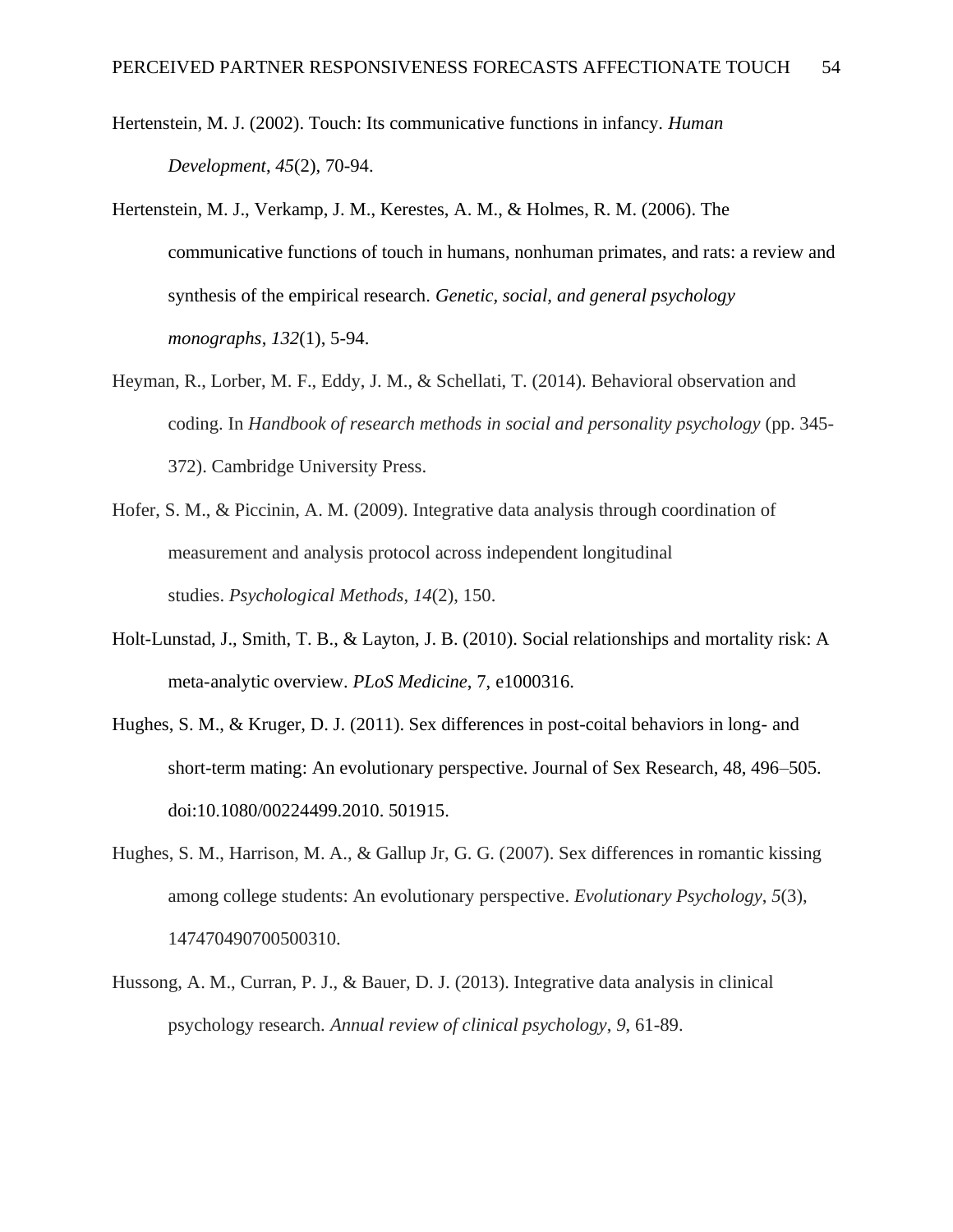- Jakubiak, B. K., & Feeney, B. C. (2016). A sense of security: Touch promotes state attachment security. *Social Psychological and Personality Science*, *7*(7), 745-753.
- Jakubiak, B. K., & Feeney, B. C. (2017). Affectionate touch to promote relational, psychological, and physical well-being in adulthood: A theoretical model and review of the research. *Personality and Social Psychology Review*, *21*(3), 228-252.
- Jakubiak, B. K., & Feeney, B. C. (2019). Hand-in-hand combat: Affectionate touch promotes relational well-being and buffers stress during conflict. *Personality and Social Psychology Bulletin*, *45*(3), 431-446.
- Jakubiak, B. K., & Feeney, B. C. (2019). Interpersonal touch as a resource to facilitate positive personal and relational outcomes during stress discussions. *Journal of Social and Personal Relationships*, *36*(9), 2918-2936.
- Johnson, K. L., & Edwards, R. (1991). The effects of gender and type of romantic touch on perceptions of relational commitment. *Journal of Nonverbal Behavior*, *15*(1), 43-55.
- Jones, S. E., & Yarbrough, A. E. (1985). A naturalistic study of the meanings of touch. *Communications Monographs*, *52*(1), 19-56.
- Kenny, D. A., & Kashy, D. A. (2011). Dyadic data analysis using multilevel modeling. *Handbook of advanced multilevel analysis*, 335-370.
- Kenny, D. A., Kashy, D. A., & Cook, W. L. (2006). Dyadic data analysis. New York, NY: Guilford Press.
- Laurenceau, J. P., Barrett, L. F., & Pietromonaco, P. R. (1998). Intimacy as an interpersonal process: The importance of self-disclosure, partner disclosure, and perceived partner responsiveness in interpersonal exchanges. *Journal of Personality and Social Psychology*, *74*(5), 1238.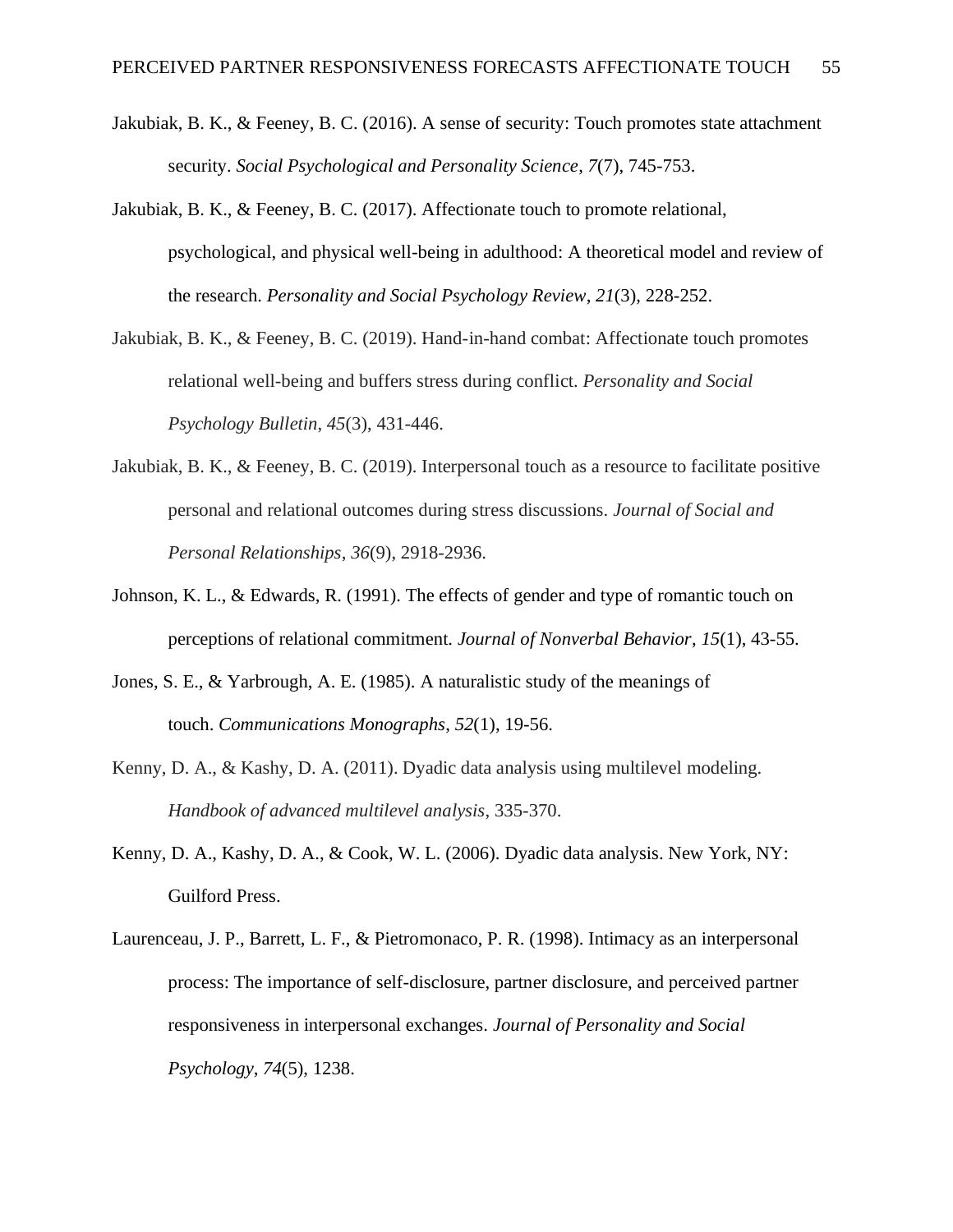- Lemay Jr, E. P., & Clark, M. S. (2008). How the head liberates the heart: Projection of communal responsiveness guides relationship promotion. *Journal of Personality and Social Psychology*, *94*(4), 647.
- Light, K. C., Grewen, K. M., & Amico, J. A. (2005). More frequent partner hugs and higher oxytocin levels are linked to lower blood pressure and heart rate in premenopausal women. *Biological Psychology*, *69*(1), 5-21.
- Mackey, R. A., Diemer, M. A., & O'Brien, B. A. (2000). Psychological intimacy in the lasting relationships of heterosexual and same-gender couples. *Sex Roles*, 43, 201-227.
- Maisel, N. C., & Gable, S. L. (2009). The paradox of received social support: The importance of responsiveness. *Psychological Science*, *20*(8), 928-932.
- Maisel, N. C., Gable, S. L., & Strachman, A. M. Y. (2008). Responsive behaviors in good times and in bad. *Personal Relationships*, *15*(3), 317-338.
- Mikulincer, M., & Shaver, P. R. (2007). *Attachment in adulthood: Structure, dynamics, and change*. New York, NY: Guilford Press
- Mills, J., Clark, M. S., Ford, T. E., & Johnson, M. (2004). Measurement of communal strength. *Personal relationships*, *11*(2), 213-230.
- Miller, M. J., Denes, A., Diaz, B., & Ranjit, Y. (2014). Touch attitudes in cross-sex friendships: We're just friends. *Personal Relationships*, *21*(2), 309-323.
- Montagu, A. (1971). *Touching: The human significance of the skin.* New York: Columbia University Press.
- Muise, A., Giang, E., & Impett, E. A. (2014). Post sex affectionate exchanges promote sexual and relational satisfaction. *Archives of Sexual Behavior*, 43, 1391-1402.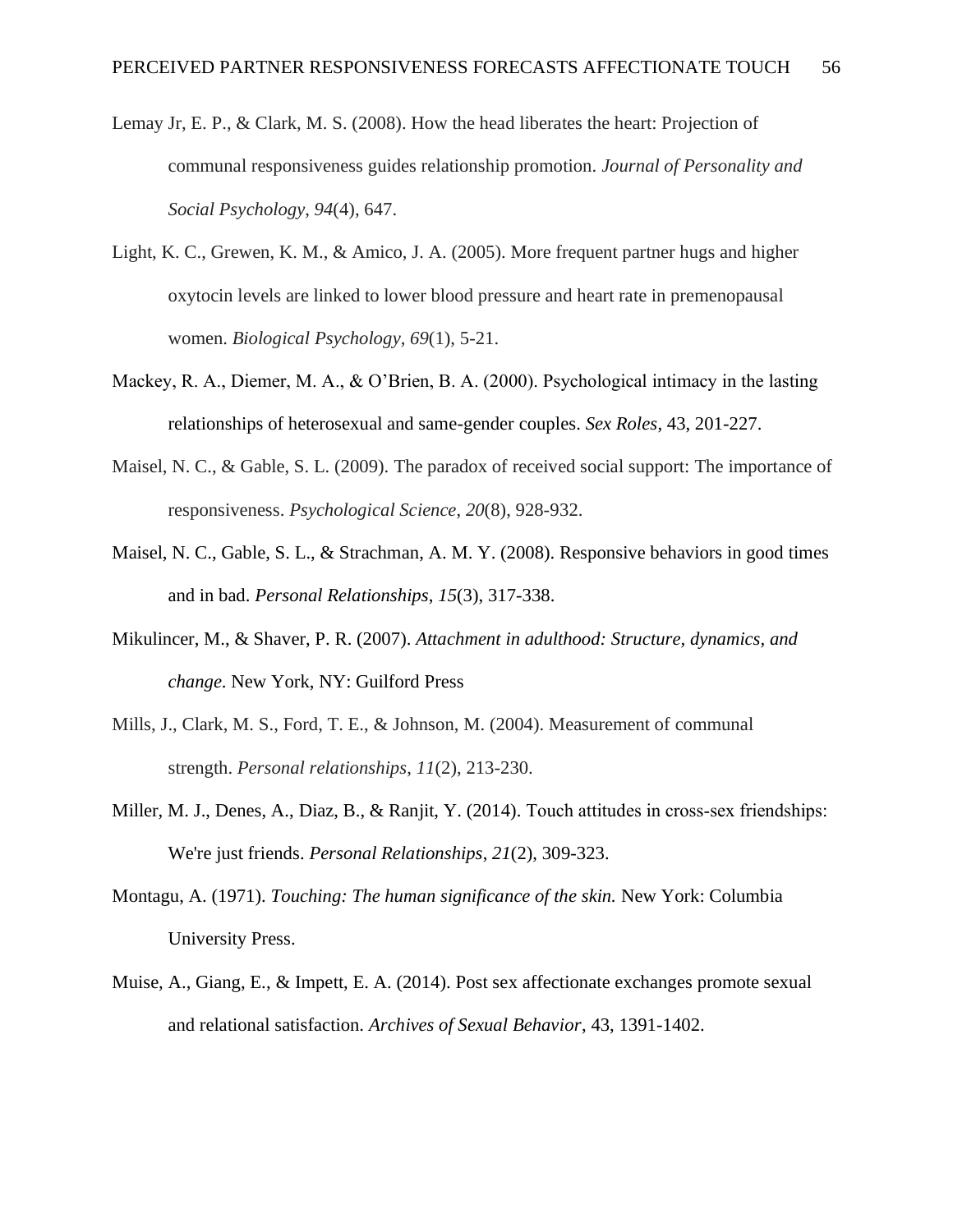- Nelson, H., & Geher, G. (2007). Mutual grooming in human dyadic relationships: an ethological perspective. *Current Psychology*, *26*(2), 121-140.
- Pansera, C., & La Guardia, J. (2012). The role of sincere amends and perceived partner responsiveness in forgiveness. *Personal Relationships*, *19*(4), 696-711.
- Pisano, M. D., Wall, S. M., & Foster, A. (1986). Perceptions of nonreciprocal touch in romantic relationships. *Journal of Nonverbal Behavior*, *10*(1), 29-40.
- Raudenbush, S. W., Bryk, A. S., Cheong, Y. F., & Congdon, R. T. (2004). *HLM 6: Hierarchical linear and nonlinear modeling.* Chicago, IL: Scientific Software International.
- Regan, P., & Berscheid, E. (2001). Lust: What we know about human sexual desire. Thousand Oaks, CA: Sage.
- Reis, H. T., & Clark, M. S. (2013). Responsiveness. In J. A. Simpson & L. Campbell (Eds.), The Oxford handbook of close relationships (pp. 400– 423). New York, NY: Oxford University Press.
- Reis, H. T., & Gable, S. L. (2015). Responsiveness. *Current Opinion in Psychology*, *1*, 67-71.
- Reis, H. T., & Shaver, P. (1988). Intimacy as an interpersonal process. *Handbook of personal relationships*.
- Reis, H. T., Clark, M. S., & Holmes, J. G. (2004). Perceived partner responsiveness as an organizing construct in the study of intimacy and closeness. In *Handbook of closeness and intimacy* (pp. 211-236). Psychology Press.
- Reis, H. T., Crasta, D., Rogge, R. D., Maniaci, M. R., & Carmichael, C. L. (2017). Perceived Partner Responsiveness Scale (PPRS) (Reis & Carmichael, 2006). *The sourcebook of listening research: Methodology and measures*, 516-521.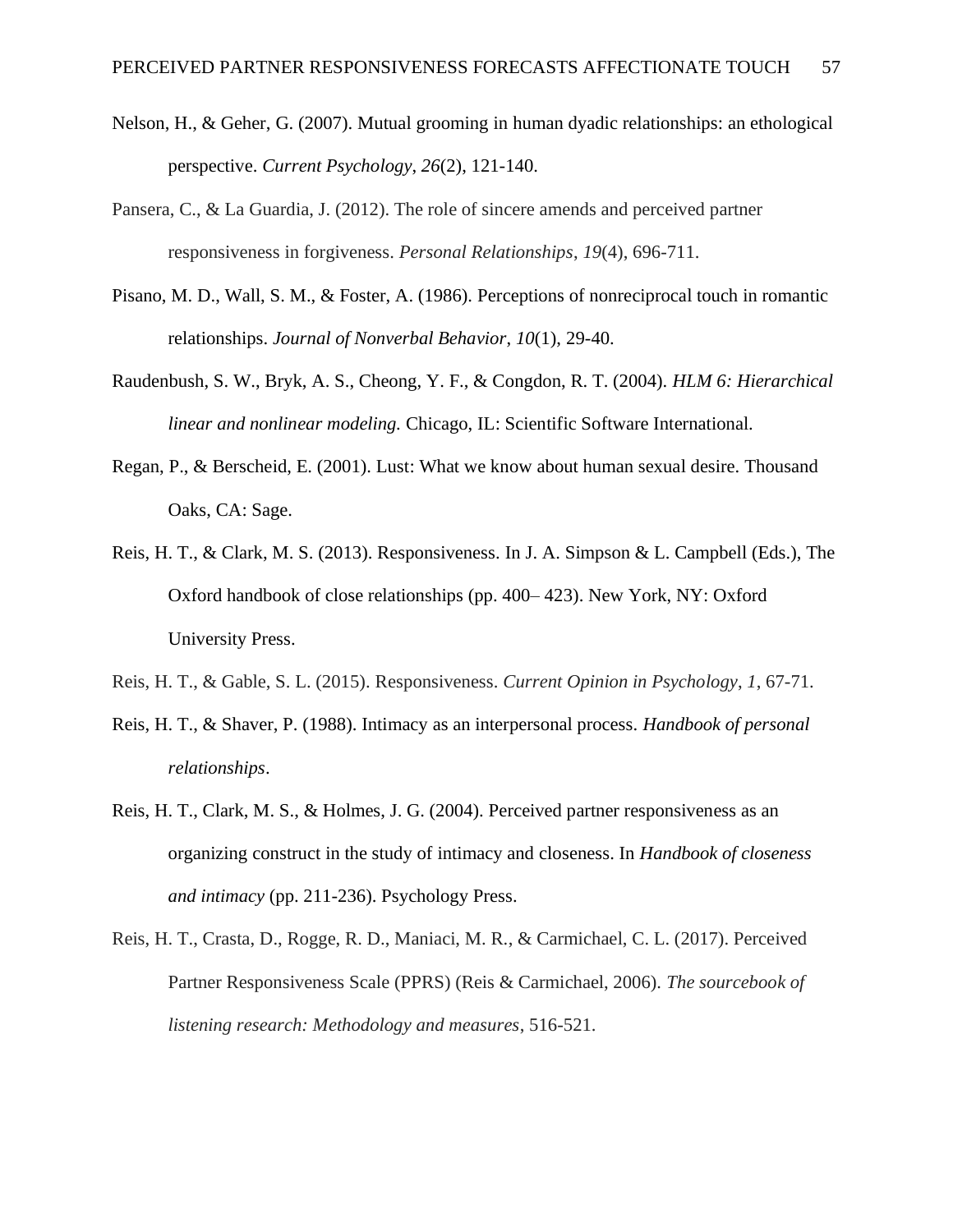- Reis, H. T., Lemay Jr, E. P., & Finkenauer, C. (2017). Toward understanding understanding: The importance of feeling understood in relationships. *Social and Personality Psychology Compass*, *11*(3), e12308.
- Reis, H. T., Maniaci, M. R., Caprariello, P. A., Eastwick, P. W., & Finkel, E. J. (2011). Familiarity does indeed promote attraction in live interaction. *Journal of Personality and Social Psychology*, *101*(3), 557.
- Remland, M. S., Jones, T. S., & Brinkman, H. (1995). Interpersonal distance, body orientation, and touch: Effects of culture, gender, and age*. The Journal of Social Psychology*, 135, 281-297.
- Ruan, Y., Reis, H. T., Clark, M. S., Hirsch, J. L., & Bink, B. D. (2020). Can I tell you how I feel? Perceived partner responsiveness encourages emotional expression. *Emotion*.
- Selcuk, E., Gunaydin, G., Ong, A. D., & Almeida, D. M. (2016). Does partner responsiveness predict hedonic and eudaimonic well‐being? A 10‐year longitudinal study. *Journal of Marriage and Family*, *78*(2), 311-325.
- Selcuk, E., Stanton, S. C., Slatcher, R. B., & Ong, A. D. (2017). Perceived partner responsiveness predicts better sleep quality through lower anxiety. *Social Psychological and Personality Science*, *8*(1), 83-92.
- Slatcher, R. B., Selcuk, E., & Ong, A. D. (2015). Perceived partner responsiveness predicts diurnal cortisol profiles 10 years later. *Psychological Science*, *26*(7), 972-982.
- Stanton, S. C., Slatcher, R. B., & Reis, H. T. (2019). Relationships, health, and well-being. *New Directions in the Psychology of Close Relationships*, 118.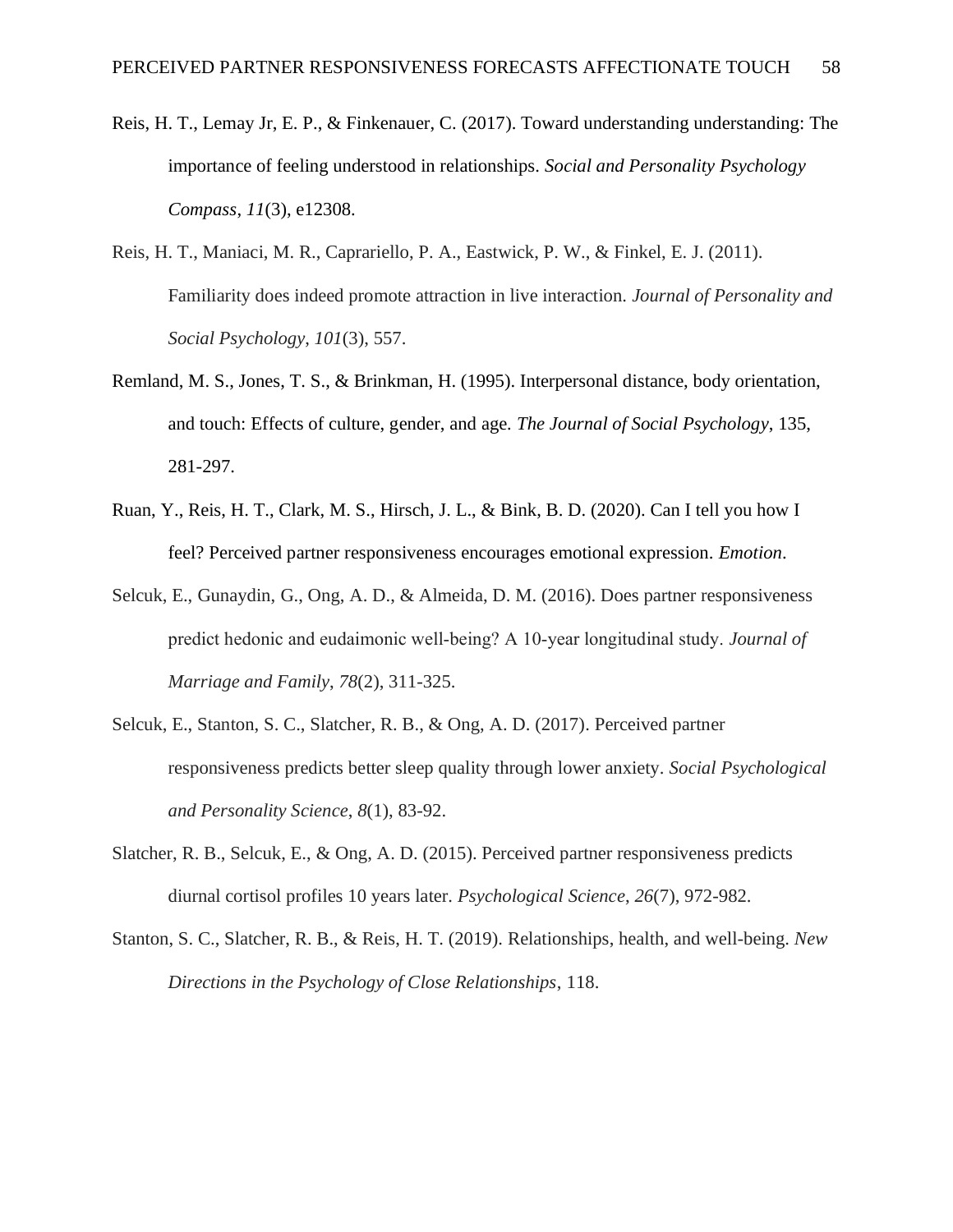- Suvilehto, J. T., Glerean, E., Dunbar, R. I., Hari, R., & Nummenmaa, L. (2015). Topography of social touching depends on emotional bonds between humans. *Proceedings of the National Academy of Sciences*, *112*(45), 13811-13816.
- Suvilehto, J. T., Nummenmaa, L., Harada, T., Dunbar, R. I., Hari, R., Turner, R., ... & Kitada, R. (2019). Cross-cultural similarity in relationship-specific social touching. *Proceedings of the Royal Society B*, *286*(1901), 20190467.
- Stier, D. S., & Hall, J. A. (1984). Gender differences in touch: An empirical and theoretical review. *Journal of Personality and Social Psychology*, 47, 440-459.
- Thayer, S. (1986). Touch: The frontier of intimacy. *Journal of Nonverbal Behavior*, *10*, 7-11.
- van Anders, S. M., Edelstein, R. S., Wade, R. M., & Samples-Steele, C. R. (2013). Descriptive experiences and sexual vs. nurturant aspects of cuddling between adult romantic partners. *Archives of Sexual Behavior*, *42*(4), 553-560.
- Welsh, D. P., Haugen, P. T., Widman, L., Darling, N., & Grello, C. M. (2005). Kissing is good: A developmental investigation of sexuality in adolescent romantic couples. *Sexuality Research & Social Policy*, *2*(4), 32-41.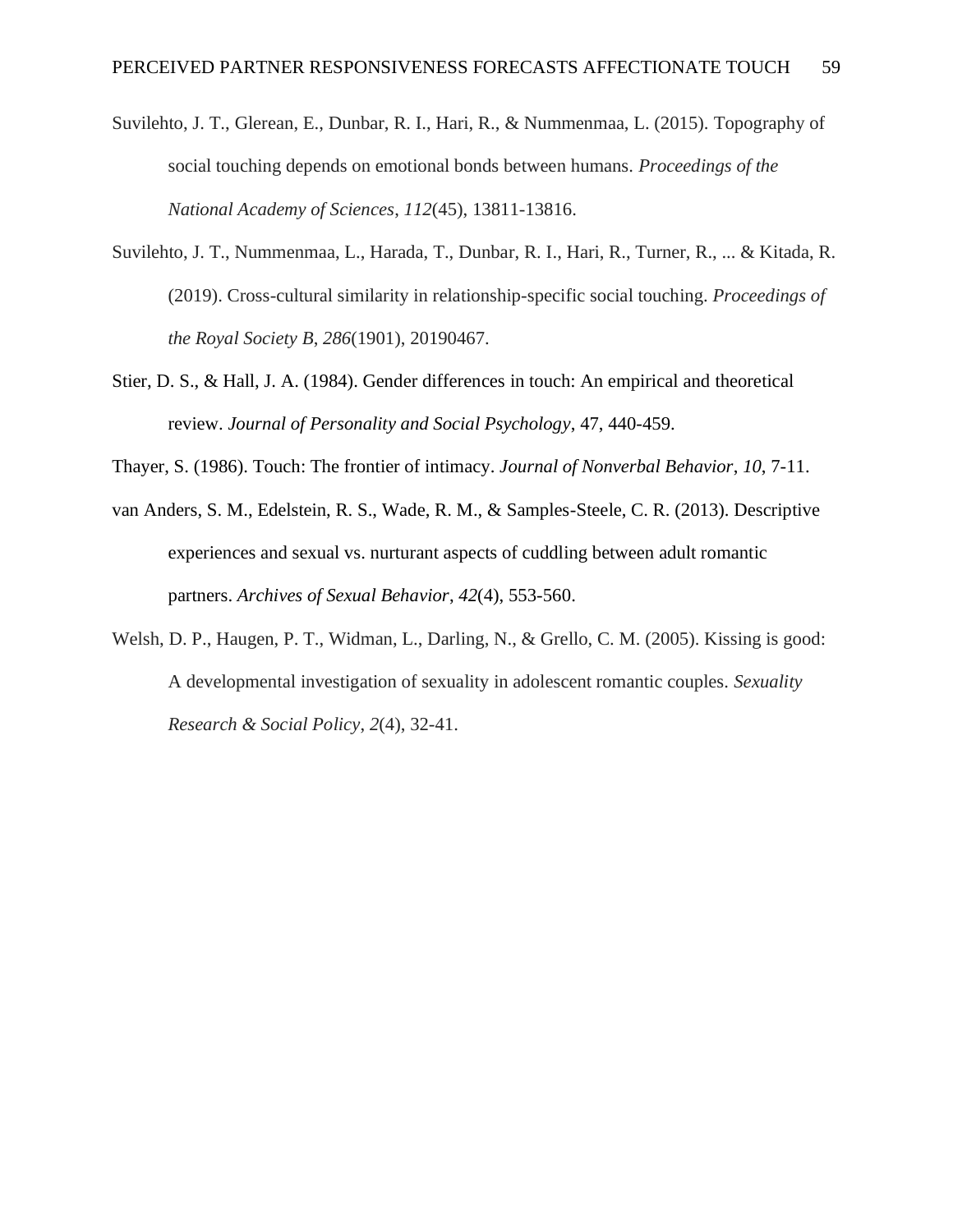# **Online Supplementary Materials Table of Contents**

| Full Analytic Strategy for Preliminary Study (Integrative Data Analysis) 59               |
|-------------------------------------------------------------------------------------------|
|                                                                                           |
| Procedure for Spontaneously-Reported Affectionate Behavior Code in Study 1 61             |
|                                                                                           |
|                                                                                           |
|                                                                                           |
| Using the Affectionate Touch Rating Scale as the Measure of Behavior in Study 2           |
| Results of Analyses Including Outliers for Perceived Partner Responsiveness in Study 2 66 |
|                                                                                           |
|                                                                                           |
|                                                                                           |
|                                                                                           |
|                                                                                           |
|                                                                                           |
| Moderation Results in Study 3: Exploratory Test of Effect of Condition on                 |
|                                                                                           |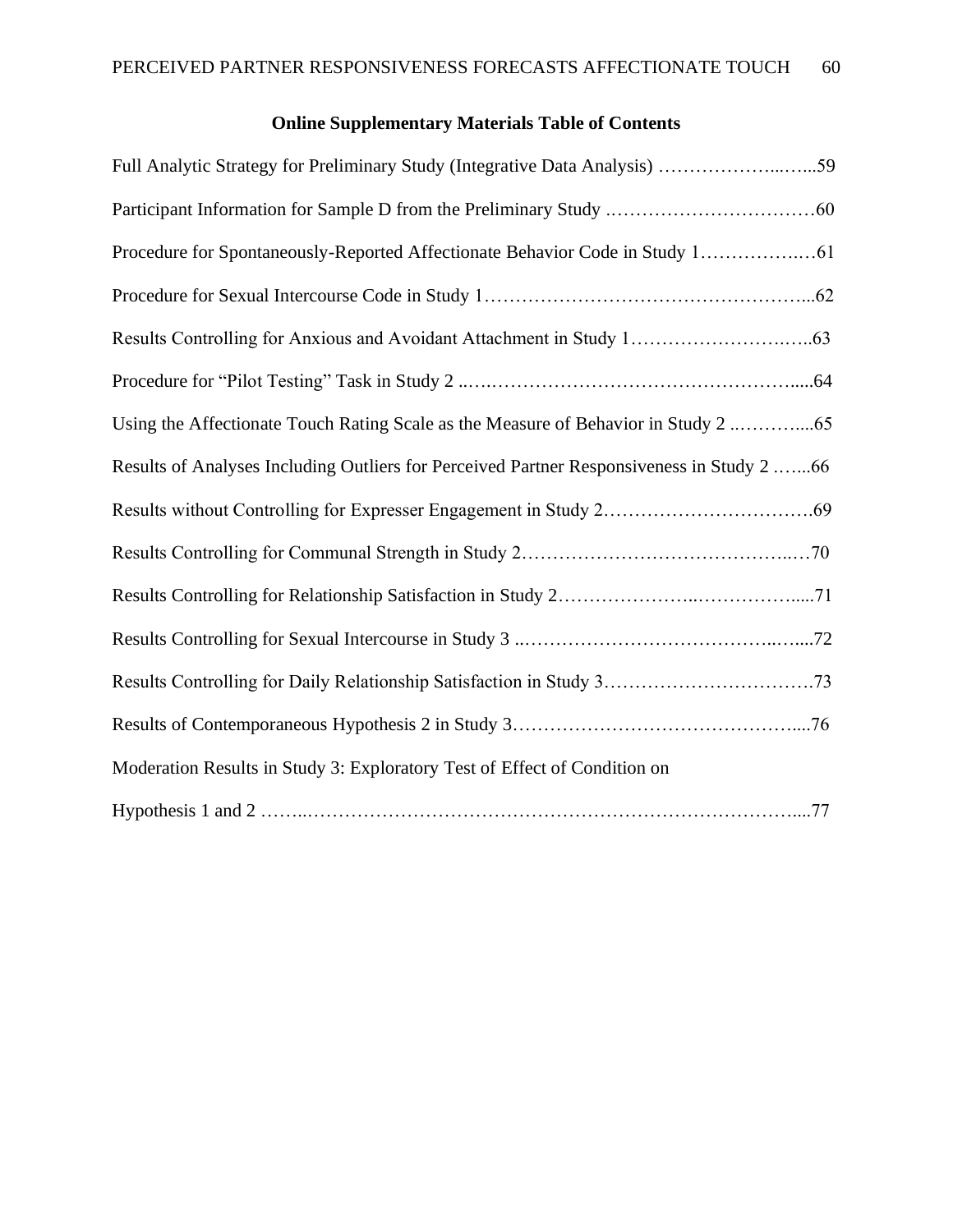### **Full Analytic Strategy for Preliminary Study (Integrative Data Analysis)**

We conducted an integrative data analysis to test the association between general perceived partner responsiveness and frequency of affectionate touch in the past month in four unique dyadic samples. Because we were not investigating the differences between data source, we harmonized the variables by standardizing them within their respective studies before integrating. Although this standardization removed the mean differences in the variables between samples, it conserved the strength of the targeted association between perceived partner responsiveness and affectionate touch within each sample and, thus, did not influence the current investigation. We also treated data source not as a level of random sampling but as a fixed effect at the second- (or couple)-level (estimating a three-level model with a sample-level random slope failed to converge). Subsequently, we fit the merged data to a two-level (i.e., individual nested within couple) random-intercept model where affectionate touch was predicted by perceived partner responsiveness as a continuous predictor, data source as a 4-factor (i.e., Sample A to D) predictor, and the interaction between data source and perceived partner responsiveness.<sup>9</sup> By setting up the model this way, we harmonized the pooled datasets not only by the scales of variables but also in the association between constructs of interest. We note that this is one of the most simplified versions of Integrative Data Analysis (Curran & Hussong, 2009), which was facilitated by the standard measurement approach and samples within our lab.

<sup>&</sup>lt;sup>9</sup> We did not include random slopes because, as in all cross-sectional dyadic designs, there were only two samples partners—within each couple and this made random-slope models saturated and not estimable.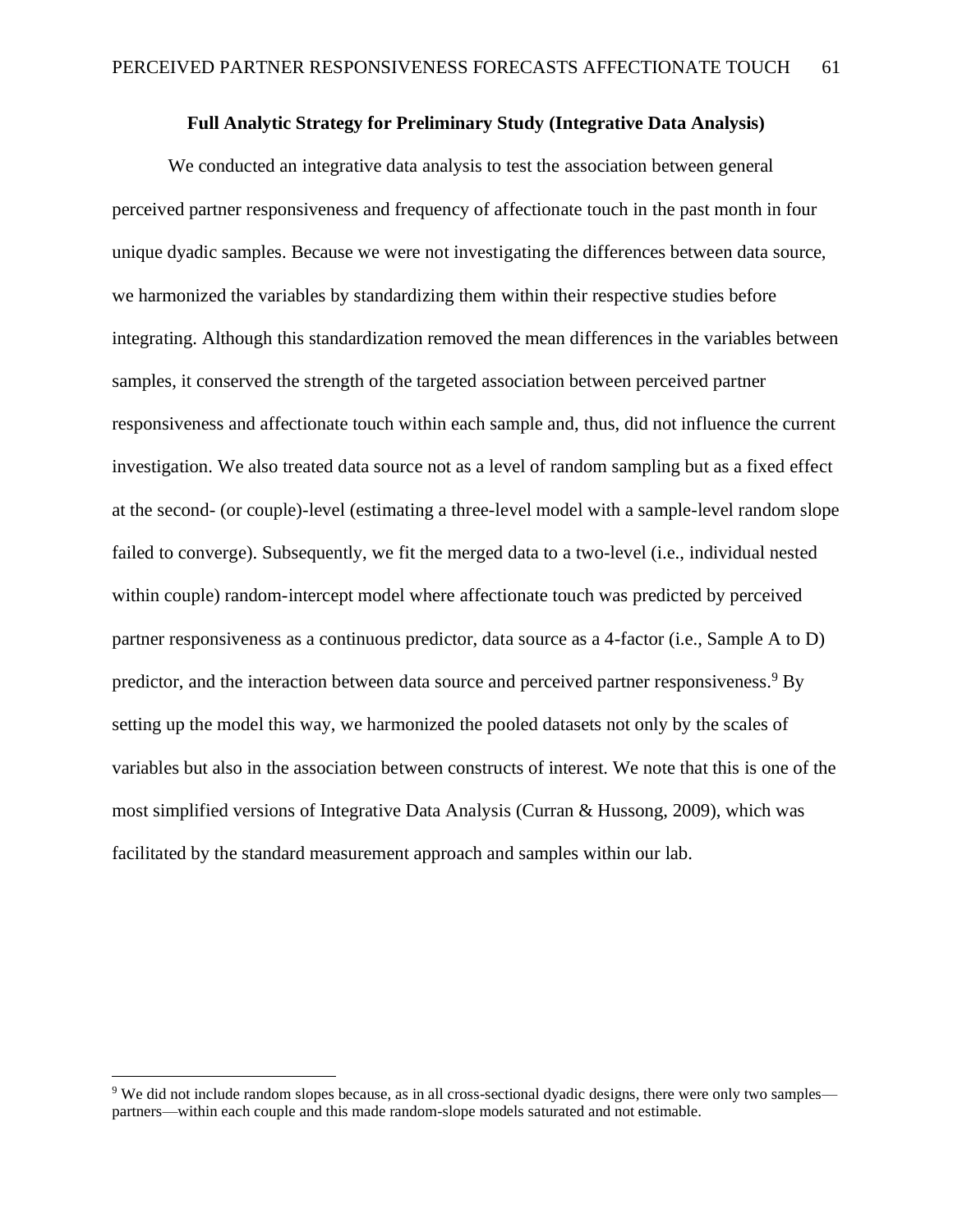# **Participant Information for Sample D from the Preliminary Study**

# **(Integrative Data Analysis)**

In Sample D, the 272 participants had been together with the partner for about 4.17 years,  $(SD = 5.16)$  with the majority of the total sample living together (63.6%) and in an exclusive, committed relationship, i.e., married (26.8 %), engaged (10.3%), or dating exclusively (61.0%). The average participant was 27.07 years old  $(SD = 9.85, \text{range} = 55)$ . Participants self-identified as White/Caucasian (65.4%), Black/African-American (11.0%), East Asian (4.8%), South Asian (2.6%), American Indian or Alaskan Native (0.4%), or Other (9.2%); 8.5% of the sample identified as Hispanic. Data from this larger study have been reported in (Citation Blinded).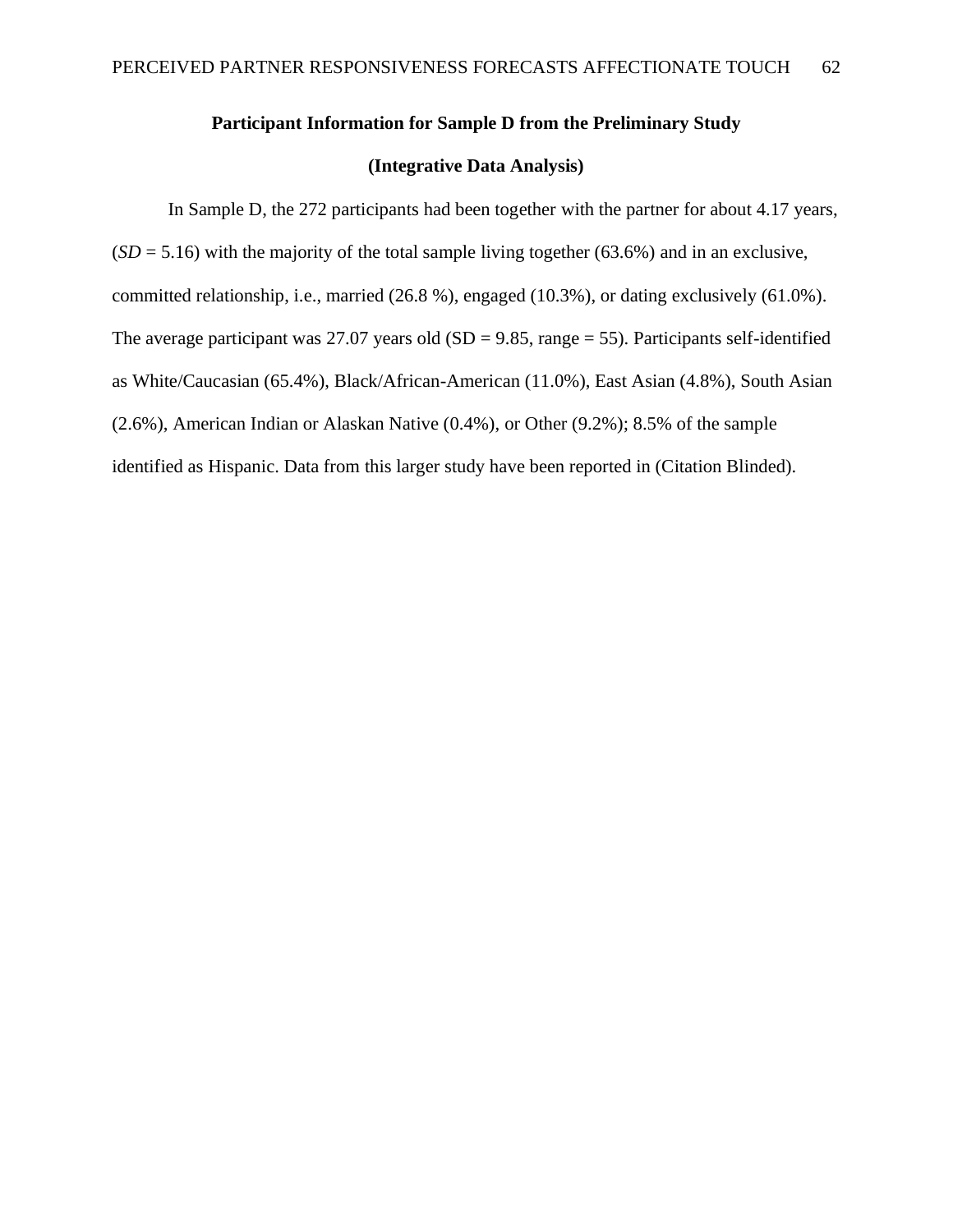# **Procedure for Spontaneously-Reported Affectionate Behavior Code in Study 1**

The coder followed these instructions when coding the nightly responses for affectionate touch behavior:

Affectionate touch is warm physical contact that communicates fondness and positive regard, as well as love and support. It can take many forms, but some instantiations are hugging, kissing, massaging, and cuddling, and some less obvious versions may be sitting close together or lying down close together doing leisure activities, sleeping/spending the night together or dancing.<sup>10</sup> Further, based on context, there also may be euphemisms of affectionate touch – those count too.

<sup>&</sup>lt;sup>10</sup> We note that some of the less obvious affectionate touch behaviors – e.g., dancing, spending the night together – are more obvious when considering that in the romantic couple context there is a high likelihood that those behaviors also included or co-occurred with affectionate touch. This assumption might not be made in other contexts, such as applying the same code to reports from friends or acquaintances.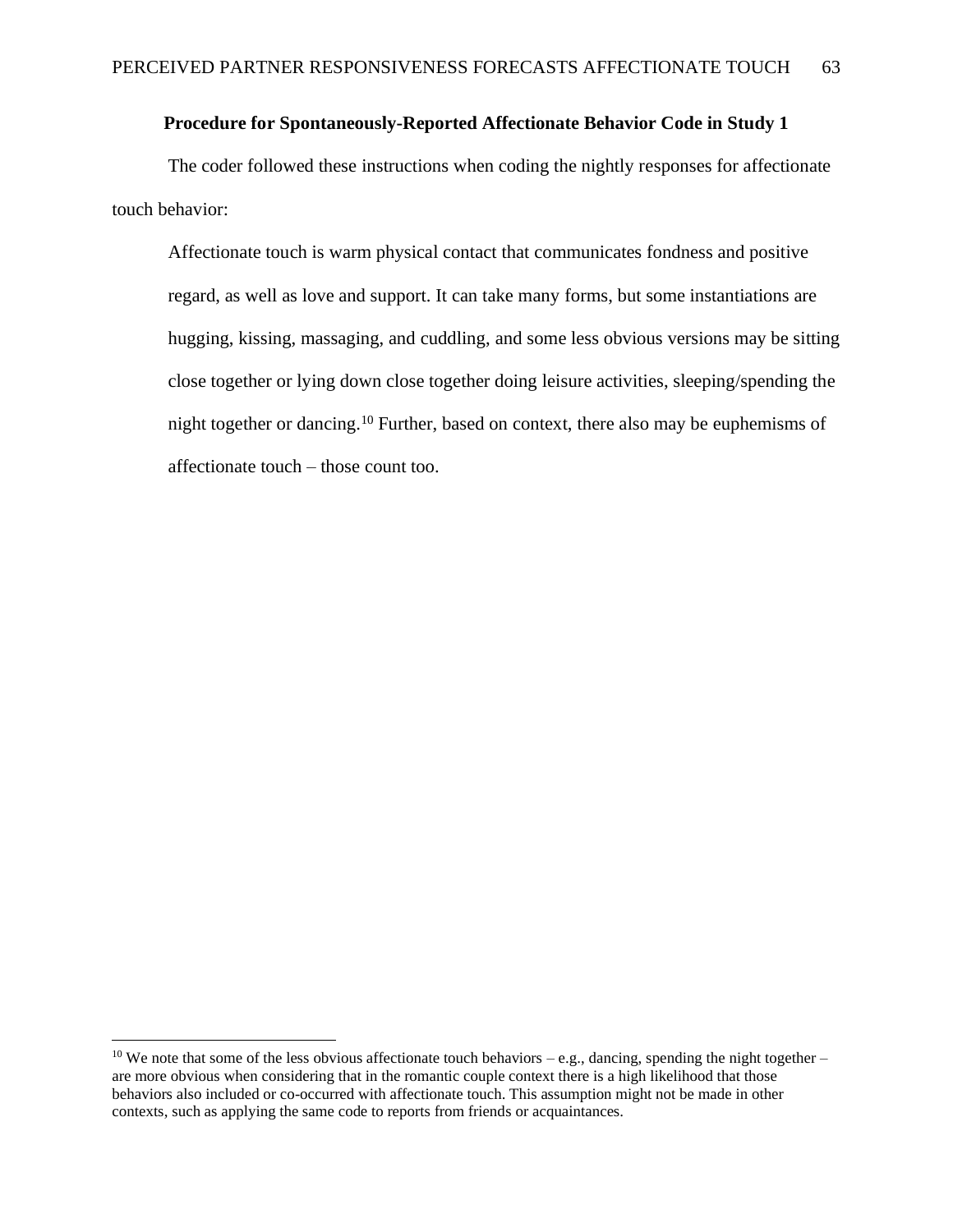### **Procedure for Sexual Intercourse Code in Study 1**

Participant's nightly responses describing an interaction with their partner that "made the biggest impression today" were also coded for the absence (coded 0) or presence (coded 1) of sexual intercourse (or "get intimate" or other references to sexual activity).

Six independent judges were trained to code the nightly data. All six coders were trained on the behavioral codes, and during the several weeks of practice they met with the first author frequently to discuss and recalibrate the ratings. During practice, coders independently worked through the same 400 responses to establish reliability (21.5% of the total nightly responses in the study). Then, the remaining 1460 responses were divided among the six raters, where every response was coded by three raters (i.e., each of the six raters coded a different third of the dataset). Throughout, all coders were unaware of the hypothesis, and a sensitivity analysis reveal the data are sensitive to detect a small effect  $|r| > .07$  at power = 80% assuming no interdependence among data.

Coder reliability was high (all ICCs were at least .85). In the 1860 responses, there were 44 responses that mentioned sexual activity or intercourse.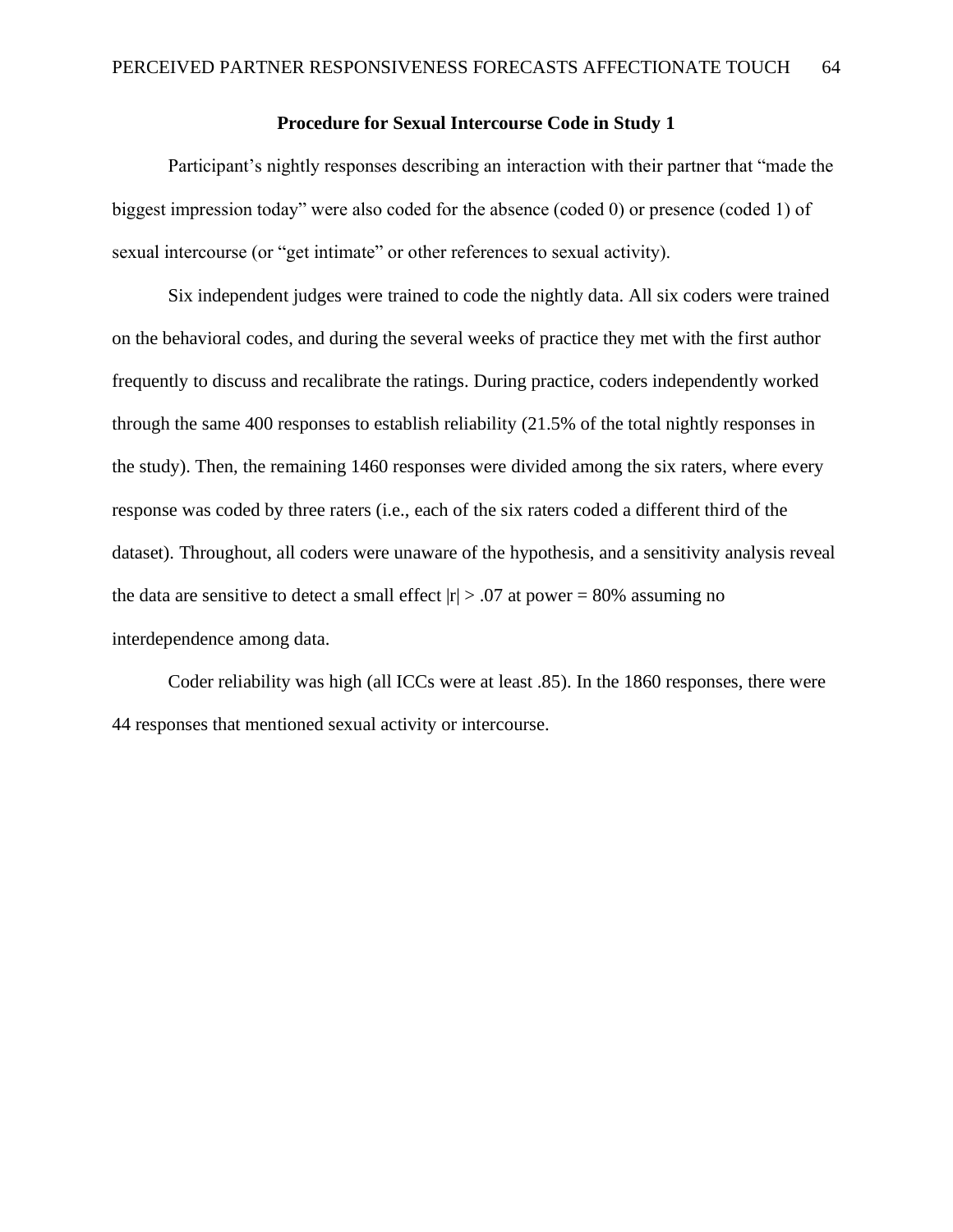### **Results Controlling for Secure Attachment in Study 1**

To test the possibility that a dispositional third variable was explaining the hypothesized effects in Study 1, we controlled for secure attachment, which was measured at baseline, like general perceptions of partner responsiveness. Perceived partner responsiveness was negatively corelated with attachment avoidance  $(r = -.24, p < .01)$  and attachment anxiety  $(r = -.18, p < .05)$ . Both attachment dimensions were entered into the model simultaneously to account for possible covariance  $(r = .28, p < .01)$ . We did not find that anxious attachment was associated with spontaneously-reported affectionate touch behavior,  $B = -0.001$ ,  $SE = 0.01$ ,  $df = 961.13$ ,  $t = -1.001$ 0.09,  $p = .93$ , CI<sub>95%</sub> = [-0.02, 0.02], nor did we find avoidant attachment was associated with everyday affectionate touch,  $B = -0.002$ ,  $SE = 0.01$ ,  $df = 567.62$ ,  $t = -0.12$ ,  $p = .91$ , CI<sub>95%</sub> = [-0.03, 0.02], but perceived partner responsiveness remained significantly associated with everyday affectionate touch,  $B = 0.04$ ,  $SE = 0.02$ ,  $df = 430.49$ ,  $t = 2.02$ ,  $p = .04$ , CI<sub>95%</sub> = [0.001, 0.07] when included in the same model.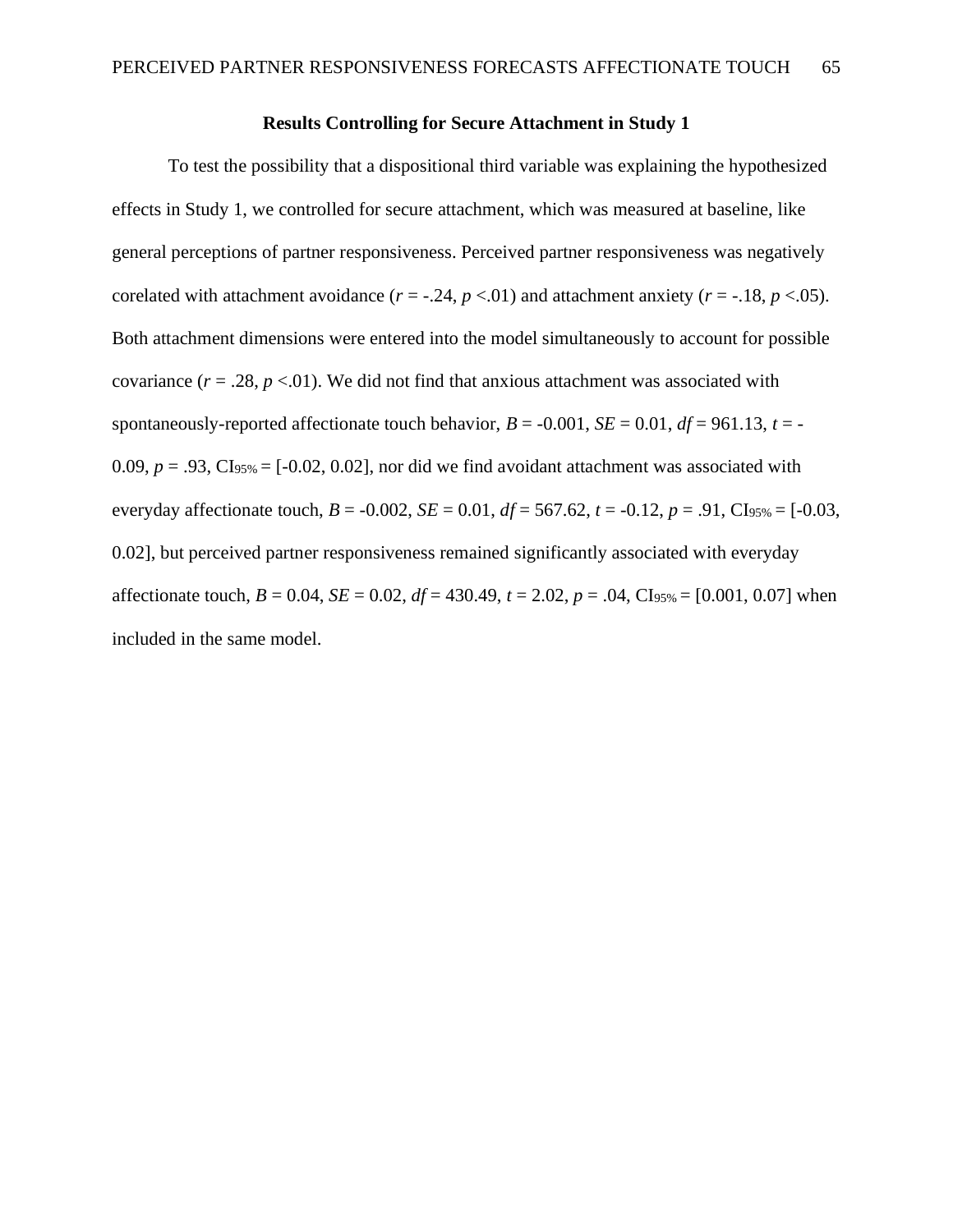# **Procedure for "Pilot Testing" Task in Study 2**

The experimenter requested that, given the gap in time before the next couple-based task, the Target go to a desk in a room across the lab suite from the primary room to play and rate a computer-based video game that the experimenter said the lab was testing for use in a future study; the video game was pinball and the reason given for needing the Target's (as opposed to the Expresser's) ratings was his/her gender (i.e., the experimenter told the Target, "we need more ratings by men/women"). The items to be rated were clearly shown on a piece of paper the experimenter placed next to the computer so the Target could know in advance this would not be a time-consuming assessment. The four ratings assessed how interesting, exciting and challenging participants found the game, and if they would recommend it to others. They were told that as soon as they had played long enough to be able to give those ratings, they could go back to the room where their partner was.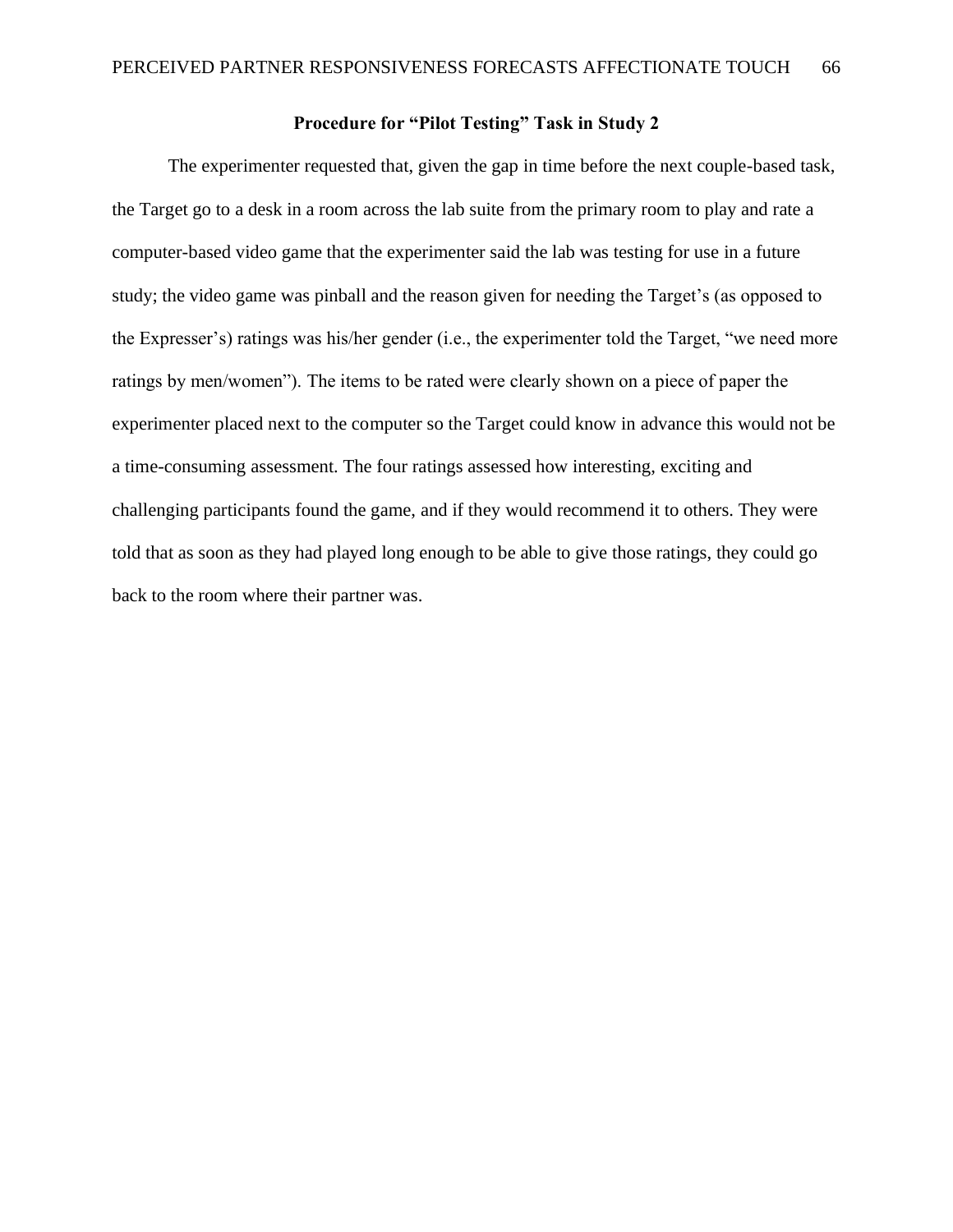# **Using the Affectionate Touch Rating Scale as the Measure of Behavior in Study 2**

In Study 2, the coders also *rated* the video for overall quantity of affectionate touch demonstrated from the Target to the partner across the entire interaction, using the prompt, "how much affectionate touch did the newcomer $11$  demonstrate? I.e., warm physical contact that communicates fondness, positive regard, love and support" on a scale from 1 (*none at all*) to 5 (*a great deal*),  $M = 2.04$ ,  $SD = 0.98$ , ICC = .84. Ratings were averaged across the two coders to create a composite. Rated affectionate touch was correlated with the primary variables in Study 2 as follows: self-reported perceived partner responsiveness following conversation (*r* = .20, *p* < .05); coded target affectionate touch of partner (count,  $r = .93$ ,  $p < .01$ ); coded kisses ( $r = .72$ ,  $p < .05$ ); coded kisses ( $r = .72$ ,  $p < .05$ ) .01); coded expresser engagement  $(r = .03, p = ns)$ ; baseline self-reported frequency of affectionate touch  $(r = .30, p < .01)$ .

The results for affectionate touch rating were consistent with affectionate touch count results documented in the main text. Perceived partner responsiveness was positively associated with higher global ratings of touch,  $\beta = 0.39$ ,  $SE = 0.16$ ,  $t = 2.43$ ,  $p = 0.017$ , CI<sub>95%</sub> = [0.07, 0.71]; the rating of affectionate touch was also not significantly predicted by condition,  $\beta = 0.22$ , *SE* = 0.20,  $t = 1.10$ ,  $p = 0.28$ , CI<sub>95%</sub> = [-0.17, 0.6] or Expresser engagement,  $\beta = -0.21$ ,  $SE = 0.14$ ,  $t = -1.10$ ,  $p = 0.28$ , CI<sub>95%</sub> = [-0.17, 0.6] or Expresser engagement,  $\beta = -0.21$ ,  $SE = 0.14$ ,  $t = -0.21$ 1.44,  $p = 0.15$ , CI<sub>95%</sub> = [-0.5, 0.08], which were included in the same model.

 $11$  For the coders, the Target was labeled the "newcomer" because s/he was always the person entering the room at the beginning of the video. We intentionally kept coders unaware of the study procedures (e.g., the expressed gratitude task) and the roles to which participants were assigned in the prior interaction (i.e., Target), so as not to bias their ratings.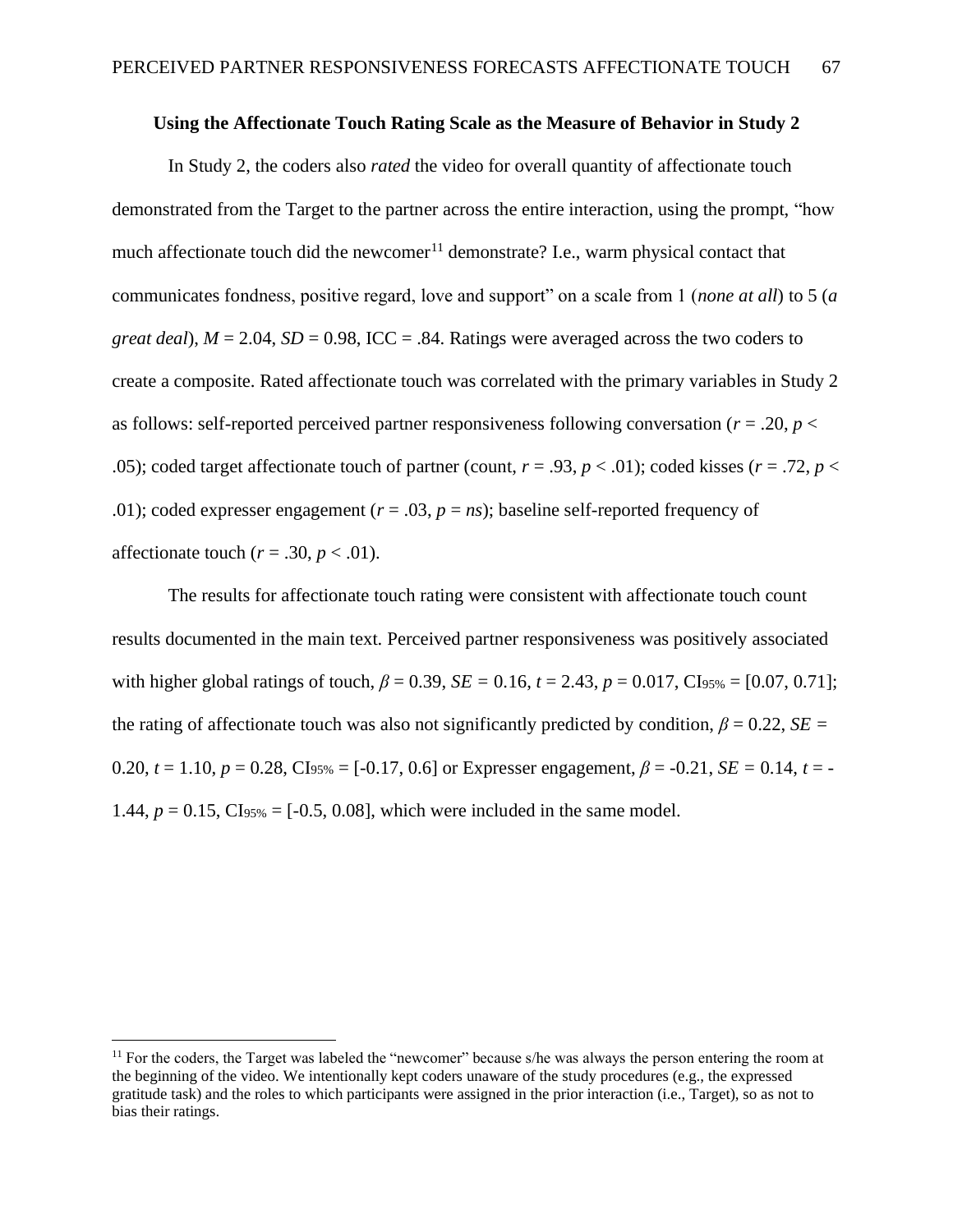### **Results of Analyses Including Outliers for Perceived Partner Responsiveness in Study 2**

As documented in a prior publication (Algoe, Kurtz & Hilaire, 2017), three participants had exceptionally low scores on the independent variable in Study 2, perceived partner responsiveness following the expressed gratitude interaction in-lab. In addition to being statistical outliers by conventional standards (i.e., > 3SD below the mean) and non-normally distributed residuals, the notable 1.2 point gap in the otherwise continuous measure between the highest of these scores, which were 2.00, 2.30, and 2.40, and the low end of the rest of the distribution of data – which ranged from 3.60 to 6.00 -- influences assumptions of measurement underlying the regression; additionally, also as noted in the prior publication, in this situation (i.e., satisfied couples having a very positive social interaction) there is something conceptually different about these participants who gave such low ratings as to not even reach the midpoint of the scale. We excluded these three participants from analyses presented in the main text (consistent with the prior publication), and here present the results with these three participants included.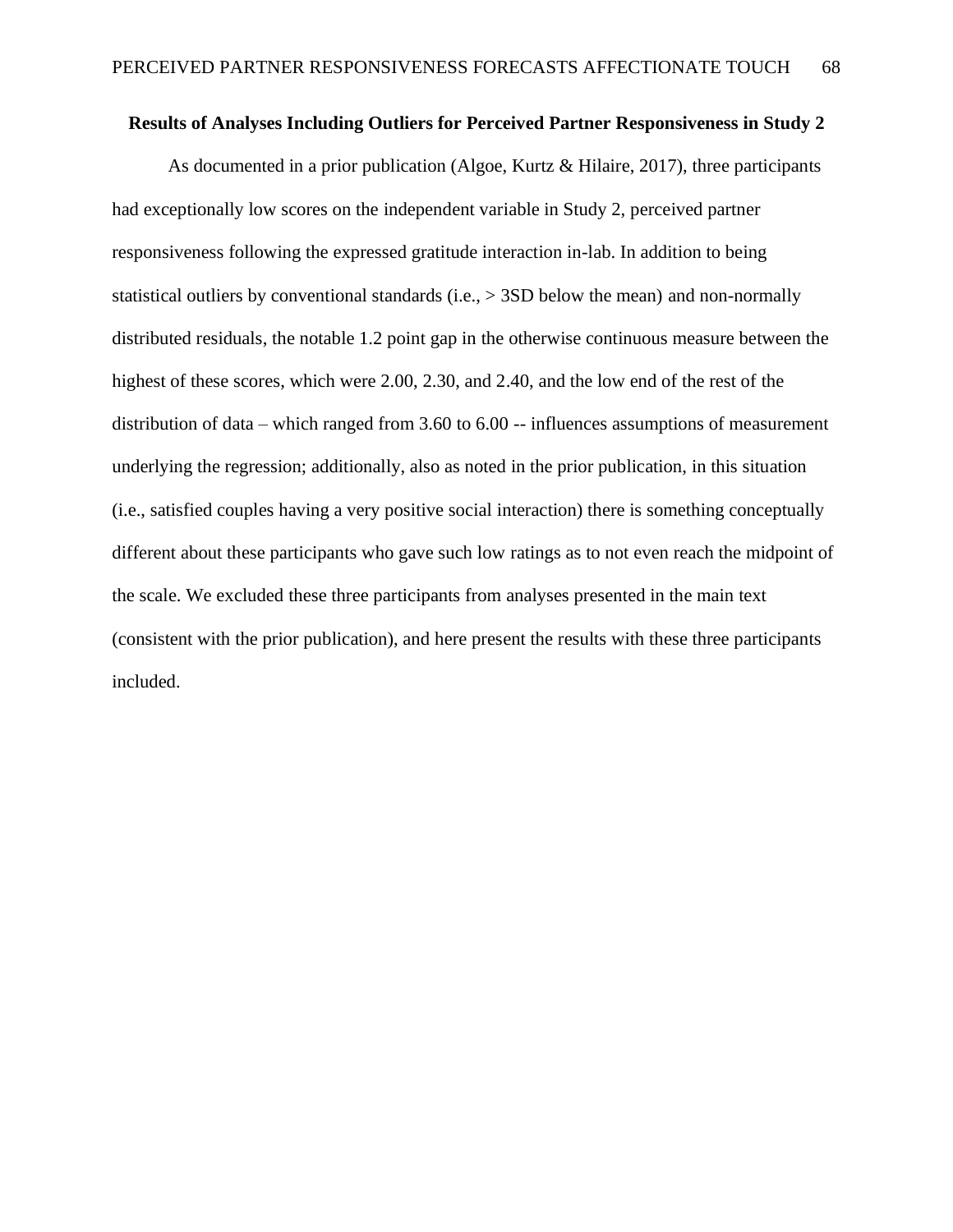**Supplementary Figure 1.** Distribution of Post-Interaction Perceived Partner Responsiveness



Ratings Including Outliers

A linear regression using bootstrapped (1,000 repetitions) estimates of the confidence interval was conducted to test the hypothesis for affectionate touch count coding using the entire sample of participants (i.e., including those with outlying perceived partner responsiveness scores). Although trending in the predicted direction, perceived partner responsiveness was no longer a significant predictor of the amount of affectionate touch in the interaction when including the three outliers,  $B = 1.46$ ,  $SE = 0.94$ ,  $t = 1.74$ ,  $p = .10$ , bootstrapped CI<sub>95%</sub> = [-0.25, 3.54) in a model that also controlled for Expresser engagement,  $B = 0.22$ ,  $SE = 1.00$ ,  $t = .23$ ,  $p =$ .84, bootstrapped CI<sub>95%</sub> = [-1.84, 2.04] and experimental condition,  $B = -0.01$ ,  $SE = 1.29$ ,  $t = -1.29$ 0.01,  $p = 0.99$ , bootstrapped CI<sub>95%</sub> = [-2.56, 2.38]).

For kissing behavior, with outliers included, we also found the association between standardized perceived partner responsiveness in-lab and likelihood of kissing approaching but not reaching statistical significance,  $B = 0.88$ ,  $SE = .46$ ,  $df = 1$ ,  $p = .05$ ,  $OR = 2.41$ ,  $CI_{95\%} = [0.99]$ ,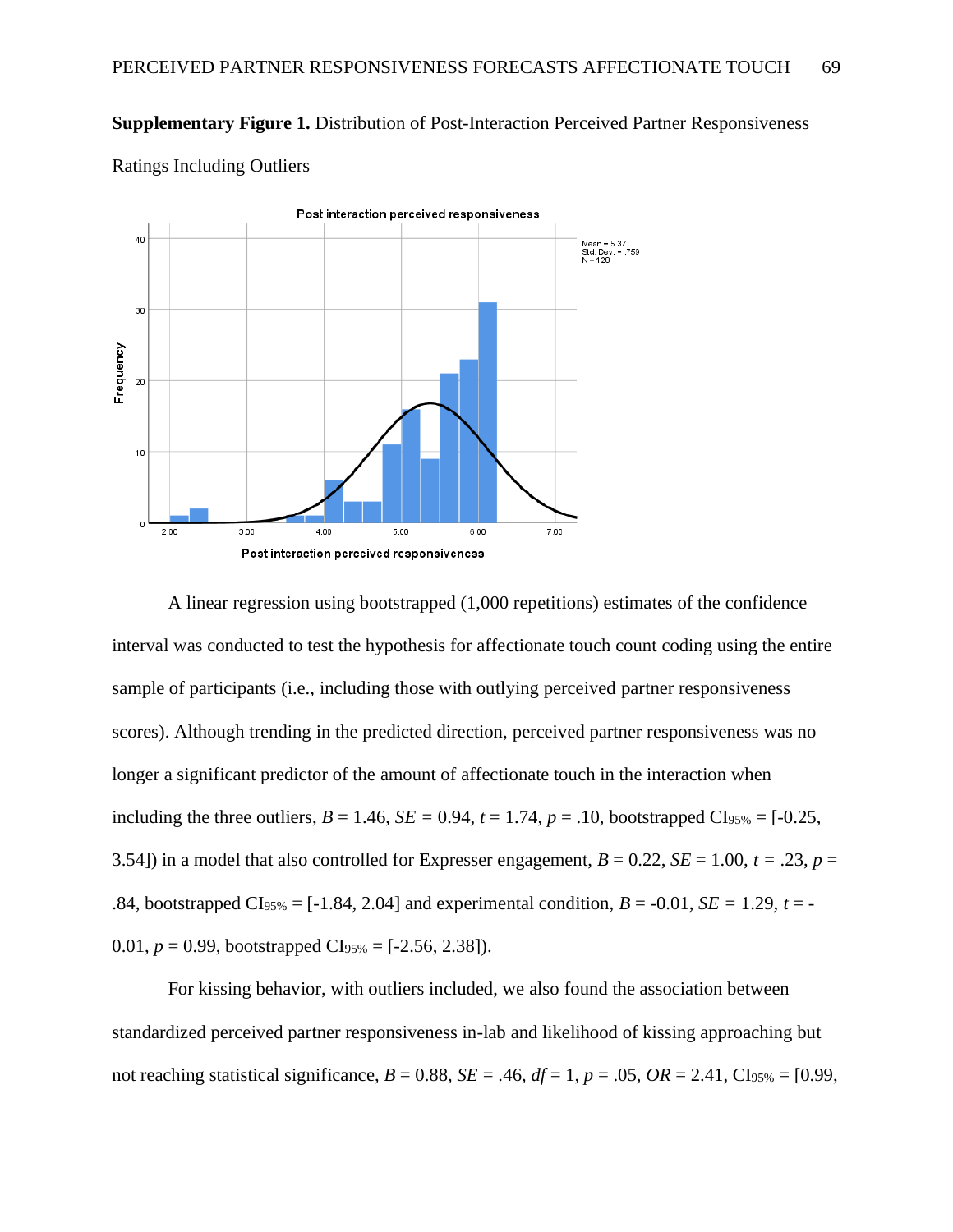5.89], controlling for Expresser engagement, *B* = 0.59, *SE* = .34, *df* = 1, *p* = .08, *OR* = 1.80,  $CI<sub>95%</sub> = [0.92, 3.50]$  and experimental condition,  $B = 0.18$ ,  $SE = .45$ ,  $df = 1$ ,  $p = .68$ ,  $OR = 1.20$ ,  $CI<sub>95%</sub> = [0.50, 2.91].$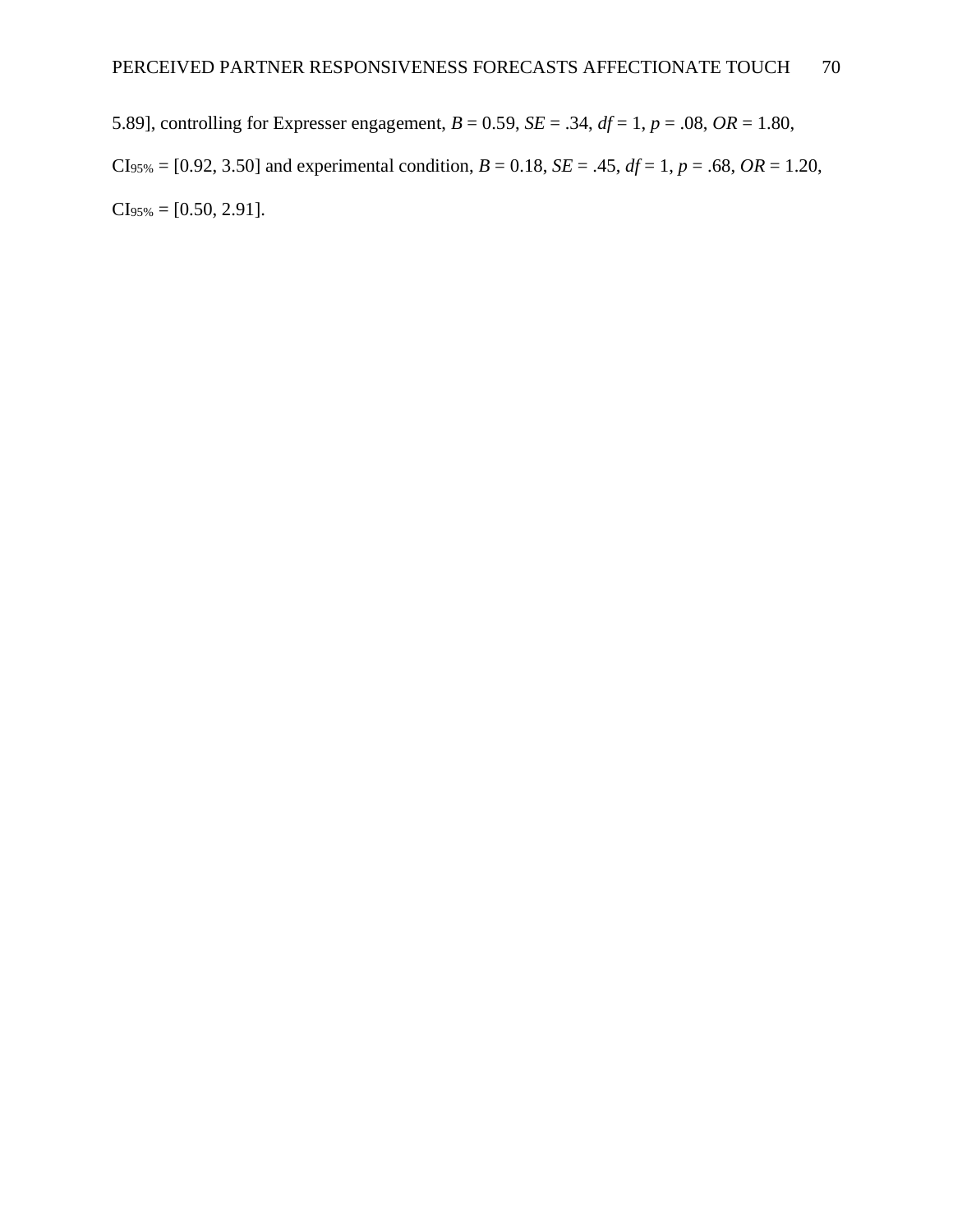## **Results without Controlling for Expresser Engagement in Study 2**

We removed Expresser engagement from the model and conducted a linear regression with bootstrapped estimates (1000 iterations) of confidence intervals using perceived Expresser responsiveness and condition to predict affectionate touch behavior. Perceived partner responsiveness significantly predicted affectionate touch count code,  $b = .21$ ,  $B = 2.53$ ,  $SE =$ 1.09,  $t = 2.31$ ,  $p = .01$ , bootstrapped CI<sub>95%</sub> = [0.67, 4.50] and experimental condition remained non-significant,  $b = .03$ ,  $B = 0.45$ ,  $SE = 1.29$ ,  $t = 0.35$ ,  $p = 0.74$ , bootstrapped CI<sub>95%</sub> = [-2.29, 2.82].

We ran a logistic regression to predict kissing from standardized perceived Expresser responsiveness and experimental condition. Our hypothesis held that perceived responsiveness would be significantly associated with kissing,  $B = 1.07$ ,  $SE = .38$ ,  $df = 1$ ,  $p = .005$ ,  $OR = 2.92$ ,  $C_{.95\%} = [1.39, 6.12]$ , even controlling for condition, which was not a significant predictor, *B* = 0.44, *SE* = .47, *df* = 1, *p* = .34, *OR* = 1.56, CI<sub>95%</sub> = [0.62, 3.88].

The perceived responsiveness scale was standardized, meaning the kissing finding is interpreted thus: a one-standard deviation increase in the Target's perception of Expresser's responsiveness was associated with a 292% increase in the likelihood of kissing the Expresser in the next interaction.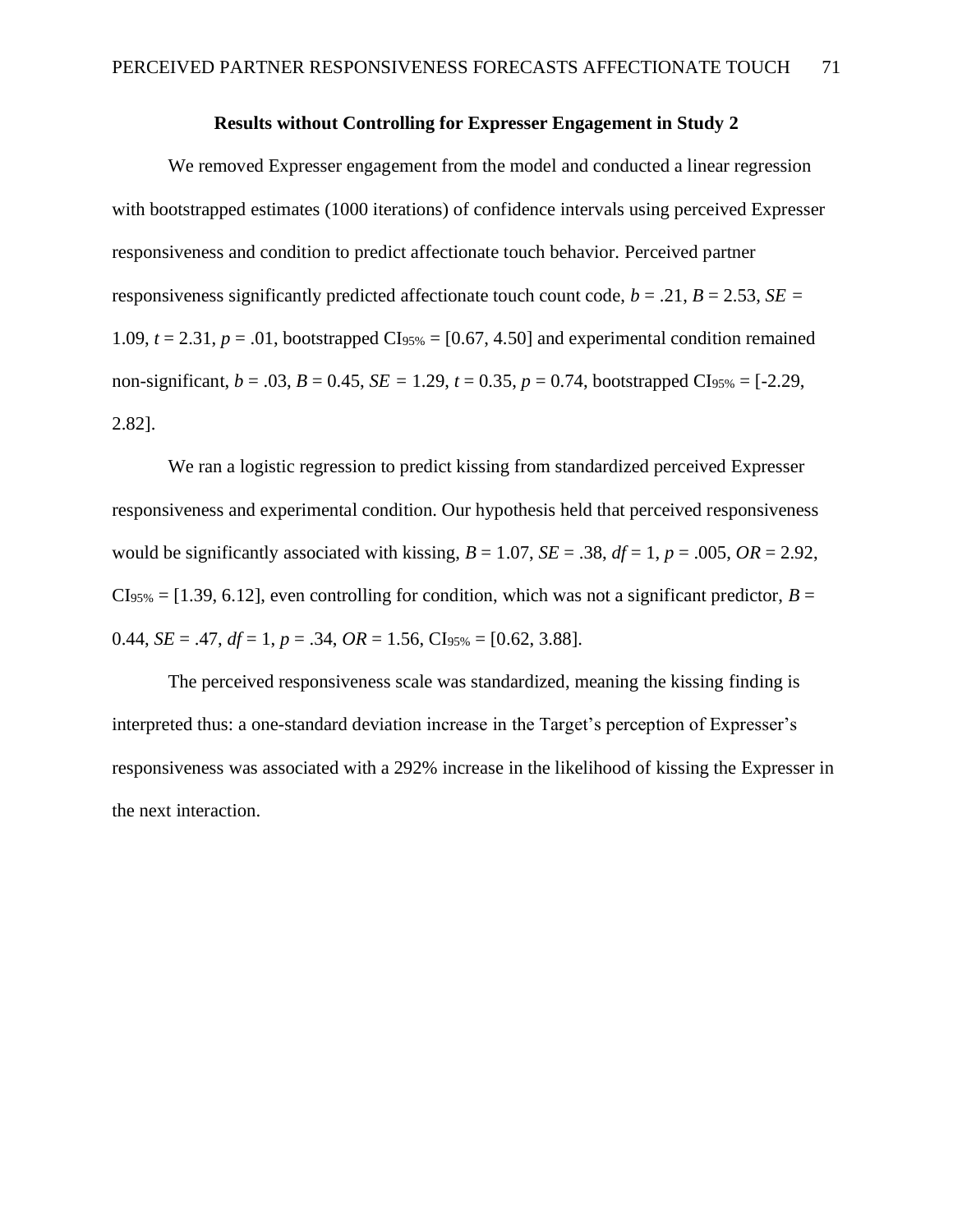## **Results Controlling for Communal Strength in Study 2**

We tested communal strength as an alternative explanation for our findings by controlling for dispositional communal strength measured at baseline alongside perceptions of Expresser responsiveness during the gratitude expression to predict Target's affectionate touch in the laboratory. In a linear regression using bootstrapped (1,000 repetitions) estimates of the confidence interval, communal strength was not associated with affectionate touch behavior,  $b =$ 0.04,  $B = 0.31$ ,  $SE = 0.88$ ,  $t = 0.35$ ,  $p = .74$ , bootstrapped CI<sub>95%</sub> = [-1.34, 2.07], but perceived responsiveness remained a significant predictor of Target's affectionate touch,  $b = 0.20$ ,  $B =$ 2.34, *SE* = 1.27, *t* = 1.85, *p* = .03, bootstrapped CI<sub>95%</sub> = [0.27, 4.59]; affectionate touch continued to not be predicted by Expresser engagement,  $b = -0.02$ ,  $B = -0.25$ ,  $SE = 0.99$ ,  $t = -0.25$ ,  $p = .81$ , bootstrapped CI<sub>95%</sub> = [-1.34, 1.76], or experimental condition,  $b = 0.03$ ,  $B = 0.47$ ,  $SE = 1.35$ ,  $t =$ 0.35,  $p = .73$ , bootstrapped CI<sub>95%</sub> = [-2.15, 2.99] when included in this same model.

A multiple logistic regression model showed that general communal strength did not predict a greater likelihood of kissing,  $\beta$  = -0.51, *SE* = 0.33, *df* = 1, *p* = .12, *OR* = 0.60, CI<sub>95%</sub> = [0.31, 1.14], but standardized perceived Expresser responsiveness still predicted a greater likelihood of kissing during private leisure time,  $\beta = 1.38$ , *SE* = 0.45, *df* = 1, *p* = .002, *OR* = 3.98,  $CI<sub>95%</sub> = [1.64, 9.63]$ ; kissing was not significantly predicted by Expresser engagement,  $\beta = 0.55$ ,  $SE = 0.35$ ,  $df = 1$ ,  $p = .12$ ,  $OR = 1.73$ ,  $CIs_{95\%} = [0.87, 3.44]$ , or by condition,  $\beta = 0.32$ ,  $SE = 0.49$ ,  $df = 1$ ,  $p = .51$ ,  $OR = 1.38$ ,  $CIs_{95\%} = [0.53, 3.57]$ , when included in the same model.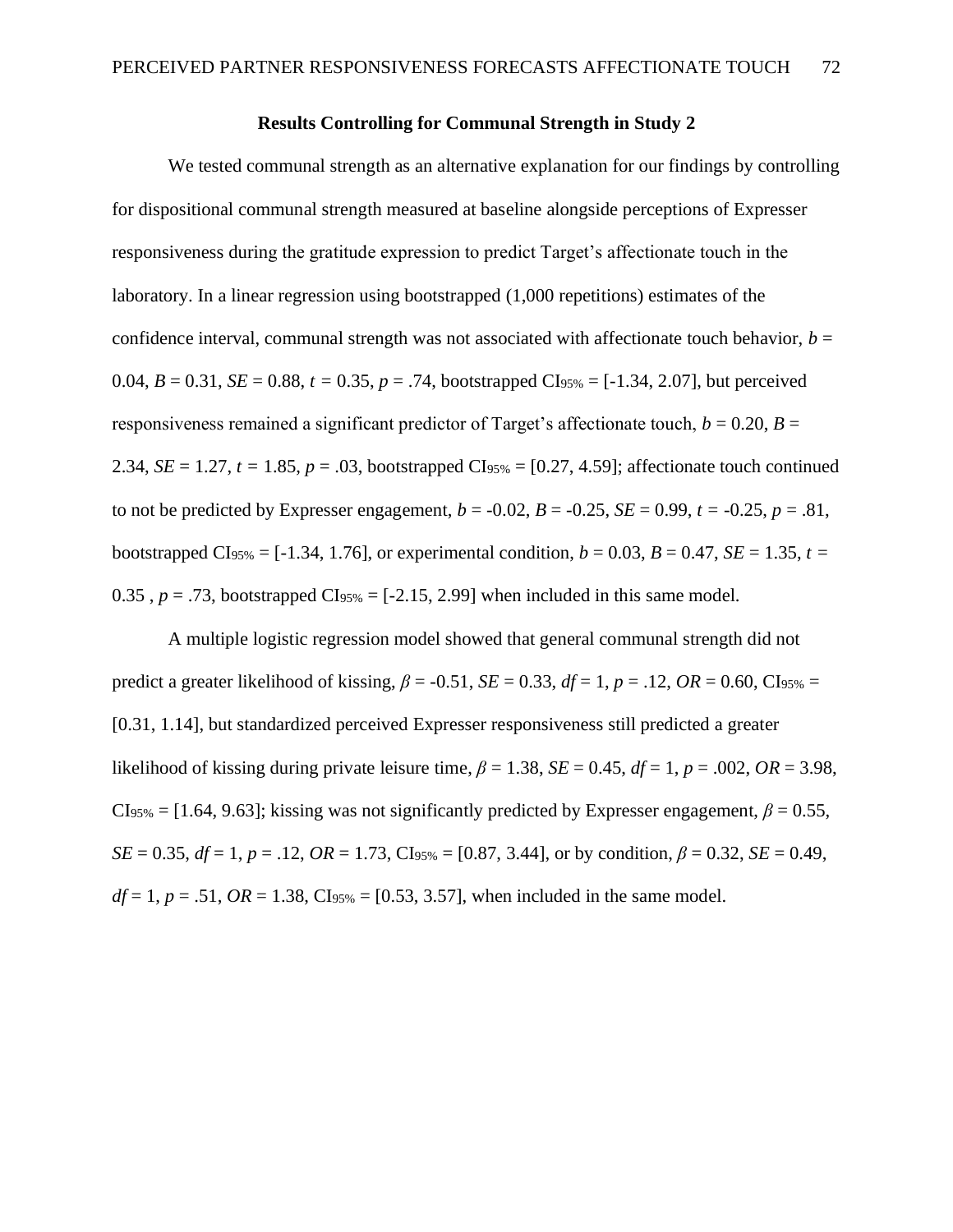### **Results Controlling for Relationship Satisfaction in Study 2**

We also tested global relationship satisfaction as an alternative explanation for our findings. Bootstrapping estimates of confidence intervals with 1,000 repetitions, relationship satisfaction did not predict affectionate touch behavior,  $b = -0.64$ ,  $B = 1.50$ ,  $SE = -0.04$ ,  $t = -0.43$ ,  $p = .67$ , bootstrapped CI<sub>95%</sub> = [-3.53, 2.31], but perceived responsiveness remained a significant predictor of Target's affectionate touch on the couch,  $b = 0.23$ ,  $B = 2.77$ ,  $SE = 1.23$ ,  $t = 1.85$ ,  $p =$ .008, bootstrapped CI<sub>95%</sub> = [0.70, 4.87]; Expresser engagement,  $b = -0.02$ ,  $B = -0.23$ ,  $SE = 0.99$ , *t*  $= -0.23$ ,  $p = .83$ , bootstrapped CI<sub>95%</sub> = [-2.34, 1.81], and experimental condition,  $b = 0.03$ ,  $B =$ 0.38,  $SE = 1.33$ ,  $t = 0.28$ ,  $p = .78$ , bootstrapped CI<sub>95%</sub> = [-2.25, 3.01] were not significant covariates.

A multiple logistic regression model showed that general relationship satisfaction did not predict a greater likelihood of kissing,  $\beta = 0.23$ ,  $SE = 0.55$ ,  $df = 1$ ,  $p = .68$ ,  $OR = 1.25$ , Cl<sub>95%</sub> = [0.43, 3.66], but standardized Expresser responsiveness perceived during the gratitude expression still predicted a greater likelihood of kissing during private leisure time,  $\beta = 1.06$ , *SE* = 0.42, *df* = 1,  $p = .012$ ,  $OR = 2.88$ ,  $CI_{95\%} = [1.26, 6.56]$ ; kissing was associated with neither Expresser engagement,  $\beta = 0.54$ ,  $SE = 0.35$ ,  $df = 1$ ,  $p = .13$ ,  $OR = 1.71$ ,  $CIs_{95\%} = [0.86, 3.41]$ , nor condition,  $\beta = 0.42$ , *SE* = 0.48, *df* = 1, *p* = .38, *OR* = 1.51, CI<sub>95%</sub> = [0.60, 3.84], when included in the same model.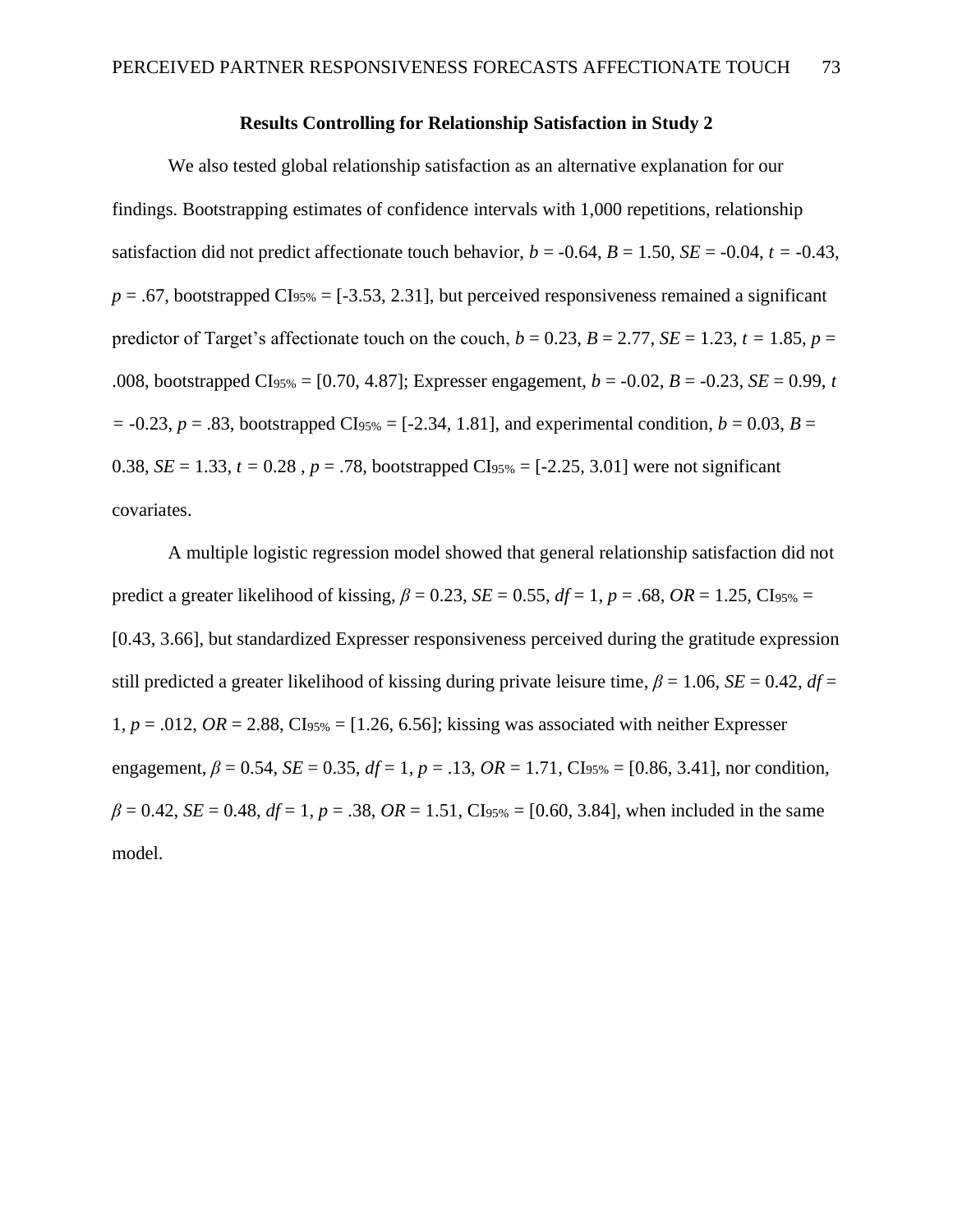## **Results Controlling for Sexual Intercourse in Study 3**

To investigate the possibility that daily sexual intercourse may be driving the associations found in Study 3, we conducted the same analyses while controlling for the sexual intercourse item to further rule out the possibility that non-sexual affectionate touch (e.g., hug) is a mere downstream consequence of sexual intercourse. We present full results for both Hypotheses in Supplementary Table 1. The hypothesized conclusions remain the same and are independent of this effect.

|                                                                                                     |         |           |         |           | 95% CI  |      |
|-----------------------------------------------------------------------------------------------------|---------|-----------|---------|-----------|---------|------|
|                                                                                                     | B       | <b>SE</b> | df      | t         | Low     | High |
| Hypothesis 1: perceived partner responsiveness $\rightarrow$ same day affectionate touch            |         |           |         |           |         |      |
| Within-person deviations<br>of perceived partner<br>responsiveness                                  | 0.02    | 0.02      | 1675.57 | $8.51***$ | 0.10    | 0.17 |
| Prior day affectionate<br>touch                                                                     | 0.37    | 0.02      | 1720.46 | 17.85***  | 0.33    | 0.41 |
| Between-individual<br>differences in perceived                                                      | 0.17    | 0.06      | 73.34   | 2.82**    | 0.05    | 0.29 |
| partner responsiveness                                                                              |         |           |         |           |         |      |
| Experimental condition                                                                              | $-0.04$ | 0.08      | 39.81   | $-0.53$   | $-0.21$ | 0.12 |
| Sexual intercourse                                                                                  | 0.26    | 0.03      | 1719.60 | 10.28***  | 0.21    | 0.32 |
| Hypothesis 2: affectionate touch $\rightarrow$ next day perceptions of touch giver's responsiveness |         |           |         |           |         |      |
| Within-person deviations<br>of affectionate touch                                                   | 0.08    | 0.04      | 1577.83 | $2.06*$   | 0.00    | 0.15 |
| Present day perceptions of<br>touch giver's<br>responsiveness                                       | 0.15    | 0.03      | 1628.12 | 5.92***   | 0.10    | 0.20 |
| Between-individual<br>differences in affectionate<br>touch                                          | 0.11    | 0.10      | 76.08   | 1.09      | $-0.90$ | 0.32 |
| <b>Experimental condition</b>                                                                       | 0.05    | 0.13      | 40.45   | 0.40      | $-0.20$ | 0.29 |
| Sexual intercourse                                                                                  | $-0.04$ | 0.21      | 1602.88 | $-0.49$   | $-0.10$ | 0.60 |

**Supplementary Table 1.** Test of Hypothesis 1 and 2 Using Disaggregated Within- and Between-Person Variance *Including* Controlling for Daily Sexual Intercourse

 $* p < .05.$  \*\* $p < .01$  \*\*\* $p < .001$ . CI = confidence interval.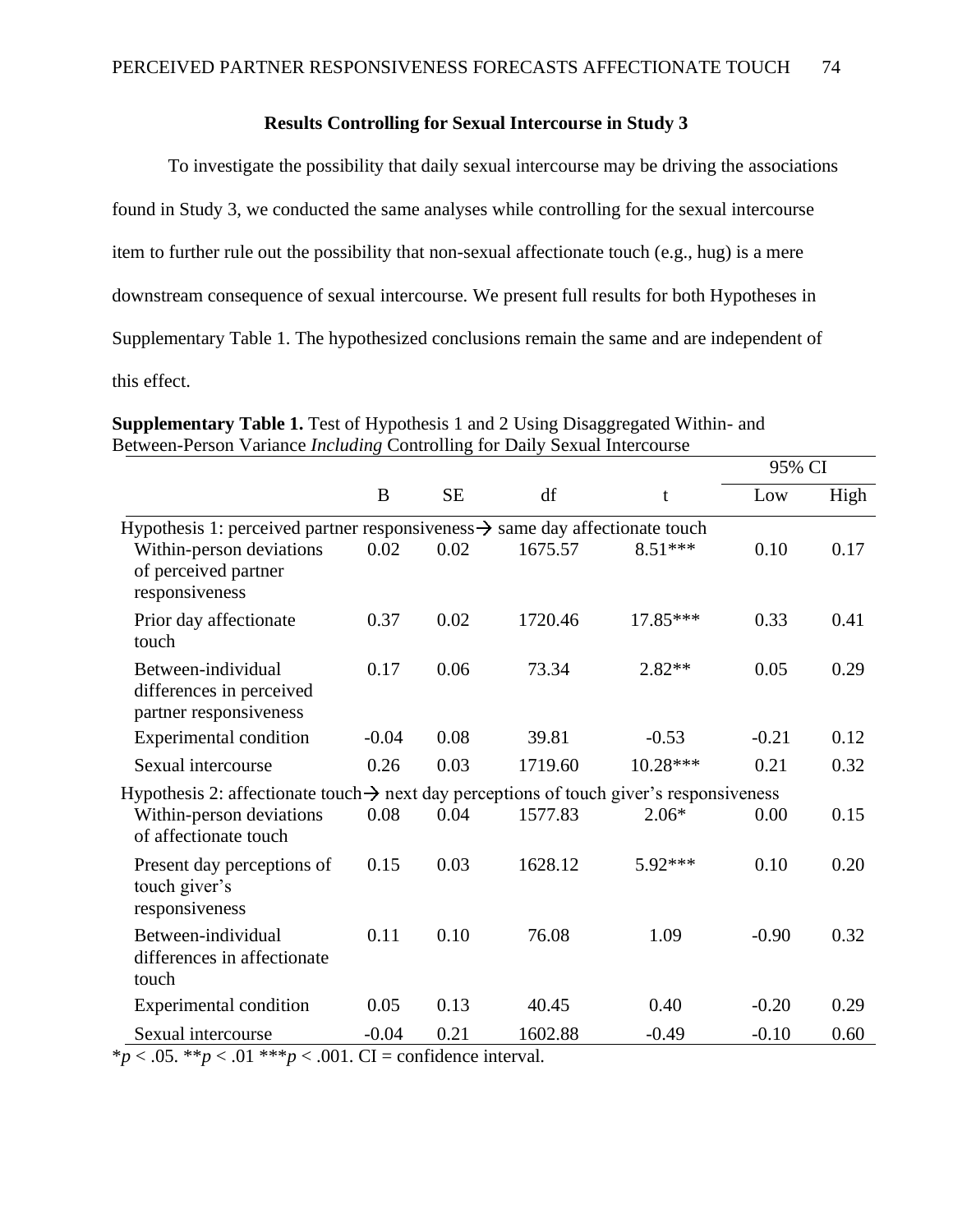#### **Results Controlling for Daily Relationship Satisfaction in Study 3**

For Hypothesis 1, we attempted to rule out a situational alternative explanation, which is that increases in daily relationship satisfaction explain the effects on both perceived partner responsiveness and affectionate touch. Further, Hypothesis 2 could be alternatively explained by relationship satisfaction, such that one's satisfaction drove both their own affectionate touch and their partner's perception that they are more responsive the next day, *or* perhaps the partner's perception of the participant's responsiveness was driven by their own relationship satisfaction that day.

We tested these situational alternative explanations in Hypothesis 1 (contemporaneous and lagged) and present results in Supplementary Table 2. For both versions of the daily satisfaction control in Hypothesis 2 (participant's relationship satisfaction or partner's), see Supplementary Table 3. In all analyses, we disaggregated between- and within-person effects.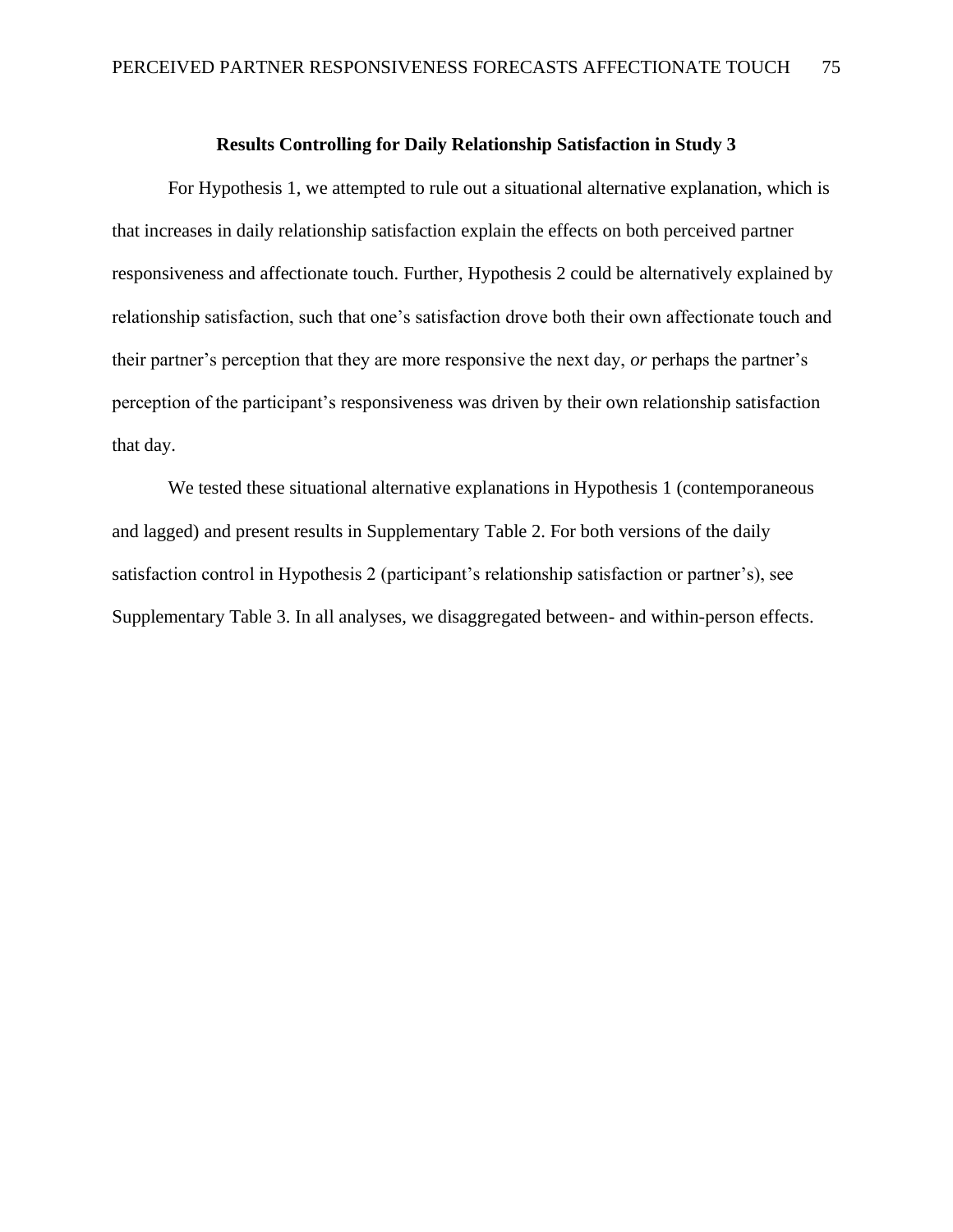|                                                                                                 |         |           |         |           | 95% CI  |      |
|-------------------------------------------------------------------------------------------------|---------|-----------|---------|-----------|---------|------|
|                                                                                                 | B       | <b>SE</b> | df      | t         | Low     | High |
| Hypothesis 1: perceived partner responsiveness $\rightarrow$ same day affectionate touch        |         |           |         |           |         |      |
| Within-person deviations<br>of perceived partner<br>responsiveness                              | 0.08    | 0.02      | 1708.70 | 3.95***   | 0.04    | 0.12 |
| Prior day affectionate<br>touch                                                                 | 0.37    | 0.02      | 1723.42 | 17.91***  | 0.33    | 0.42 |
| Between-individual<br>differences in perceived<br>partner responsiveness                        | 0.07    | 0.06      | 80.81   | 1.07      | $-0.06$ | 0.19 |
| <b>Experimental condition</b>                                                                   | $-0.03$ | 0.09      | 39.67   | $-0.39$   | $-0.21$ | 0.14 |
| Present day relationship<br>satisfaction                                                        | 0.11    | 0.02      | 1761.21 | $6.80***$ | 0.08    | 0.14 |
| Hypothesis 1 Lagged: perceived partner responsiveness $\rightarrow$ next day affectionate touch |         |           |         |           |         |      |
| Within-person deviations<br>of perceived partner<br>responsiveness                              | 0.02    | 0.02      | 1720.29 | 0.92      | $-0.02$ | 0.06 |
| Present day affectionate<br>touch                                                               | 0.40    | 0.02      | 1603.66 | 17.96***  | 0.36    | 0.45 |
| Between-individual<br>differences in perceived<br>partner responsiveness                        | 0.17    | 0.06      | 76.77   | $2.80**$  | 0.05    | 0.29 |
| <b>Experimental condition</b>                                                                   | $-0.02$ | 0.08      | 38.29   | $-0.27$   | $-0.19$ | 0.14 |
| Prior day relationship<br>satisfaction                                                          | $-0.01$ | 0.02      | 1770.89 | $-0.87$   | $-0.04$ | 0.02 |

**Supplementary Table 2.** Test of Hypothesis 1 and Hypothesis 1 Lagged Using Disaggregated Within- and Between-Person Variance *Controlling* for Daily Relationship Satisfaction

 $*\overline{p}$  < .05. \*\* $p$  < .01 \*\*\* $p$  < .001. CI = confidence interval; PPR = perceptions of partner's

responsiveness; AT = affectionate touch; Exp condition = experimental condition.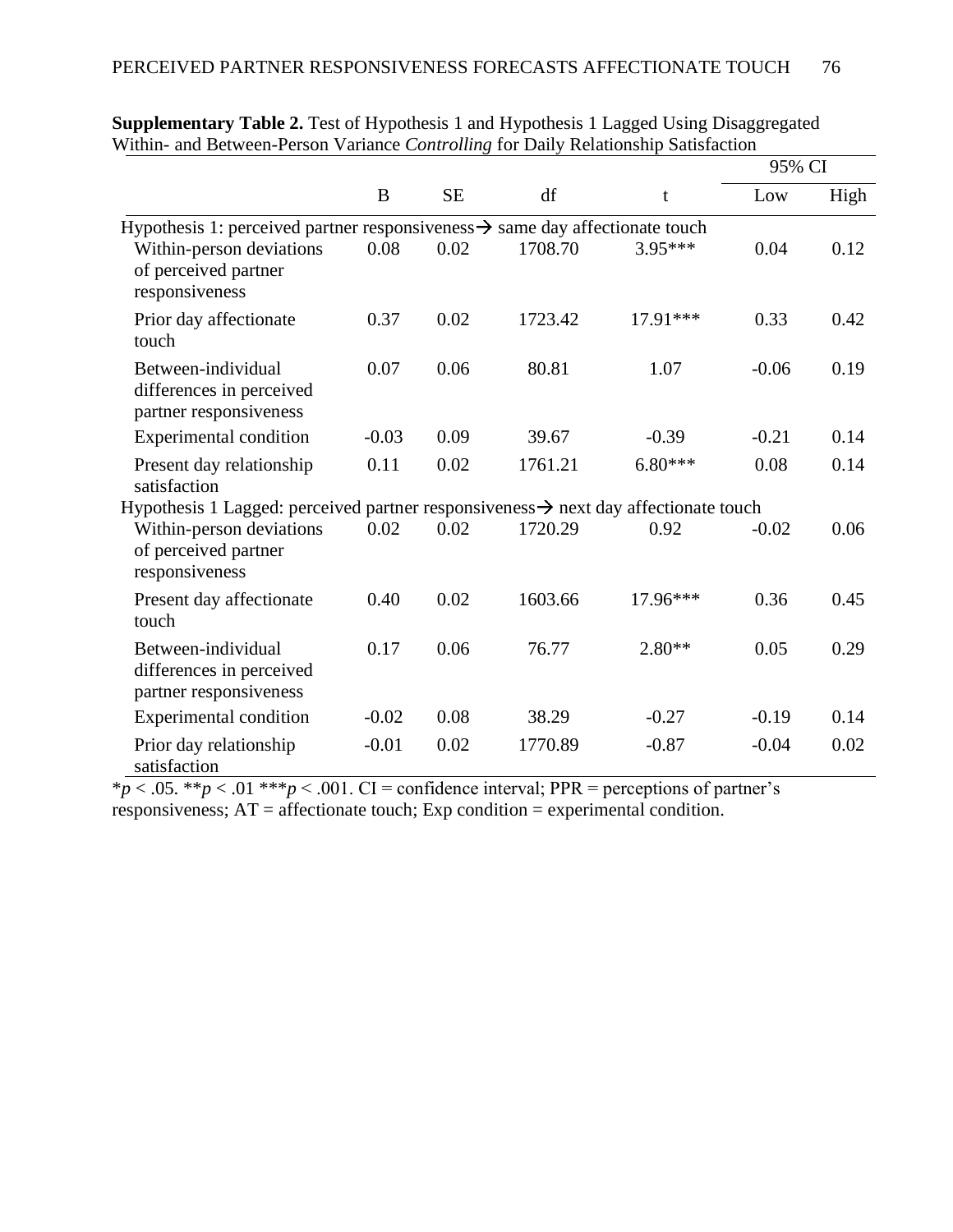|                                                                                                               |         |           |         |           | 95% CI  |      |
|---------------------------------------------------------------------------------------------------------------|---------|-----------|---------|-----------|---------|------|
|                                                                                                               | B       | <b>SE</b> | df      | t         | Low     | High |
| Hypothesis 2 Version 1: affectionate touch $\rightarrow$ next day perceptions of touch giver's responsiveness |         |           |         |           |         |      |
| Within-person deviations<br>of affectionate touch                                                             | 0.06    | 0.04      | 1574.87 | 1.64      | $-0.01$ | 0.13 |
| Present day perceptions of<br>touch giver's<br>responsiveness                                                 | 0.14    | 0.03      | 1532.17 | 5.13***   | 0.08    | 0.19 |
| Between-individual<br>differences in affectionate<br>touch                                                    | 0.12    | 0.10      | 74.32   | 1.14      | $-0.09$ | 0.32 |
| <b>Experimental condition</b>                                                                                 | 0.04    | 0.12      | 39.56   | 0.31      | $-0.21$ | 0.28 |
| Present day relationship<br>satisfaction of touch<br>provider                                                 | 0.02    | 0.02      | 1547.85 | 0.98      | $-0.02$ | 0.06 |
| Hypothesis 2 Version 2: affectionate touch $\rightarrow$ next day perceptions of touch giver's responsiveness |         |           |         |           |         |      |
| Within-person deviations<br>of affectionate touch                                                             | 0.15    | 0.03      | 1580.04 | $4.30***$ | 0.08    | 0.21 |
| Present day perceptions of<br>touch giver's<br>responsiveness                                                 | 0.09    | 0.02      | 1643.90 | 3.86***   | 0.04    | 0.13 |
| Between-individual<br>differences in affectionate<br>touch                                                    | 0.15    | 0.10      | 80.44   | 1.47      | $-0.05$ | 0.35 |
| <b>Experimental condition</b>                                                                                 | $-0.01$ | 0.11      | 79.22   | $-0.08$   | $-0.22$ | 0.20 |
| Next day relationship<br>satisfaction of partner                                                              | 0.28    | 0.02      | 1640.43 | 15.11***  | 0.24    | 0.31 |

**Supplementary Table 3.** Test of Hypothesis 2 Using Disaggregated Within- and Between-Person Variance *Controlling* for 1) Touch Giver's Relationship Satisfaction or 2) Touch Receiver's Satisfaction Next Day

 $*\overline{p}$  < .05. \*\* $p$  < .01 \*\*\* $p$  < .001. CI = confidence interval; PPR = perceptions of partner's responsiveness;  $AT =$  affectionate touch; Exp condition = experimental condition.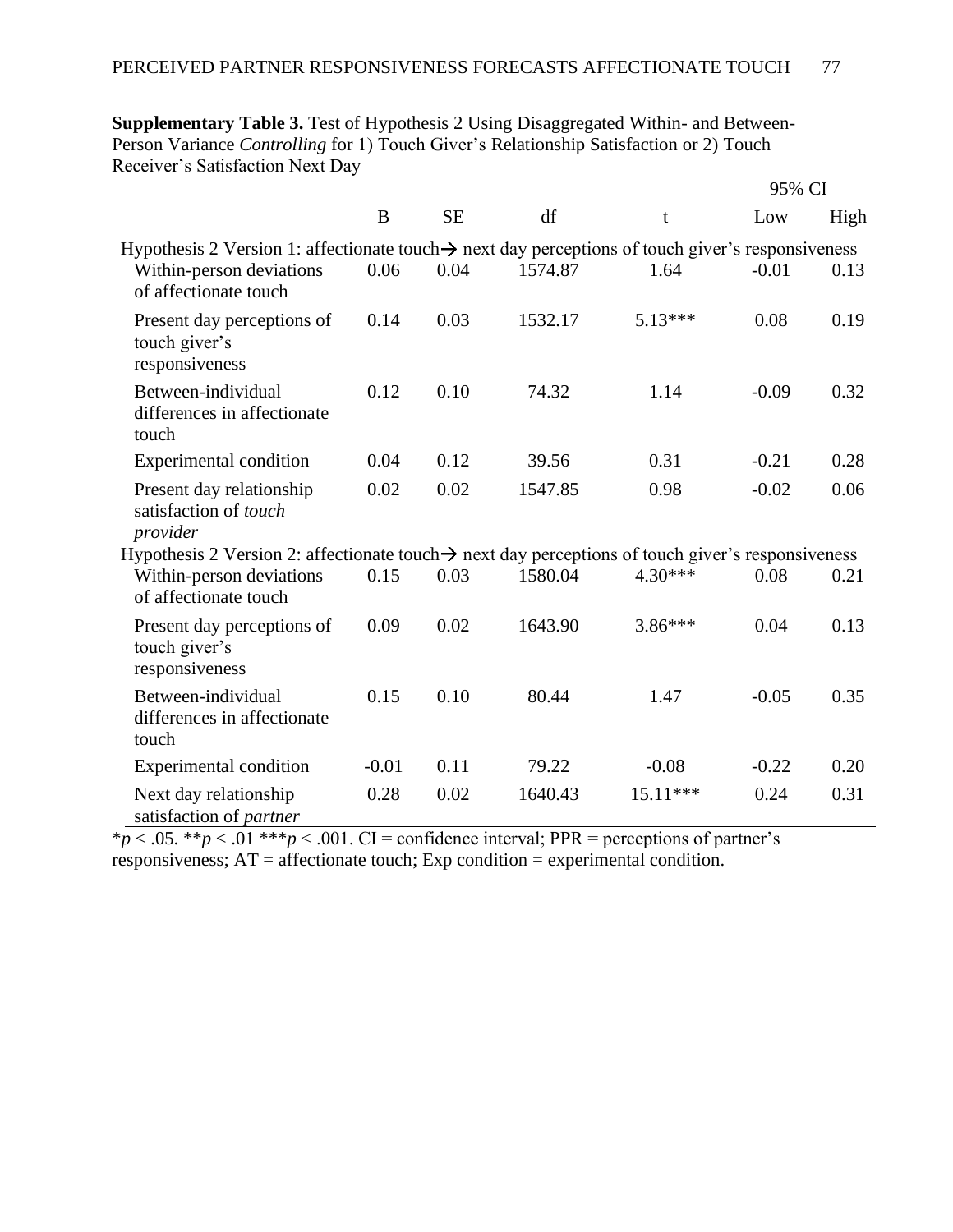## **Results of Contemporaneous Hypothesis 2 in Study 3**

We ran ancillary non-lagged models of Hypothesis 2, using present day affectionate touch to predict perceptions of touch giver's responsiveness the *same day*, controlling for perceptions of responsiveness the prior day. In Supplementary Table 4, we present results *not* controlling for touch giver's relationship satisfaction (top panel) and *while* controlling for touch giver's relationship satisfaction (bottom panel).

| Between-Person Variance, Not Controlling and Controlling for Daily Relationship Satisfaction         |         |           |         |           |         |      |
|------------------------------------------------------------------------------------------------------|---------|-----------|---------|-----------|---------|------|
|                                                                                                      |         |           |         |           | 95% CI  |      |
|                                                                                                      | B       | <b>SE</b> | df      | t         | Low     | High |
| Hypothesis 2 Contemporaneous: affectionate touch $\rightarrow$ same day perceptions of touch giver's |         |           |         |           |         |      |
| responsiveness                                                                                       |         |           |         |           |         |      |
| Within-person deviations                                                                             | 0.27    | 0.03      | 1582.53 | 7.78***   | 0.20    | 0.34 |
| of affectionate touch                                                                                |         |           |         |           |         |      |
| Prior day perceptions of                                                                             | 0.12    | 0.02      | 1655.19 | 4.96***   | 0.07    | 0.16 |
| touch giver's                                                                                        |         |           |         |           |         |      |
| responsiveness                                                                                       |         |           |         |           |         |      |
| Between-individual                                                                                   | 0.13    | 0.11      | 77.09   | 1.25      | $-0.08$ | 0.34 |
| differences in affectionate                                                                          |         |           |         |           |         |      |
| touch                                                                                                |         |           |         |           |         |      |
| <b>Experimental condition</b>                                                                        | 0.06    | 0.12      | 39.82   | 0.47      | $-0.19$ | 0.31 |
| Hypothesis 2 Contemporaneous: affectionate touch $\rightarrow$ same day perceptions of touch giver's |         |           |         |           |         |      |
| responsiveness                                                                                       |         |           |         |           |         |      |
| Within-person deviations                                                                             | 0.09    | 0.03      | 1597.37 | $3.02**$  | 0.03    | 0.14 |
| of affectionate touch                                                                                |         |           |         |           |         |      |
| Prior day perceptions of                                                                             | 0.07    | 0.02      | 1617.19 | $3.75***$ | 0.03    | 0.11 |
| touch giver's                                                                                        |         |           |         |           |         |      |
| responsiveness                                                                                       |         |           |         |           |         |      |
| Between-individual                                                                                   | 0.11    | 0.07      | 73.19   | 1.56      | $-0.30$ | 0.24 |
| differences in affectionate                                                                          |         |           |         |           |         |      |
| touch                                                                                                |         |           |         |           |         |      |
| <b>Experimental condition</b>                                                                        | $-0.04$ | 0.08      | 40.55   | $-0.58$   | $-0.20$ | 0.11 |
| Present day relationship                                                                             | 0.47    | 0.02      | 1599.69 | 30.17***  | 0.44    | 0.50 |
| satisfaction                                                                                         |         |           |         |           |         |      |

**Supplementary Table 4.** Test of Non-Lagged Hypothesis 2 Using Disaggregated Within- and Between-Person Variance, *Not Controlling* and *Controlling* for Daily Relationship Satisfaction

 $*\overline{p}$  < .05. \*\* $p$  < .01 \*\*\* $p$  < .001. CI = confidence interval; PPR = perceptions of partner's

responsiveness;  $AT =$  affectionate touch; Exp condition = experimental condition.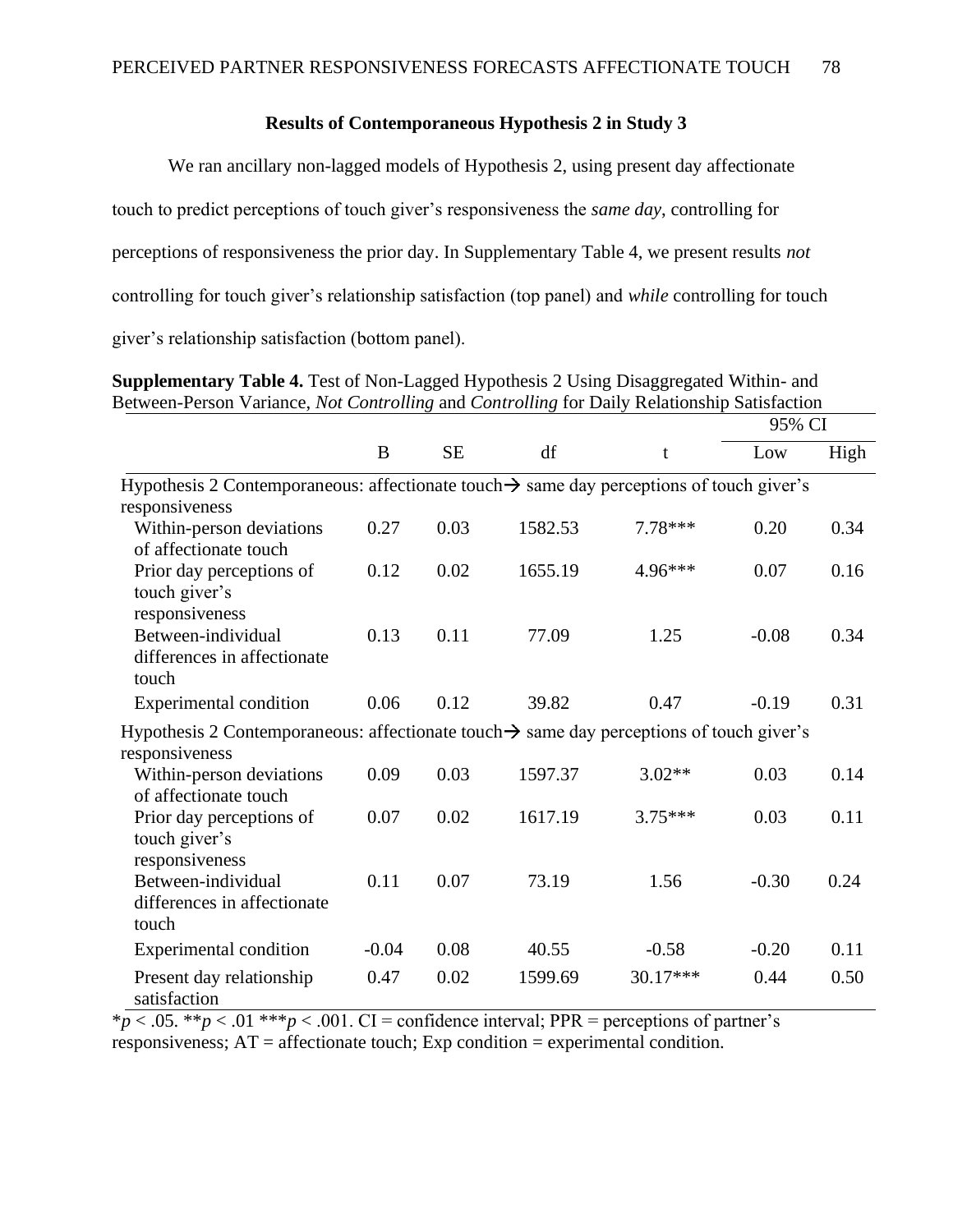# **Moderation Results in Study 3: Exploratory Test of Effect of Condition on Hypothesis 1 and 2**

This sample underwent an experimental manipulation during the 28 days of nightly diaries. Because it is possible the manipulation unintentionally moderated the associations found in Study 3, we wanted to test for possible moderation of condition on the association between perceived responsiveness and affectionate touch. Full results including testing for possible moderation for both hypotheses can be found in Supplementary Table 5. They provide no evidence that experimental condition moderated the hypothesized effects presented in the main text.